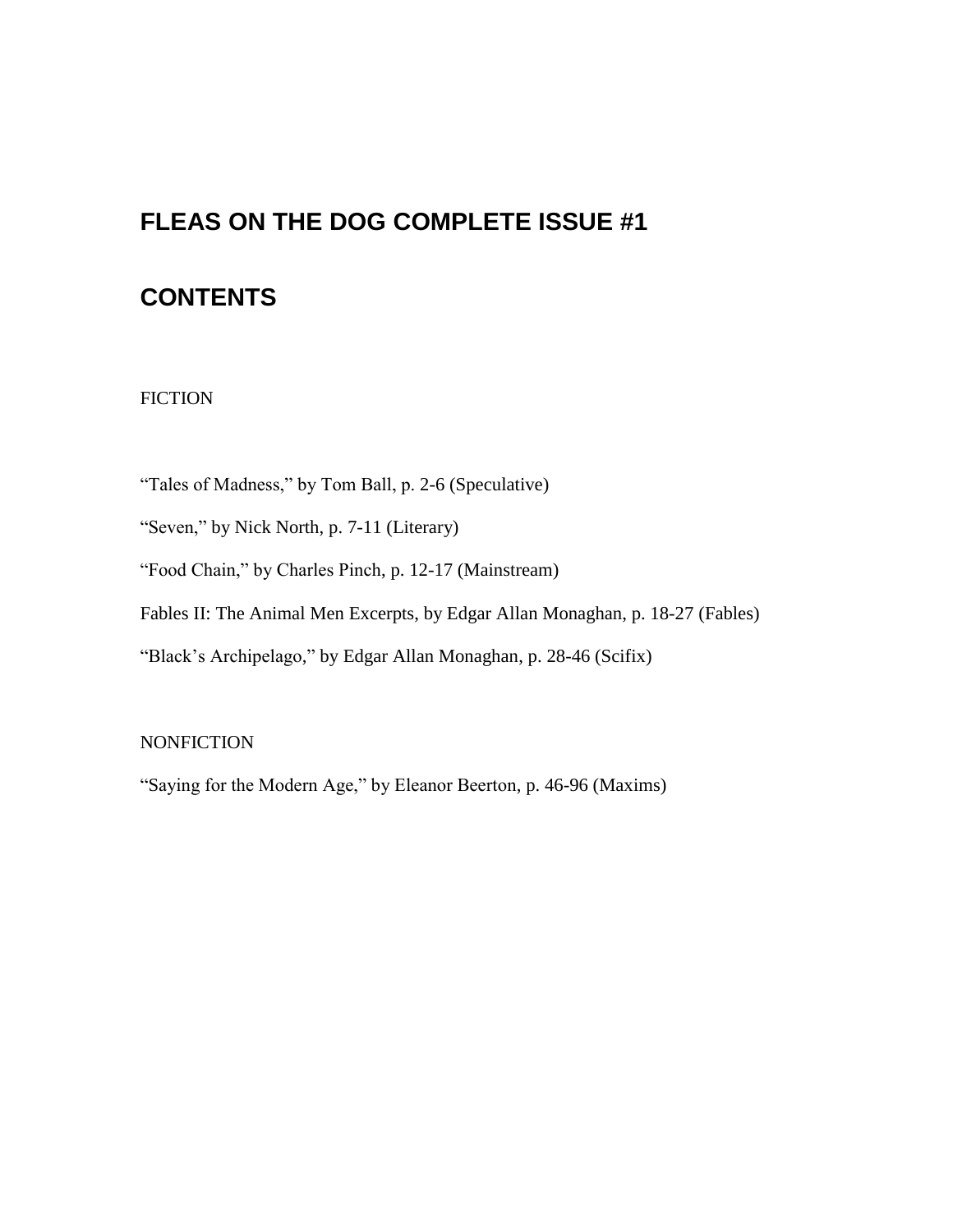# **EXCERPTS FROM "TALES OF MADNESS" BY TOM BALL**

#### FOR THE THEATER OF WOMEN

 It began in the air: drifting, I was a spirit or soul without material form... As the scene began, I was thinking back on many of the cherished ideals of my youth... or rather they were haunting me... I writhed and turned away from them...

 Then they were gone, and I was floating upwards very slowly. And I drew visions of hunters of various kinds upon the ethereal canvas... Once envisioned, the hunters took on a life of their own...setting out upon various quests apparently...

 As time passed I went through various regions, which differed somehow...and as I progressed it seemed that I could feel the presence of others... Gradually they began to materialize, they were women, and as they materialized I slowly ceased to drift... until suddenly I stopped, realizing that I was in a huge amphitheater, on the stage. The amphitheater was filled with silent women. They were all watching me.

 I tried to move but I could not, I had become a statue, frozen in time. I wanted to say something or do something, but I could not.

 How long I stood there, I do not know; it seemed like eons. But as time passed the women started to disappear, and I was left there all alone. I am still standing there today.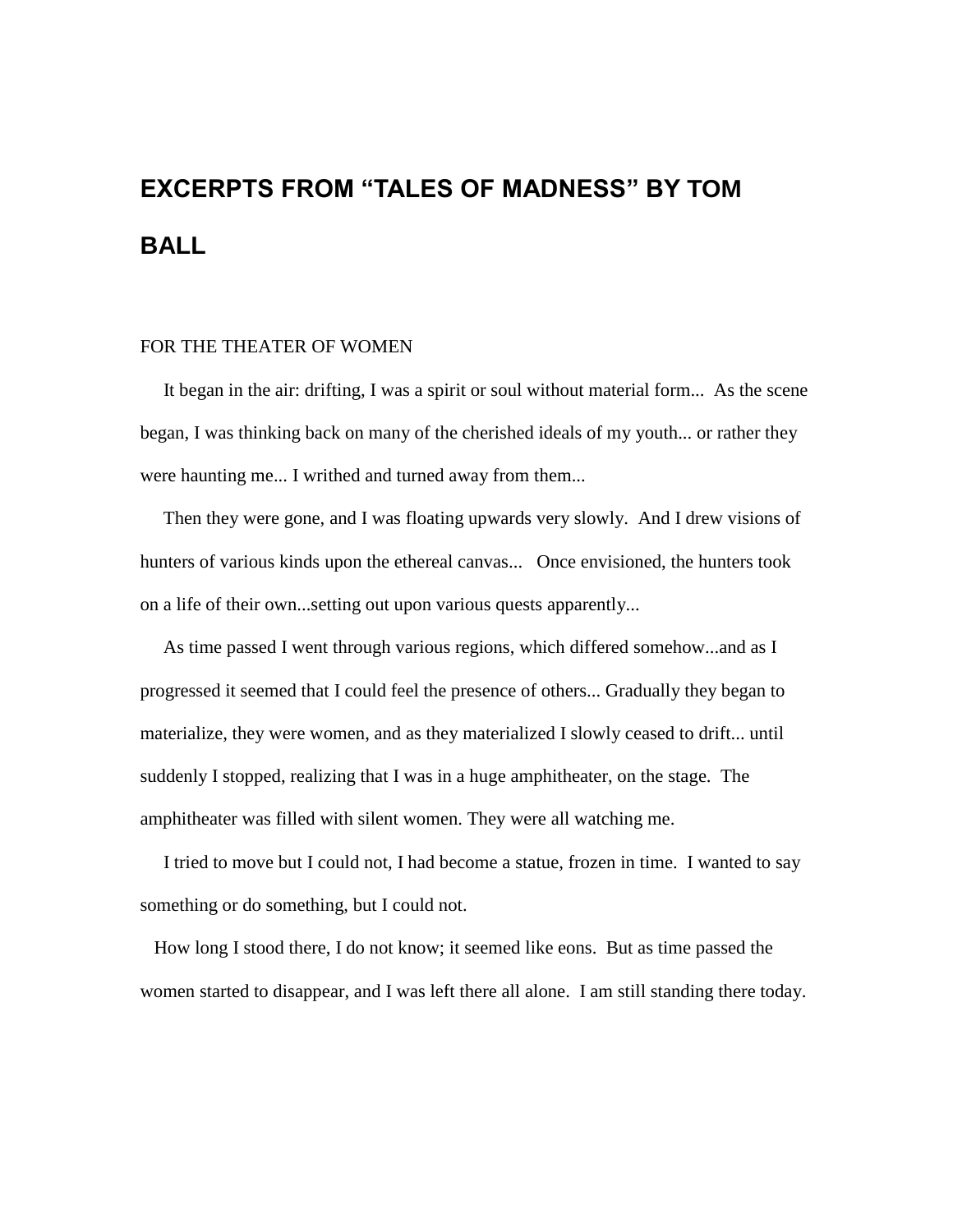### THE DANCE MEDIEVAL

 It might have been about the year 700. At that time there was, somewhere in Europe, a certain clown, or shall we say joker. Now the man was bizarre, in every way, and his jokes often unnerved people, though often they were deep indeed. His general philosophy was "when it gets desperate make a joke".

 Now one day, drunk and dejected as usual, the joker, as he sat upon the road, saw ahead of him a man with a most devilish grin, who looked tired and burdened with earthly worries. He was ordinary in appearance otherwise, but as he approached, the clown himself was unnerved (though this was nothing new). The clown said to the man, the tired man before him, that if the pace gets too much for you, run faster. In pace requiescat."

 They fell into conversation, and it became evident that it was the man's job to tattoo people according to their wish... Well that stimulated the clown, and stimulated him to pour forth his sad story. He said that he was a man of no wishes... but he'd like a tattoo that would clearly state his message.

 For some time the carousing went on...much later the clown awoke.... he felt pain...knew that he'd been tattooed on the face and roughly it seemed... He walked the streets, people avoided his gaze and looked shocked...from their mumblings he deduced he must have something obscene tattooed on his face...aggressive too perhaps...

 He left town the same day, and on the way managed to acquire make up to cover his face, and eventually he found an inn, which had a mirror. As he looked in the mirror he saw that he indeed had not an obscenity tattooed on his face, but rather the word "Imagination".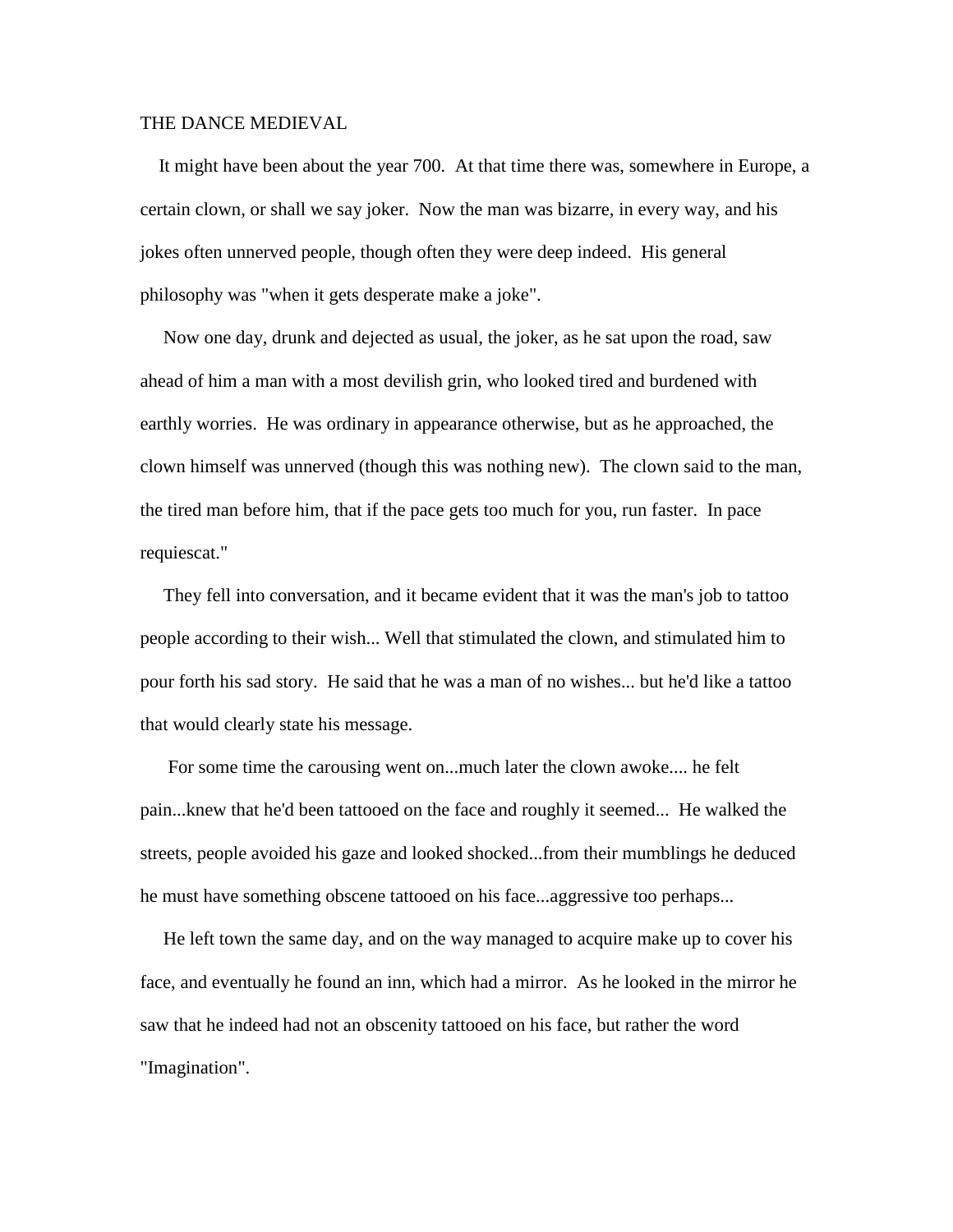However, a few weeks later it happened that on a hot day much of his make-up came off. A passerby noticed it and spread the word...."Devil" was the conclusion of the villagers...

So there he was on the stake, with a circle of fire closing in on him...

### GOATS OF THE HERD

 You know Nietzsche once said, in his superman book, "They have a thing they call culture – it separates them from the goatherds."

 Well this is a true and inspirational goat story "told to me straight from the goat's mouth".

 The story was that a certain guy, X, was traveling in Pakistan and one day he was in a restaurant where he dined upon goat. After dinner he went to the washroom and discovered the toilet was just a hole in the floor. Anyway he squatted down and did his business, but as he did so he felt something licking his ass! It was a goat!

Well you know the experience was so pleasurable that X had several girls lick his ass, but he still wasn't satisfied. So, he went out to the countryside of Pakistan, where he would venture unto the goat fields, and get the hungry goats to lick his ass, and eat his shit. He was in heaven!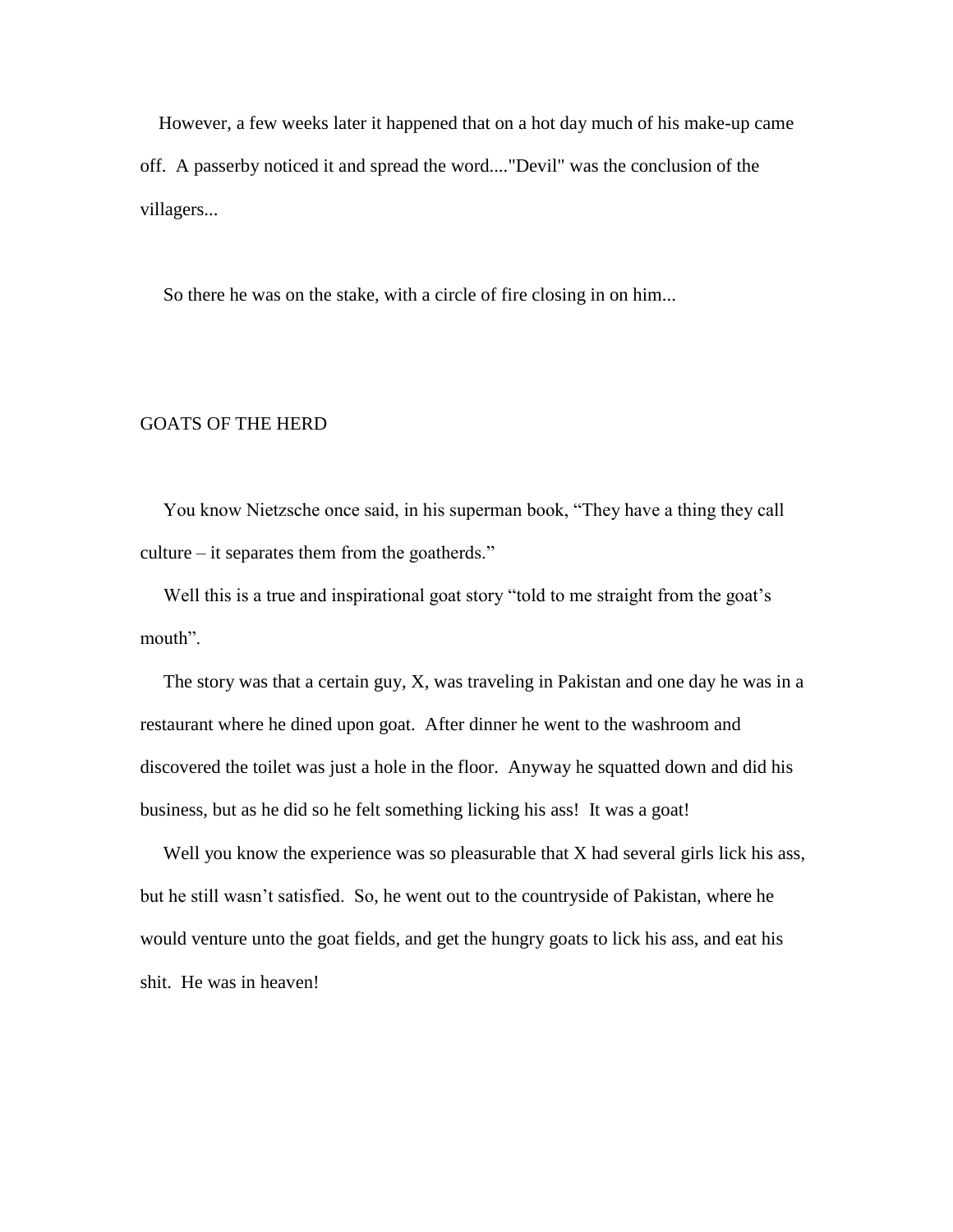So, then he resolved to live forever in Pakistan, and buy his own goats. And of course, he kept them hungry. And he decided to get castrated so that he could be true to the goats.

 As time went by, he practiced selective breeding among the goats, as some goats were better ass lickers than others. And X wanted super goats. And he felt like a superman of the future.

 He also spent time going around the countryside extolling the virtues of getting your ass licked, and also of licking ass. He told them shit was good for health, helped people lose weight, made men strong etc. etc.

 And X called his goat farm "The US of Goatica" – here man and goat are equal and all must obey his arbitrary dictates (and lick his ass of course).

### THE FALLEN TOWER THAT WAS HIS MIND

 It began with me alone on a featureless plain. I was walking in a random direction, curiously disoriented. Long did I walk without episode or panacea. White, flat and monotonous it remained.

 At last something came into view. Approaching eagerly, I found that it was some strange kind of ruin...

 On closer inspection I could see that it was the foundation of some tower with blocks strewn about... The blocks were semi-translucent and of bizarre shape. To put them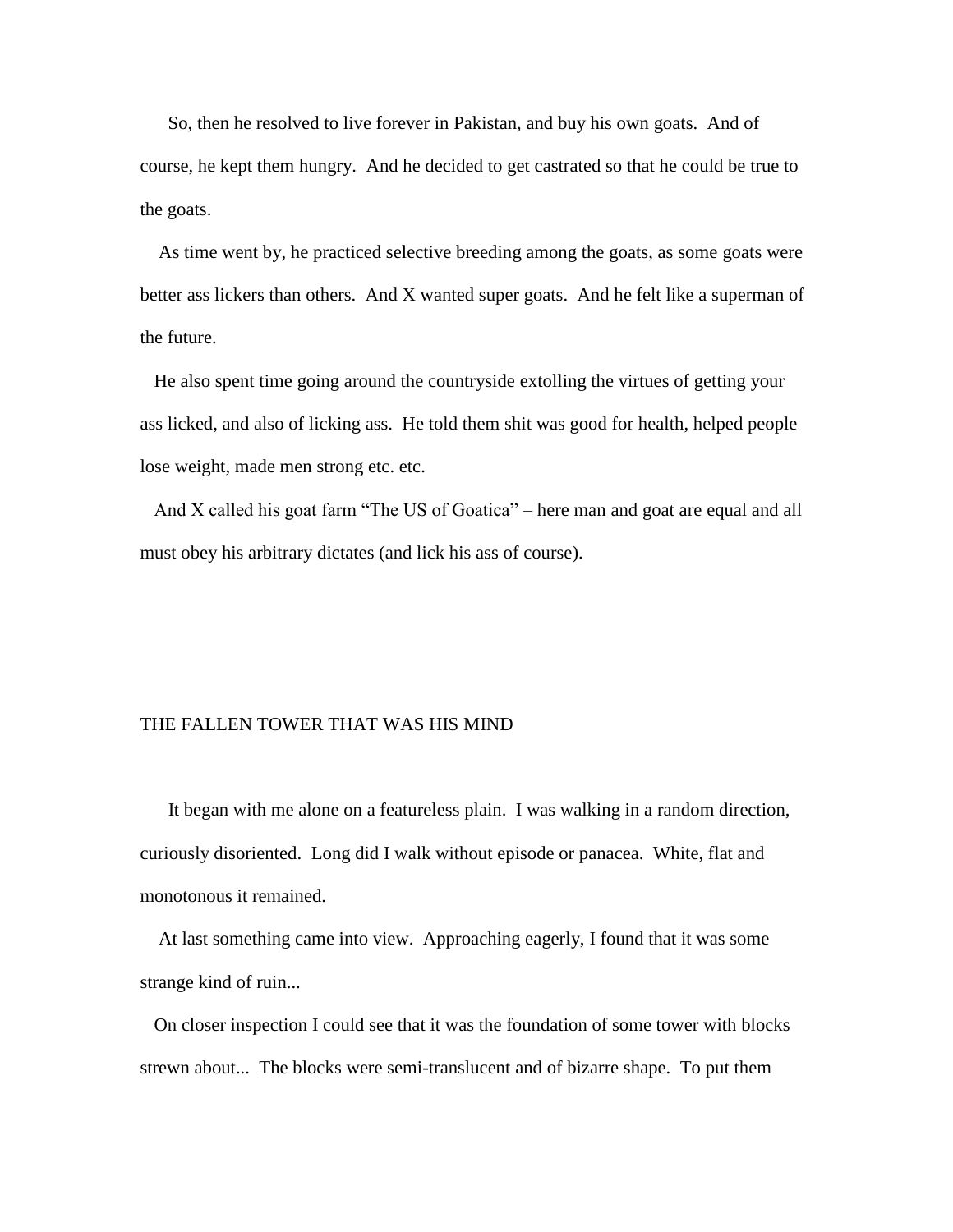together would require a great effort of will. I noticed that I could move a few of the blocks by such a great effort of will...

 It gradually occurred to me however that I belonged here and that the tower was my mind. I was condemned to live out my life as a shadow of what I might have been.

 For I knew that I could not rebuild this tower that had never been built. To do so would be to reach the ideal, but I was doomed to a life of isolation and misery. I did not fit in, in the society I had left behind so I could never even approach the ideal.

 Perhaps one day in the far future the game would change and someone like I would be tolerated and welcome and this person could realize his/her potential.

# **SEVEN 'LITTLE FICTIONS' BY NICK NORTH**

### L'ENVOI

 I died and came back. To my wife and kids it's everything. I like it but sometimes you'll find me sitting by myself with my head down. I miss where I came from. What I notice is it's so dark here. Even at high noon under a blazing sun…it's so dark. Nov. 23, 16. 8:04 pm

### OH WHAT I WOULD DO!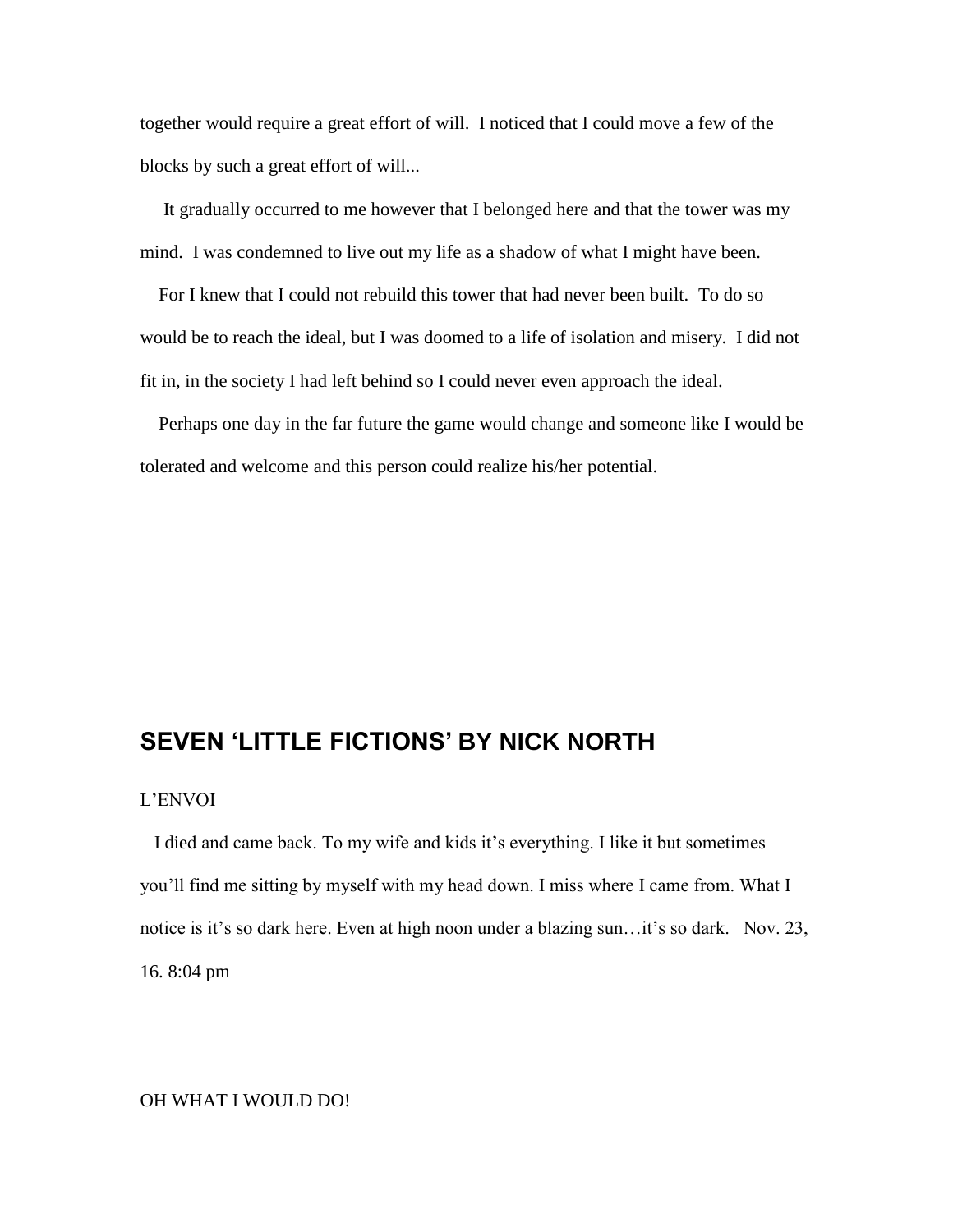In Piranesi's impossible prison the jailers tortured their prisoner. They cut his flesh with whips; they threw a cauldron of boiling water in his face; they broke his fingers and toes with hammer blows. He cried out during his torment, 'You've got the wrong man! I'm innocent!' At last, he died. 'Heart attack,'grumbled the prison doctor who was there to witness the atrocities. Later, when it came time to harvest the prisoner's organs for sale on the black market, his scalpel slipped. When he cut through the heart, he found a note inside. 'I felt everything,' it read. 'I ended up attacking him but what I really wanted to do was attack you. I just couldn't get out.' April 8, 16. 7:21 pm

### POINT TAKEN

 Pam was always a thin woman. She ate like everybody else but never gained weight. After a while she started losing. She got thinner and thinner. Her clothes went from size small to XX Small. 'Next thing you know, I'll be shopping for infants!' When she died a few weeks later she was no bigger than a speck.

 People looked everywhere for Pam but it was me who eventually found her. If you look very closely she is the dot at the end of this sentence though you may need a magnifying glass to see it. Oct. 23, 15

1:27 pm

NICK SAID (Metafiction)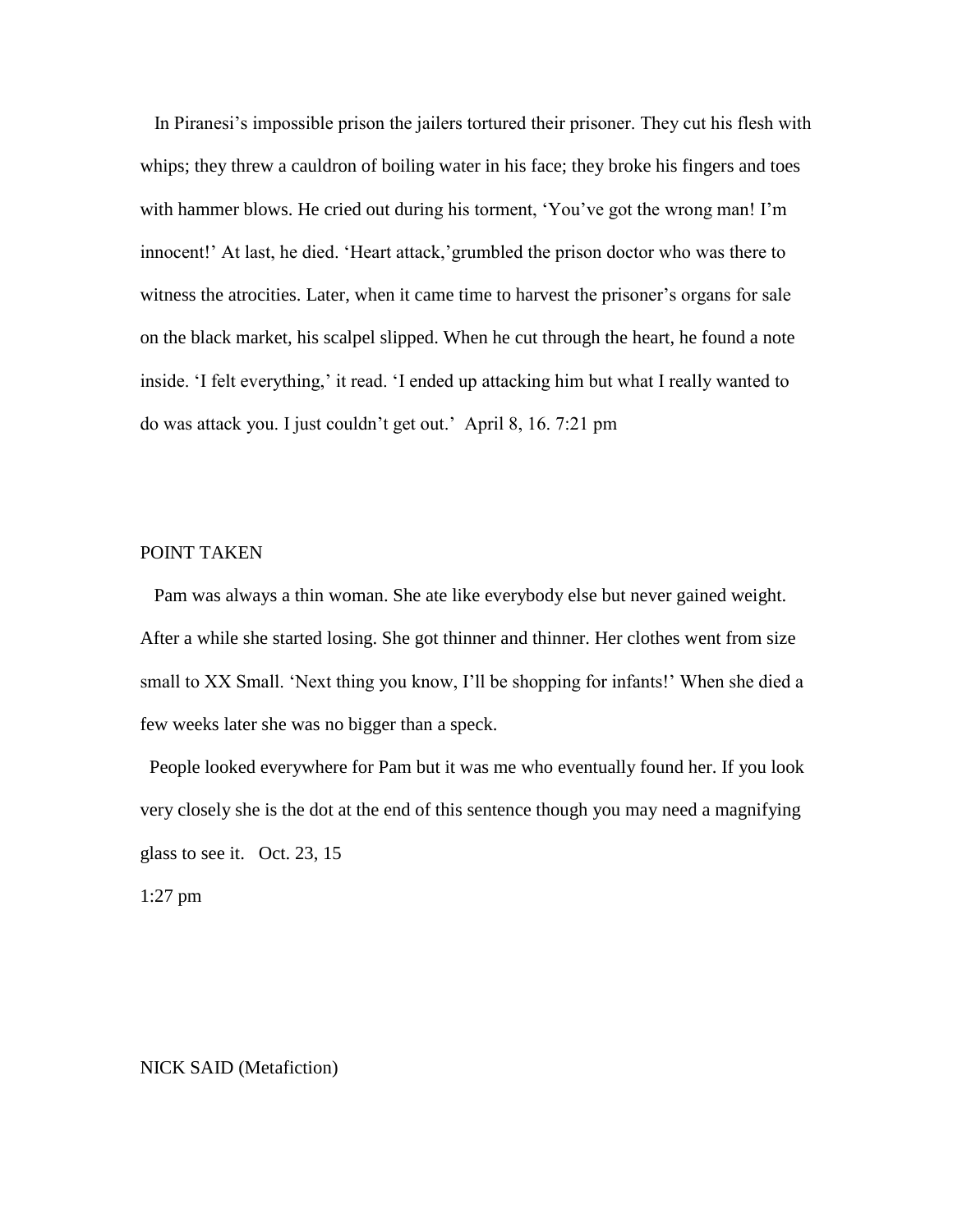Nick said…'They are here (like all of us) for the sole purpose of building an edifice to their own grandeur. And that's OK, that's cool, as long as you remember there isn't enough morality in the Universe to save us.'

'And edifice to their own grandeur?'

'A structure mal-appropriate to the immaculate conscience.'

'L'architecture megalomania, La tour diabolique.'

'Uh-huh. Not every apple is an orange.' Oct. 10, 16 6:12 pm

### HUIS CLOS

 I shot him dead, just like I wanted. Then I shot myself. But it never leaves. I shoot myself every morning and every evening and I'm still here. Sept. 12, 16. 3:06 pm

#### HERE IT IS

 The slaver awoke from a dream of redemption. He got up and unlocked his shackled workmen.

'Redemption!' he cried. He released one man who was forced to squat in a cramped cage. 'Redemption!' he cried. 'I have seen the light!' He shoveled the earth away from a slave he had buried up to his neck. 'Can you not see it?' he asked. 'It is the light of the soul!' At dawn he fed all his hands a lavish breakfast. His men, disbelieving, ate without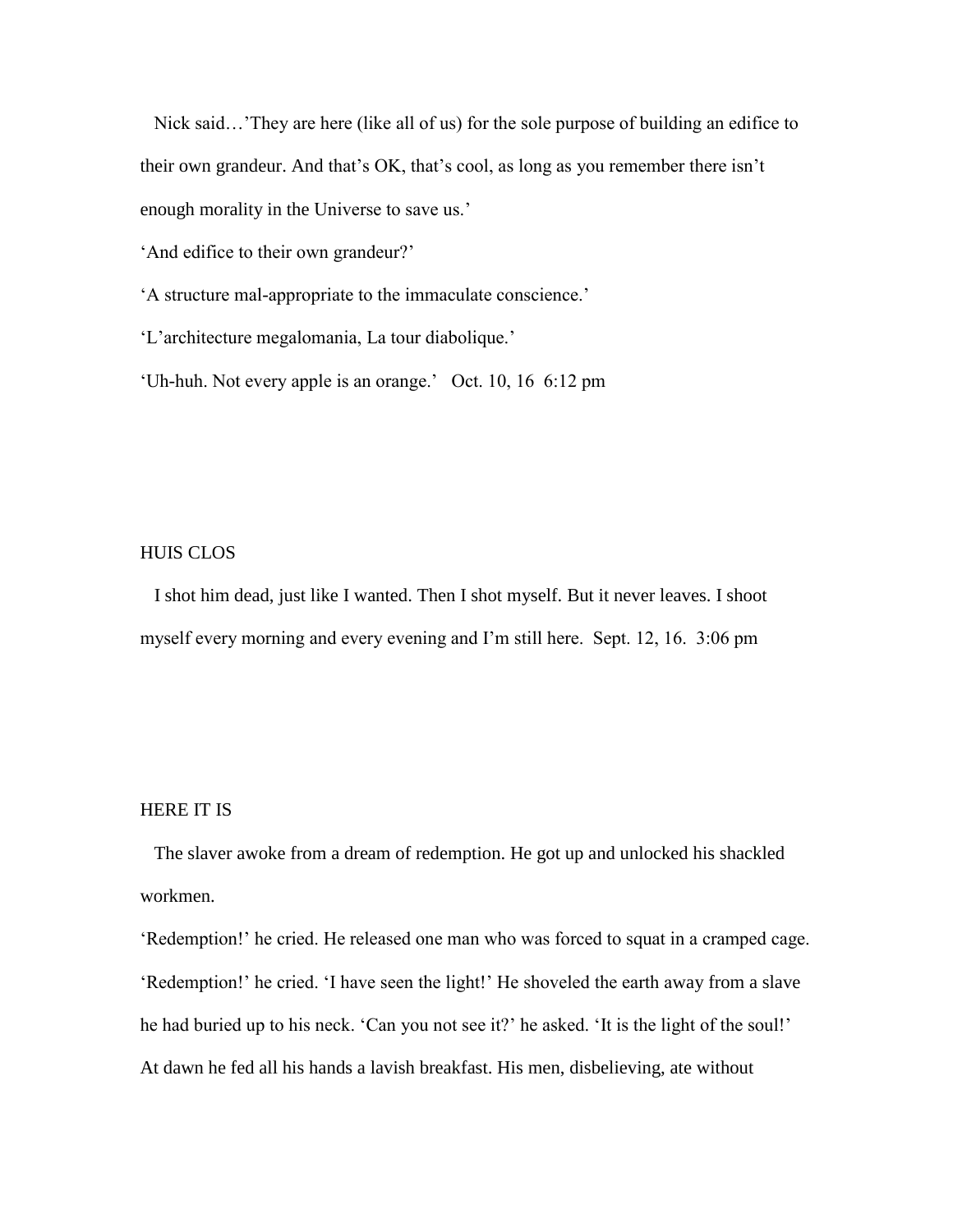speaking. When the sun rose he ordered himself to be hitched to a plough. He said, 'Goad me with whips and scourges.' He was giddy and fire-headed. He pulled and grunted. He sweated and groaned under the weight of the heavy yoke. He screamed, 'Harder!' when the lashes came down upon his bloodied back. The slaver closed his eyes to better see. With each stroke the light grew brighter. Aug. 21, 17 10:11 am

### UNCERTAIN

X: It's still dark out.

Y: It's only three a.m. It's dark everywhere.

Z: I bet it's not dark in Australia.

Y: No. It's not dark in Australia.

X: Is so. It's dark in Australia.

Z: What if we run out of light bulbs?

Y: We won't run out.

Z: Are candles as good as light bulbs?

Y: Yes.

X: What if it stays dark?

Y: It won't.

X: But what if it does? It did yesterday.

Y: I know.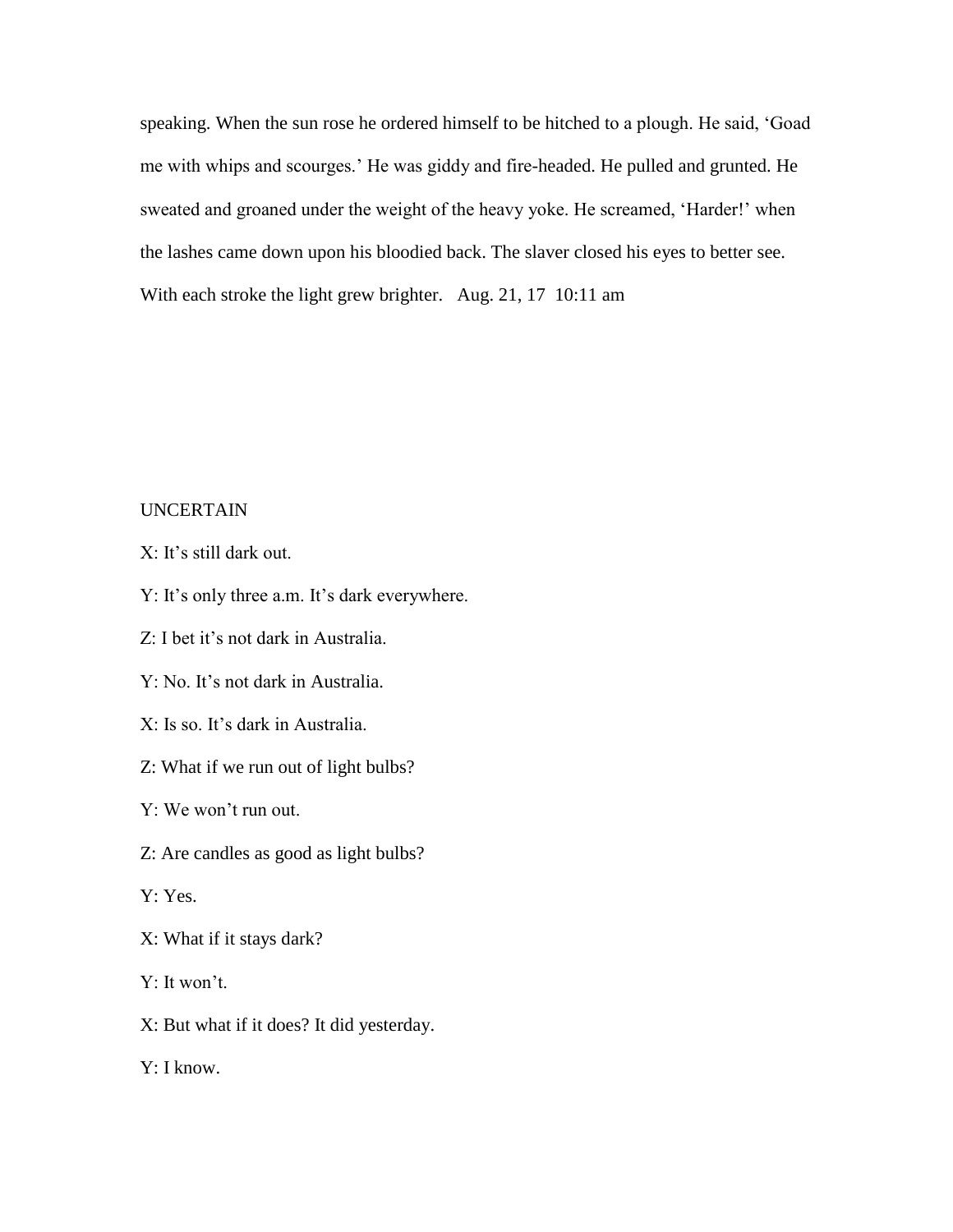X: What if it will be dark forever?

Y: No. The sun will be up in a couple of hours. You two try and go to sleep.

X: (after waking up)…What time is it?

Y: Six o seven.

X: It's still dark.

Y: I think it is lighter. I think I can see the smallest bit of light. The sun is beginning to rise.

Z: I don't see it.

Y: It's just beginning,

X: How long do we have to wait?

Y: Not long.

Z: What if it doesn't come up?

Y: It's getting lighter.

X: But what if it doesn't?

Y: The sun is all set to rise now.

Z: But what if it doesn't rise like it didn't yesterday or the day before?

X: …What if it doesn't rise again? July 2, 16 9:15 am after meditation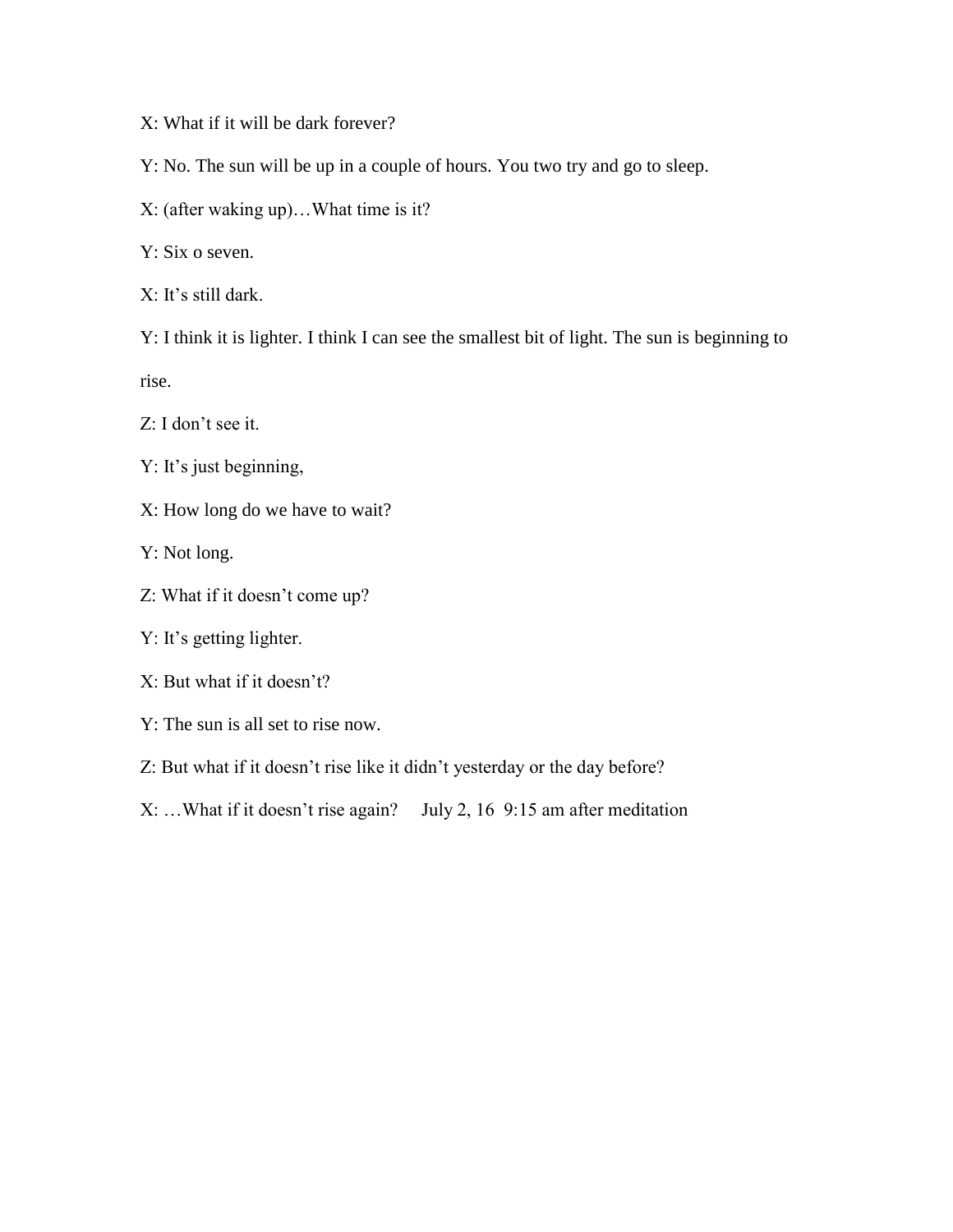# **FOOD CHAIN BY CHARLES PINCH**

 Strong had a big heart in a big chest that a boy's trust in humanity broke at least once a month. Riff (aka Reefer) was already aloft in the atmosphere hydrating on rum fizzes and champagne cocktails at thirty-five thousand feet plus the extra three or four inches it took to get through the straw. Strong had been the last to see him the night before. Strong had stood at the employee's exit like the good store security staff he was. He checked purchases against receipts. Even if they bought nothing he checked bags. Sweaters and worn at the heels shoes mostly and visible odors like sour breath. Riff was the exception. He flashed the watch in Strong's face with un-Marxist brash.

"How long you had that on hold?"

"Three months, two weeks, four days. How many hours I aint sure about."

"Didn't Momma tell you never to say 'aint'?"

"Momma said don't say fuck, neither, but fuck man, what are you gonna say?"

 A shrunk runt; closely related to rodents but closely related to humans. Riff's hair was a self-styled shipwreck where both sides met in the middle like a wet cockscomb. For all that Strong thought he had a good face: the eyes were gray and noble and content to be out of place in that rat-like countenance. Below the neck lived a body like a bent wire hanger.

"You got a bill of sale for me?"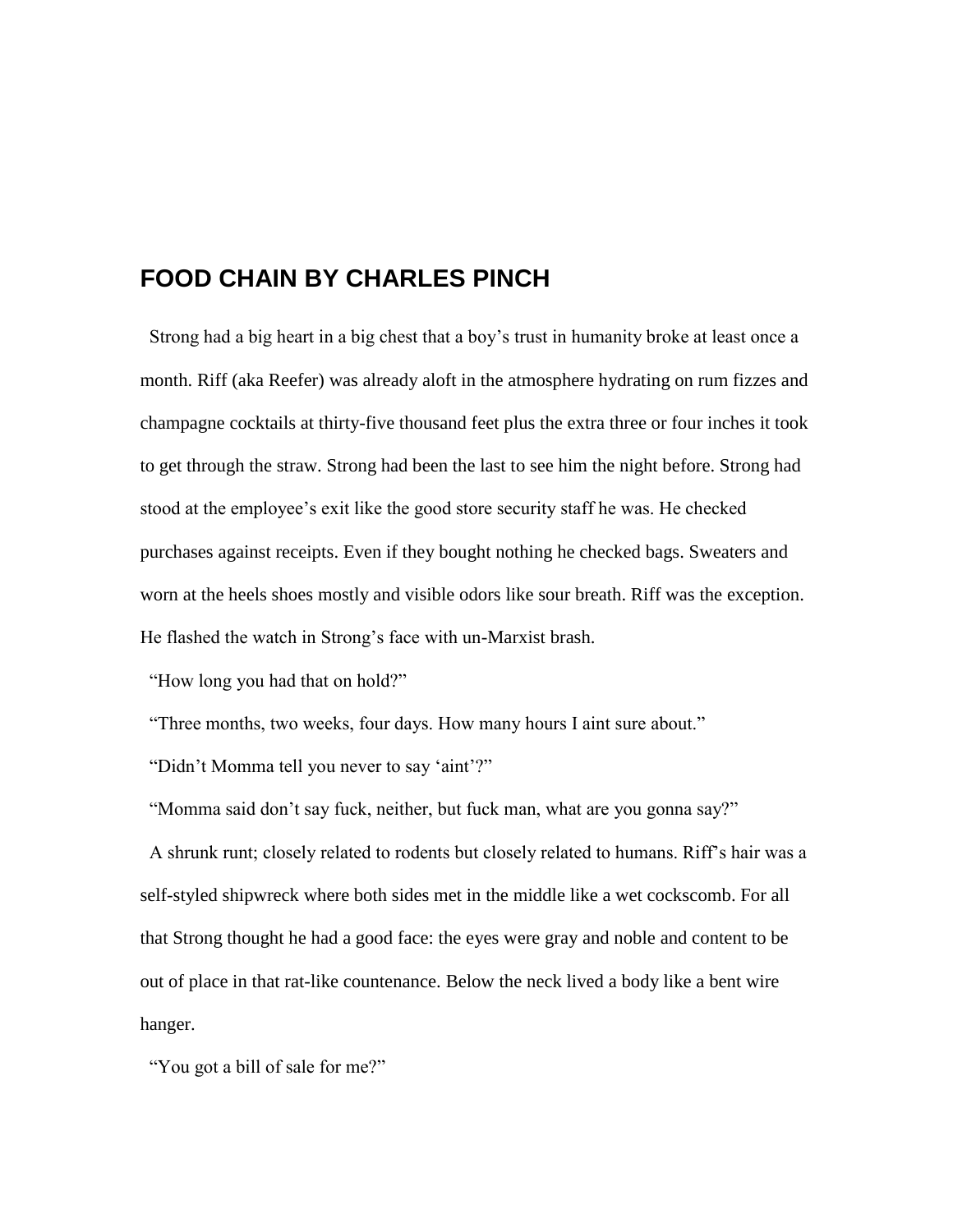Riff groped inside his pocket. He pulled a condom out. Inside the condom was the sales receipt. Strong's eyebrows snarled. He scratched the head that in a few years would shame him into a hair transplant.

"Don't you have a wallet?"

"No. I got my wallet stolen two times."

"The same wallet?"

 "Two different wallets. I had a box full of these on the top of my dresser. I figure recycle. In my other pocket I got a condom full of change. You should see the look I get when I cash out anywhere."

 "A box full of unused condoms tells me you got the kind of weekends the rest of us should be lining up for."

"Sure, officer. Can I go now?"

"What time's your flight?"

 "Three oh five in the morning. By the time you've had your wet dream I'm on a beach with a boner. Palm trees. Tits and ass. Tropical sunsets. Tits and ass. You know how it is…"

"Yeah. That's how come I need my wallet."

 He reached out and rubbed his hand through Riff's younger hair and mussed it up. "You stay out of trouble, kid. I'm glad you finally bought your watch."

 Riff flashed his wrist under the lone cathode above the door. Platinum pretension verged on the polished rhodium-plated steel band.

 "It took me long enough to save for it. That and my upcoming junket and I'm a poverty statistic."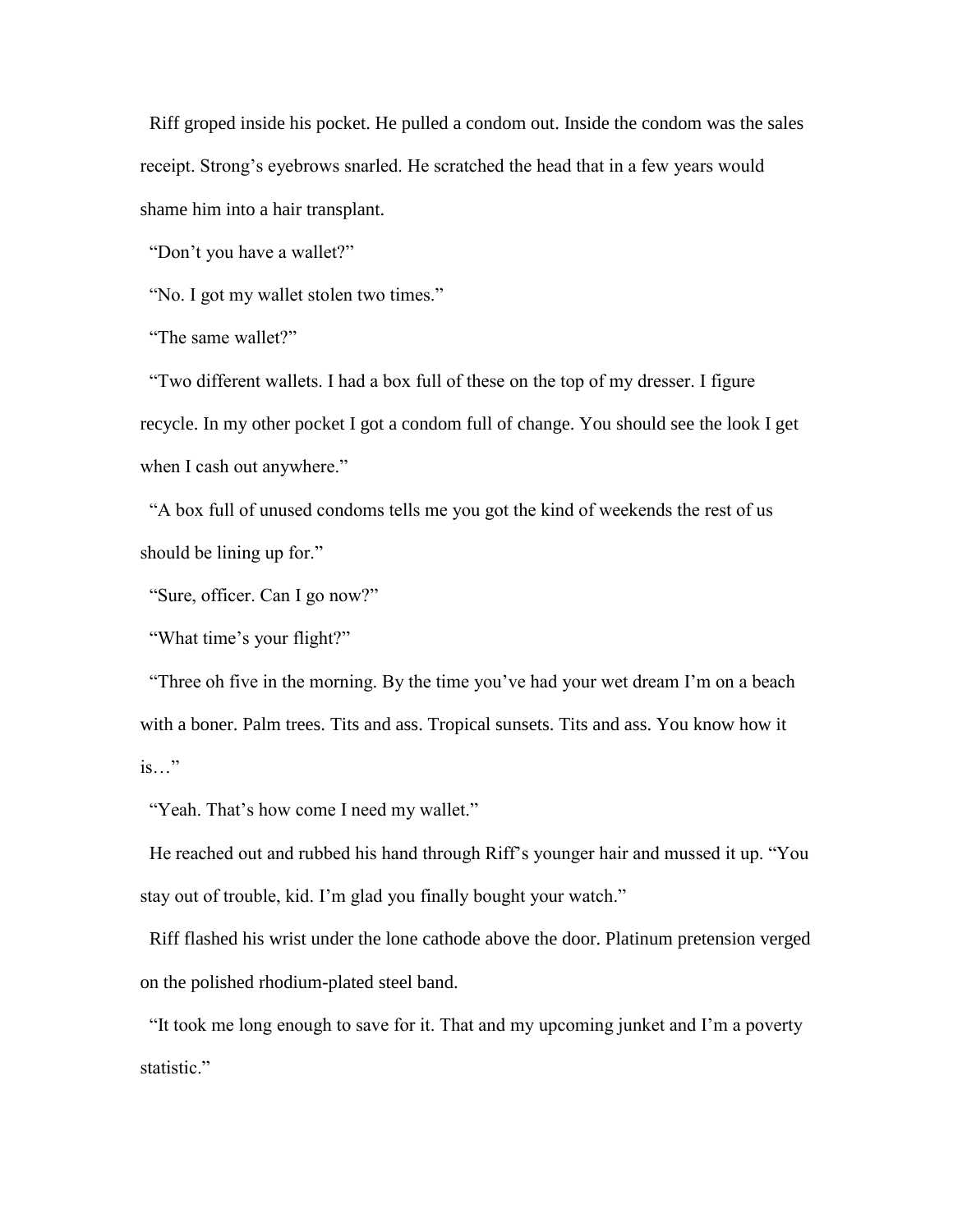"Get out of here and go have some fun!"

 Satisfied, Strong folded the sales slip, the receipt of purchase and felt like a fool stuffing it back into the condom but figured he couldn't appear any sillier than the man who took it.

 That was the last he saw of him and ever would. Riff walking through the open door with his hand raised like he was taking an oath but not looking behind him.

 Boomers had cut back like every other business in the recessive slump. Those who survived the purge double dutied. Andy used to come in to do the cash and deposits (week nights after his symbolic logic tutorials) but now conscription included things like a vacuum cleaner and Windex. When Strong wasn't blending into racks of Polo shirts to watch a junkie stuff his pockets with ill gotten gain, he was billeted to multi-task. One or two tons of incoming merchandise off the loading dock. A gun that shot plastic threadlike ammo and harpooned gloves and scarves with price tags.

Andy looked up when the big man ambled into the basement office.

"Hey, McStrong."

 "Andrew Gordon. Just because you're a laddie doesn't mean you have to 'scotch-athize' everything."

"Why Mac Not, bro?"

"Yeah," Deepa said. "Why do you do that, Andy-O?"

 Strong returned in a caring, brotherly baritone. "You don't hear Deepa saying sah-heeb after everything."

The young man, dark skin, dark flashing eyes, glanced up from his laptop.

"Hey, you. Get off my political correctness!"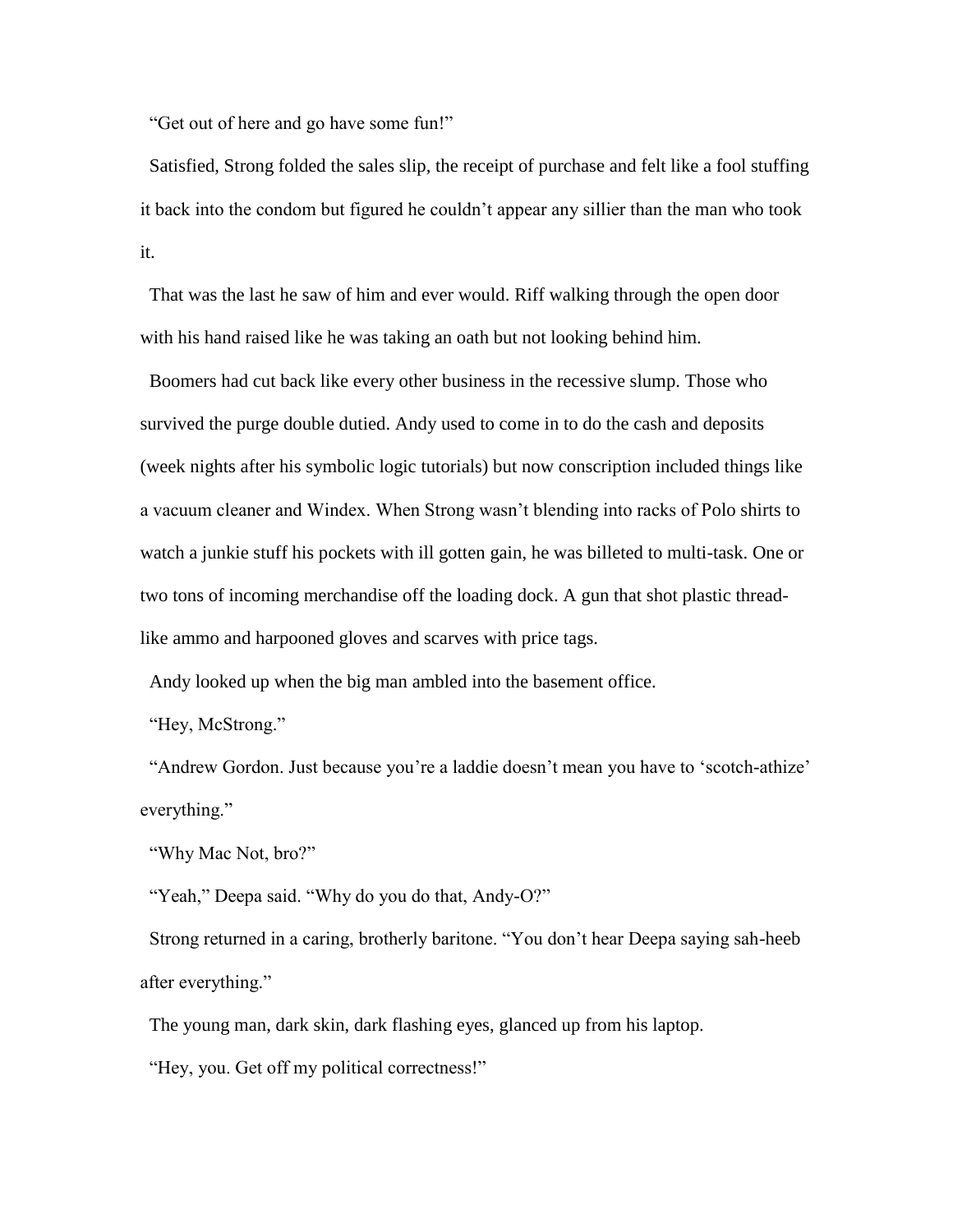They all laughed. Then Strong said, "Whatchya workin' on?"

"Philosophical ruminations on the food chain."

"I knew it was a mistake to bunk with you college guys."

"Ruminations is a good word." Jill opened the cap of her bottled water after coming

back from flushing the last intake. "Ruminate. Cows ruminate."

"Chew their Mc Cuds…?"

"It's a good verb given your topic, Deep. We eat cows."

"Hindus don't."

"Deepa and deepa the defiled virgin screams at Deepa the Defiler!"

The young man blushed. "C'mon, Andy. Knock it off."

"What have you got?" Strong asked him. Cogs and wheels beginning to grind upstairs.

"Did Riff finally pay for his watch?"

"Yessum. I saw the bill."

"Where does he get the money?" Andy asked.

"Workin' minimum wage for Boomers, stupid."

"Like I said. Where'd he get the Mac Money?"

"What's a watch cost…?"

"What's a watch that he takes three months to save up for and a trip to Cancun cost?" Strong said, "He's not spending it on lube. I know that much."

 "Listen up, white people. The food chain, right? My micro-thesis thus far is that civilized man---"

"Footnote! Citation required!"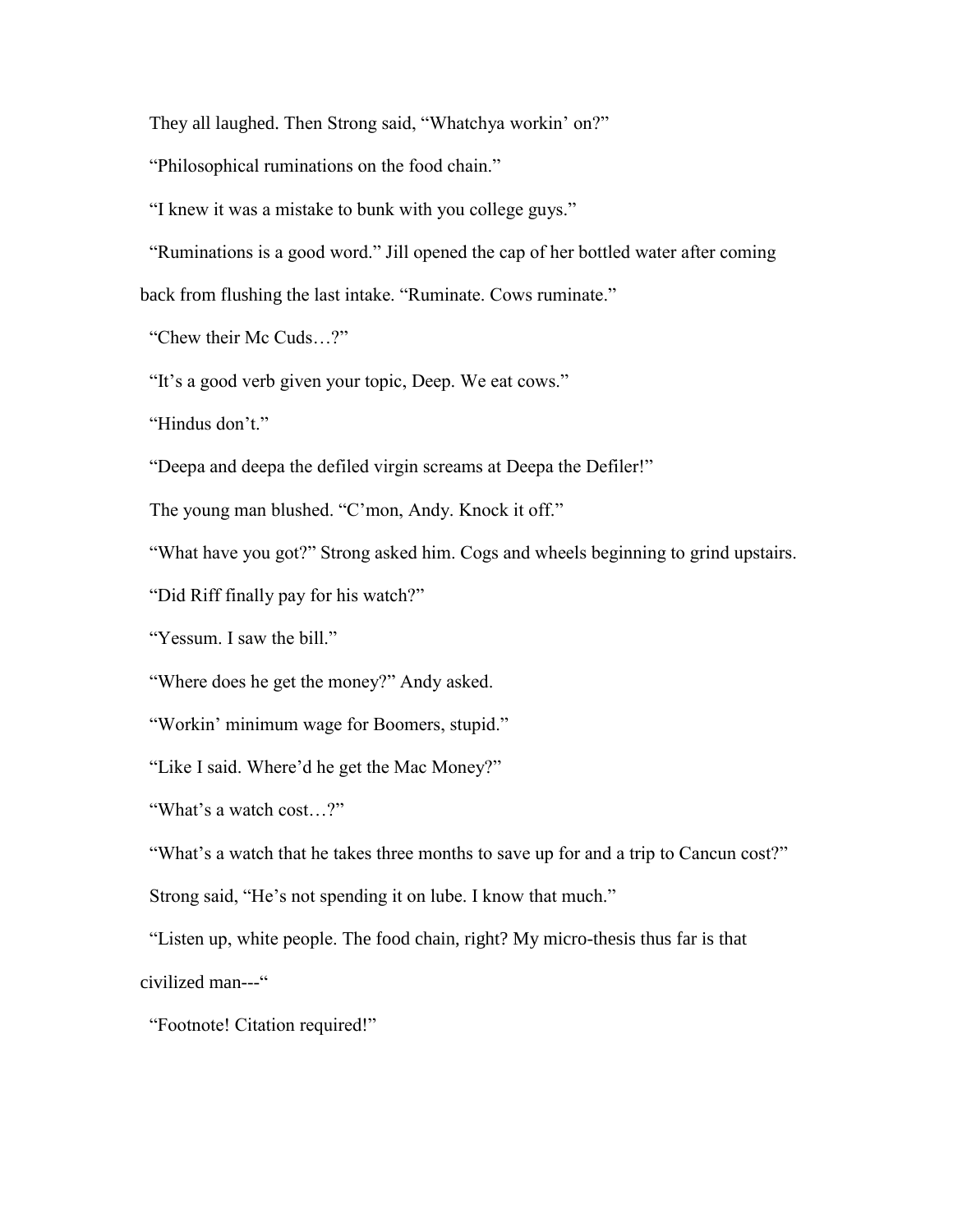"Shutup. Civilized man has usurped the role of nature by becoming the prime mover in the food chain. After that I'm stuck."

"Didn't God used to be the prime mover?"

 "Okay," Strong nodded, stepping up to the plate. "He's usurped the natural modus and artificialized the food chain. Example. A cat no longer picks off birds and rodents. It relies on man for its food supply which has been de-naturalized in the form of canned pet food."

 Deepa smiled with double eyelashes. It was good enough to write down. He started writing.

"You forgot kibble."

 "No I didn't. Kibble in fact is your de-facto example, Deep. Why? Because there is no natural equivalent for it. Kibble is neither plant nor animal. This usurpation is expressed collectively by the pet food industry which has become the cat's rung on the new food chain."

 Andy frowned at the stack of sales receipts. "We're short nine hundred and forty-three dollars."

"Link," Jill corrected.

"Link, what?"

"Chains have links. Ladders have rungs."

 "Are you getting this down, Deepa? You see, Man is gradually extinguishing the operandus behind existence. Man's gradual elimination of the need for nature. Parallel, congruent operations replace the old order. It eventually leads to pure hybridization." "Shit," Andy scowled.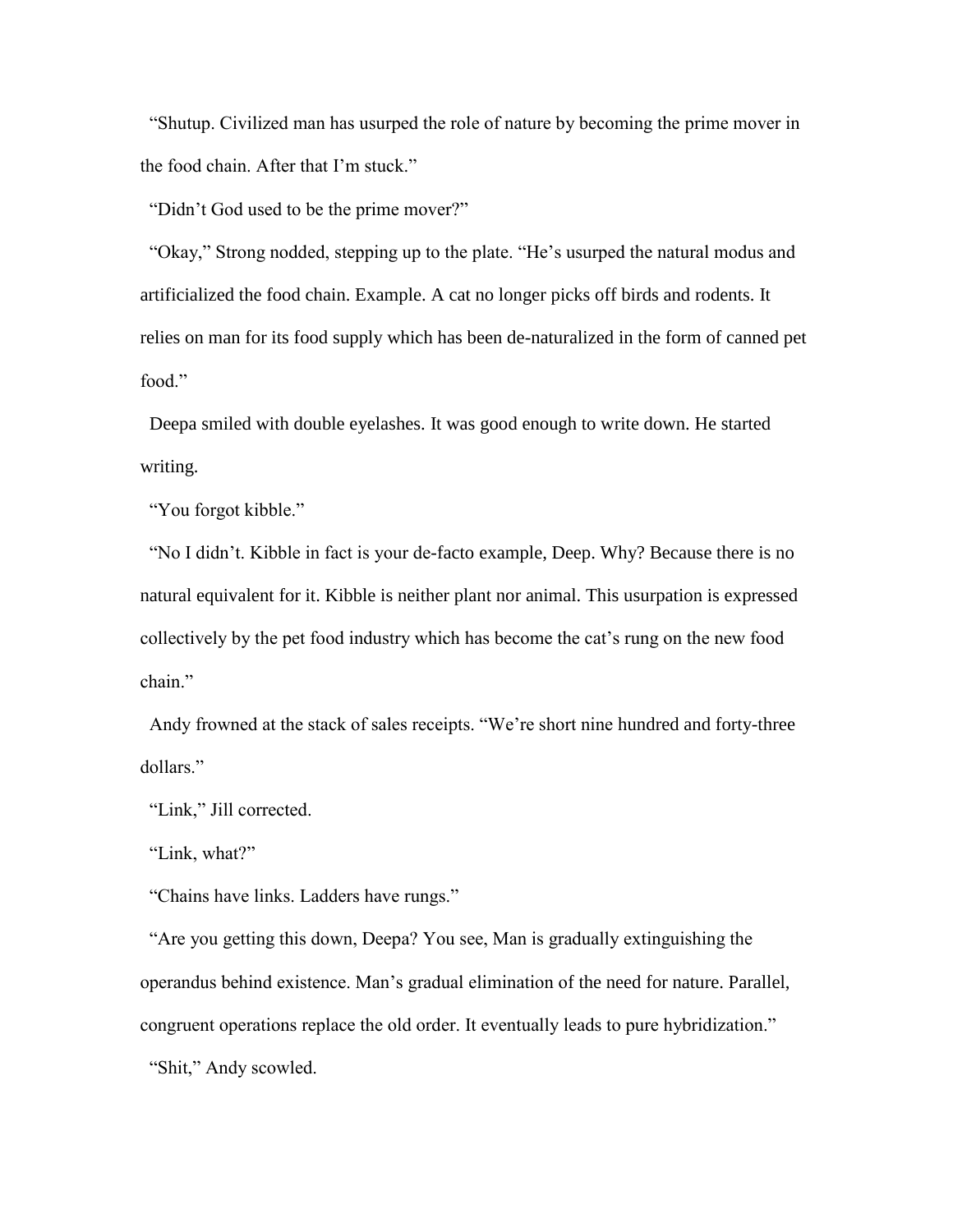Jill snatched up a handful of sales receipts and started eyeballing.

"Nine hundred and forty-three dollars? That's what Riff paid for his watch."

"Did you see the Mc Bill, Strong?"

"Yes, McAndy."

"Then why are we out?"

 "Here's the receipt." Jill leaned against the desk in a way that had all her clothes off in Deepa's mind. She waved the piece of paper. "Nine hundred and forty-three dollars and seventy-five cents. He paid cash. Register four. Transaction number two seven three." "Right. So how come we're McShort?"

 "This is your territory, isn't it?" Jill squinted at Strong like a tourist in Tangiers sun. "I saw the bill. He paid for it."

 "Wait a minute. Register seven. There was a voided transaction." Andy thumbed through a pile of stapled slips. Deepa had stopped keying.

 Strong's suspicion woke and surged. He rubbed the sweat forming on his hide-bound cranium. Oh Jesus Christ.

"You know what the guy did?"

"That little fuck!"

 "He bought it on register four. Puts the cash in or not. Then he refunds himself on register seven. Takes the cash out or not. We're short because four thinks seven owes it nine hundred and forty-three dullah."

"What a fucking little FUCK!"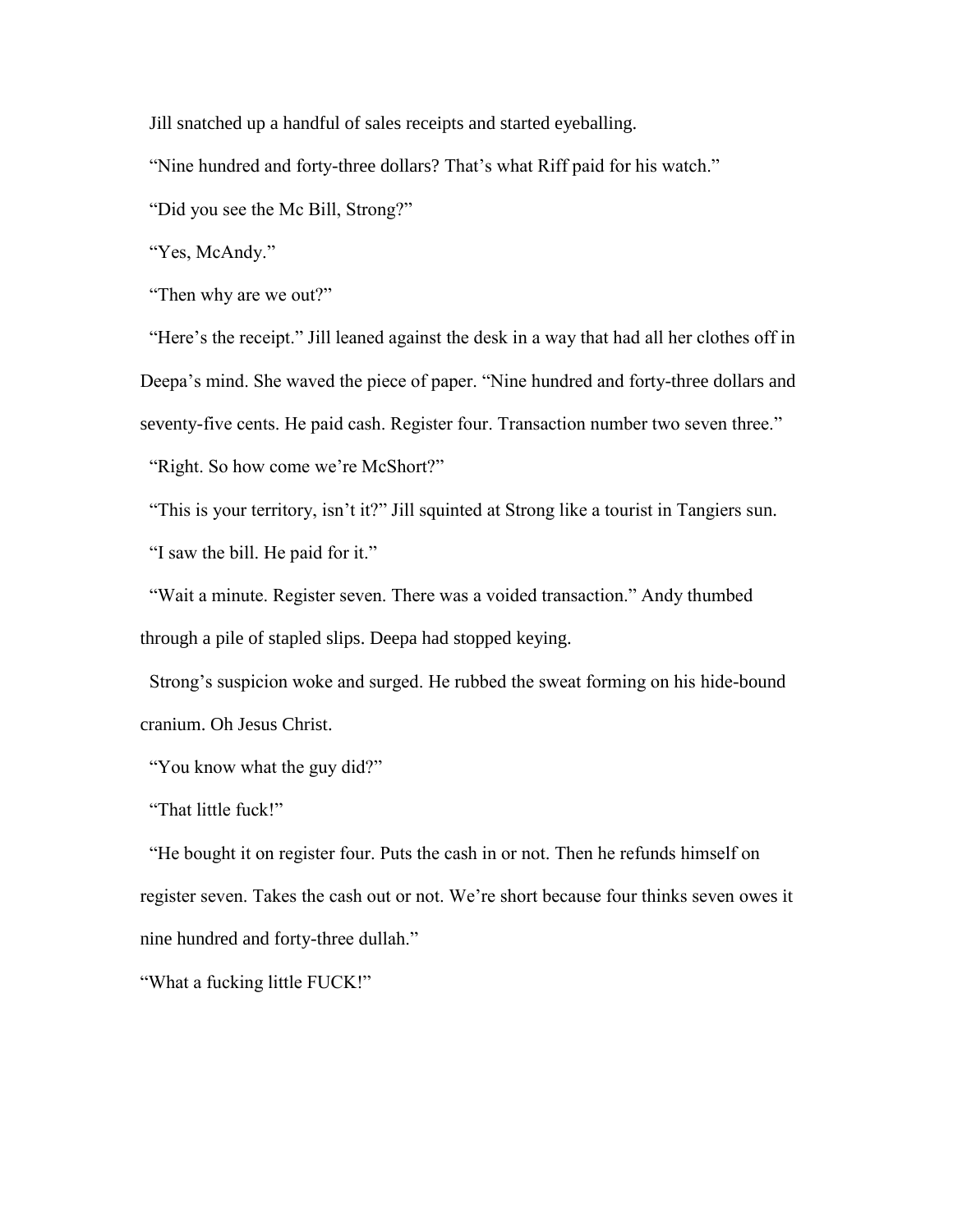Strong, the 'Strong Man', Mister Security Man placed his hand against the wall just under the light. Mini-spectrums unlocked in the translucent hairs of his blond arm while his soul quietly crumbled.

Andy was laughing now. "You're in the wrong line of work, boy!"

 Deepa told Strong, if it was any comfort, "It's your name should be on my diploma, sahheeb. I got an A on the last essay you wrote."

# **EXCERPTS FROM FABLES II: THE ANIMAL MEN BY**

# **EDGAR ALLAN MONAGHAN**

**INTRODUCTION**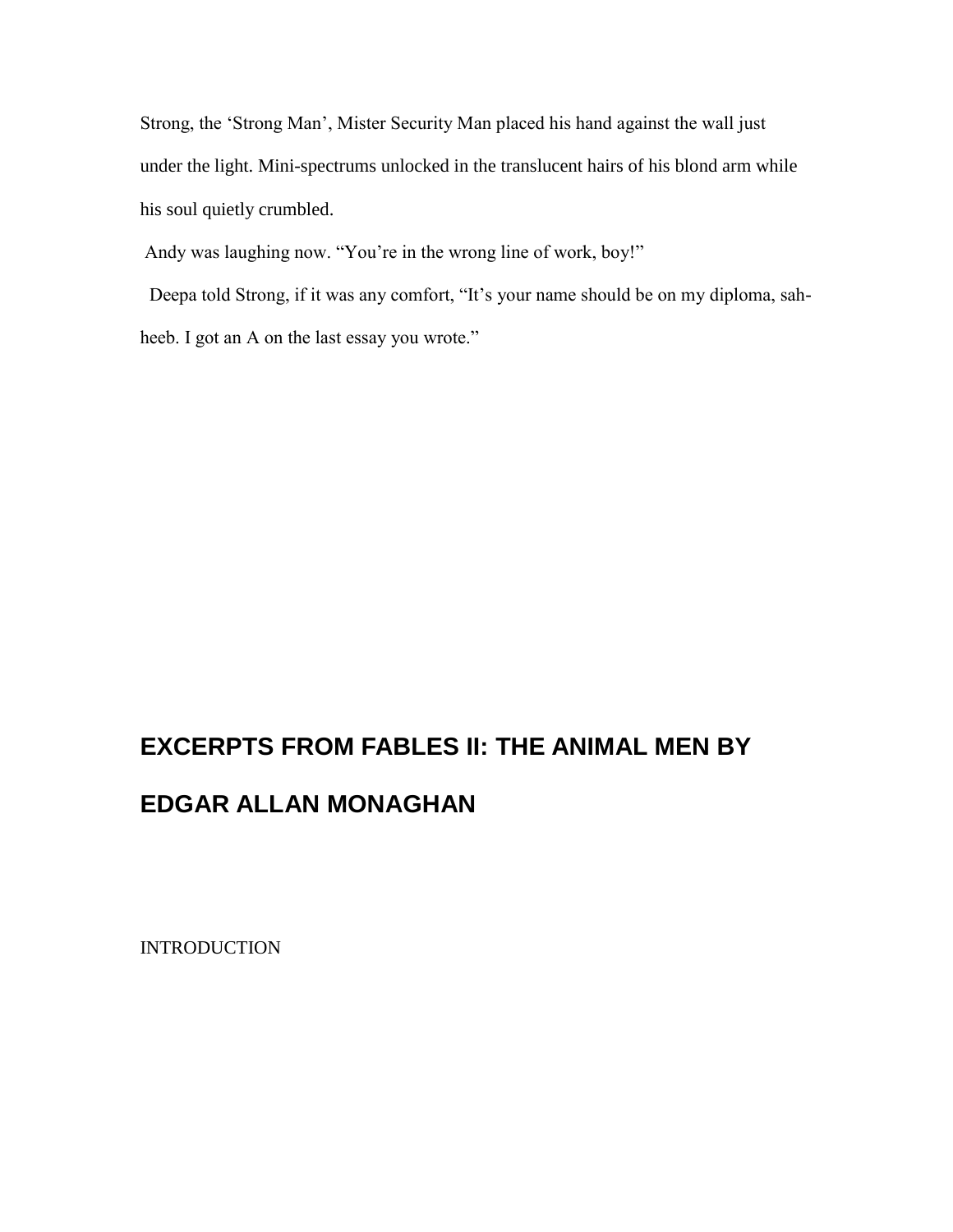The animal men all had a body of a human and half a human brain and half an animal brain. And most had vaguely human faces that still resembled the original animal.

 All animals were humanoid with a head of the original animal, so for example a lion appeared like a living sphinx. Sea creatures like blue whale men and dolphin men had a body of a humanoid except with fins.

Whales to mice they were all there.

 The creators apparently tried to end animal instincts such as greed, power-crazed, furtive, predator and prey and tried to replace them with kind emotions and logic. And the scientists were working on new brains for the animal men.

Some animals wanted a bigger brain.

And some animals prayed to the creators.

 Archaeology had discovered a long history of humans and animals. But now there were no humans and no animals, just animal men.

Some said they weren't on Earth. But it looked like Earth with graveyards and ruins.

Others said they lived in a parallel universe.

 Still others said that humans had left Earth for space and left the animal men to take their place.

 And others said there was a catastrophic war that destroyed virtually all trace of humans.

And the animal men were all mutants.

 Most animal men were given intelligence increases proportionate to their original IQ. So, the chimp men were superior. But animal scientists vied with one another to create more intelligent animal men.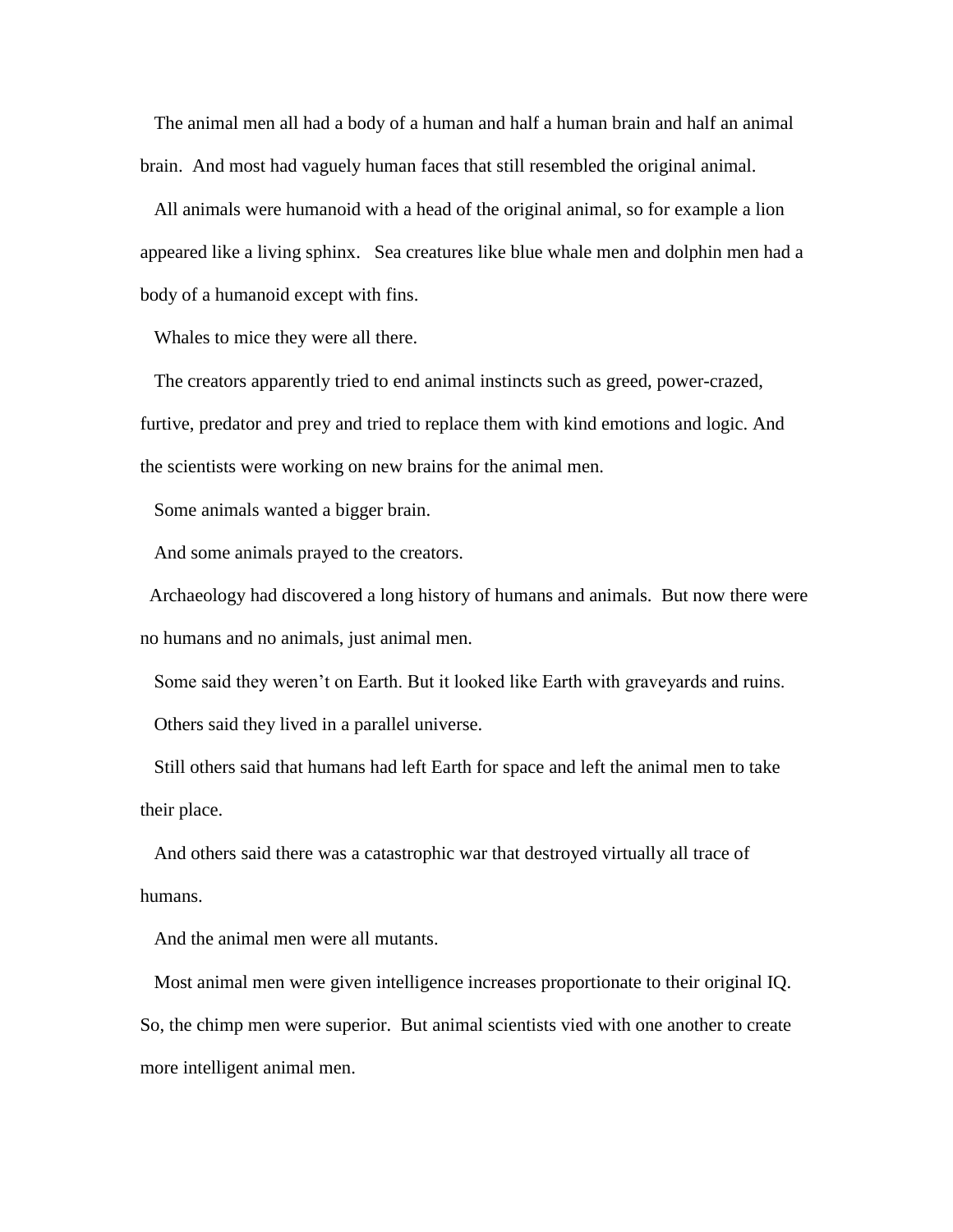All animals lived in cities settlements with a number of food depots in each. It was considered backwards to live in the countryside. The cities were mostly multi-species settlements. But some were for one kind of animal only.

 APMs (automatic production machines) combed the surface and blasted the rock to get raw material for food, metals and so on. All land was either APM or housing for the animal men.

 Arms races existed for the animal men and there was a lot of spying, informants, agent provocateurs and so on. The spies used MRT (mind reading technology) on one another. There was an uneasy peace amongst different groups of animal men. And every day there was a lot of fighting and sometimes there was war

 Population of animal men was 1.1 billion. It was about 50/50 males and females=animal men.

It was the year 1 of the space age. Chimp scientists had sent the first ship to the moon.

#### THE LAST TREE

 So, it was that the use of Automatic Production Machines had eliminated all the trees. The day the last tree was destroyed by the APM was a sorry time for the animal men, many of who had lived in trees and built wooden houses.

Henceforth all homes were to be constructed of stone, brick, steel, plastic and concrete.

There were no trees or plants in the cities either. Just animal men.

The wildlife parks were destroyed and the APMs moved in.

Many animal men said it was sad, but was great progress.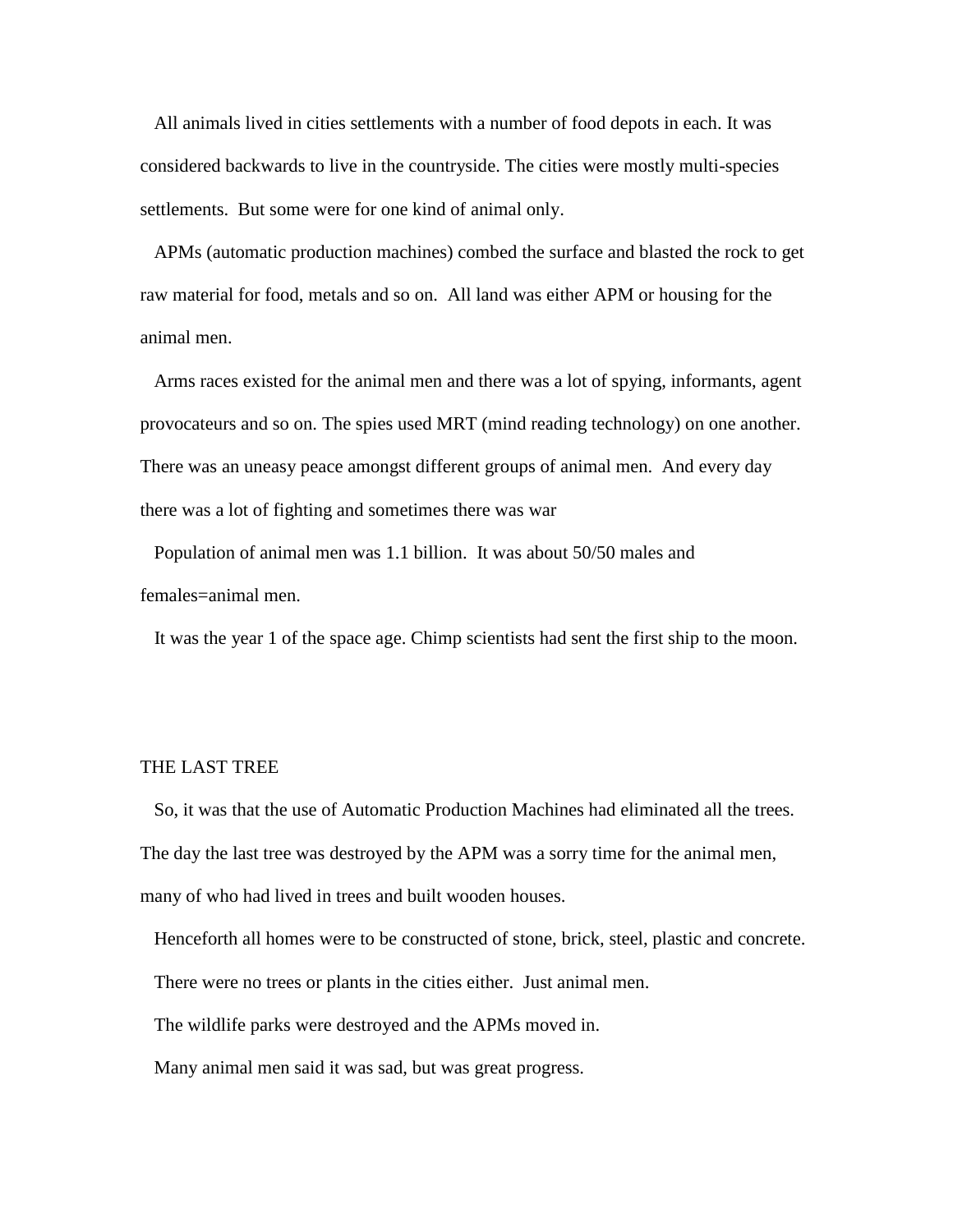It was highly civilized to leave the forests behind. Many animal men hated trees.

Moral: Nothing lasts forever.

### TV

 About 67% of TV channels were for multi-species. The remainder was for specific species. There were tragedies and comedies, mostly the former. Everyone had their own favorites, and some were highly intelligent. Many tried to watch the intelligence channel, which made one more knowledgeable.

 But the most popular shows were duels between different animals. They fought with swords and shields. The loser had to be killed.

Also popular were romances and sports and video games.

Most animals watched TV/played video games for about 5 hours a day.

Video games were mostly simulated war.

 Many animal men led a voyeuristic existence and lived in a "cave." Many were lazy and obese.

 The chimp authorities were thinking of banning TV. But it would probably lead to a revolution.

Moral: Future animals will be largely indolent.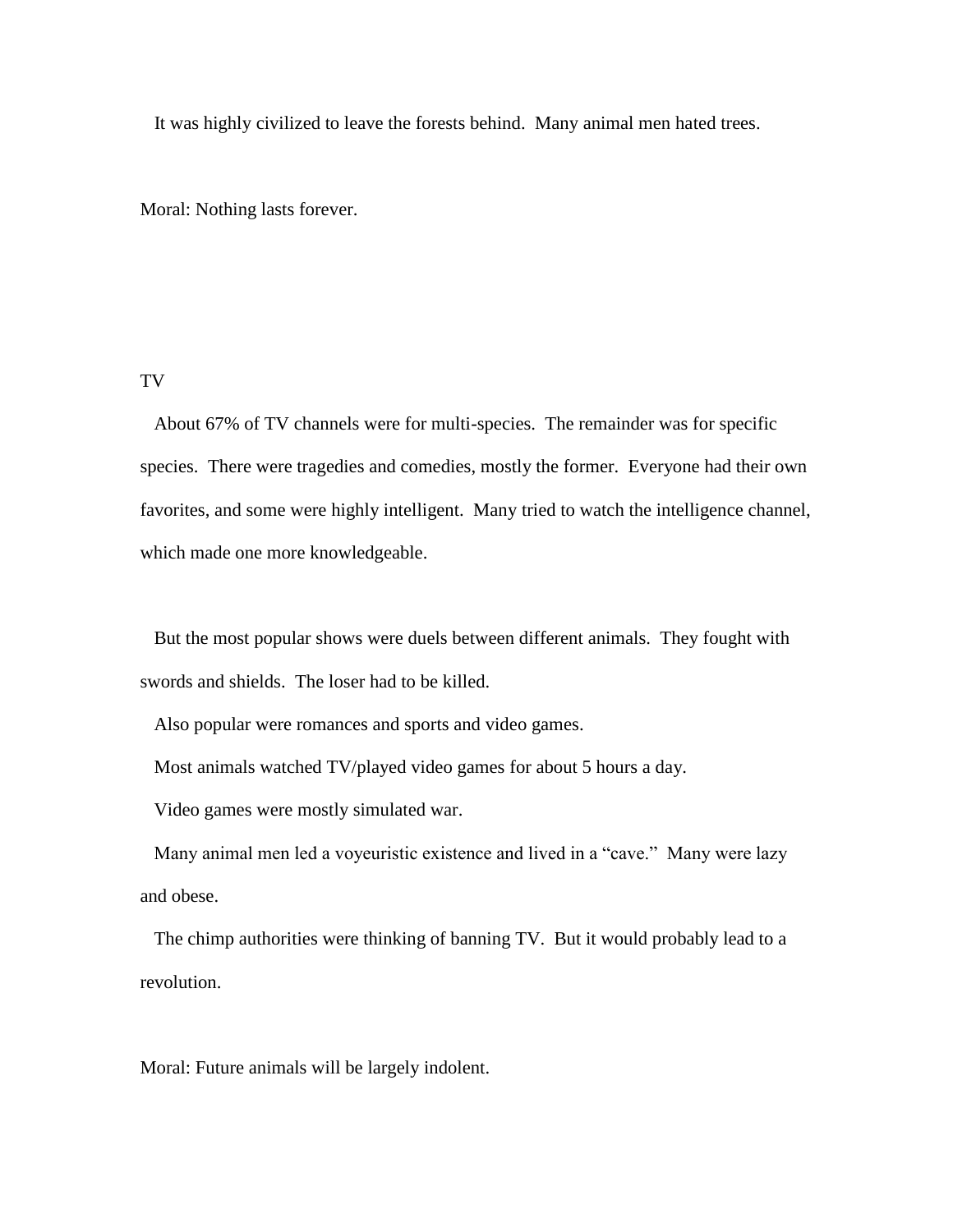## ANTI-HUMAN PROTESTS

 So, it was known that the chimp men were using DNA from human graveyards and cloning them and experimenting on them.

 Outside the secret lab traitor chimps had organized a multi-animal protest. The protest got ugly as many of the animal men were protesting against the protest. So the two sides collided and 1000s died.

 The chimp men proclaimed an end to human research, but they just made it even more secret and used MRT (mind reading technology) to search for traitors.

Moral: MRT will solve a lot of problems in the future but it will also create a lot of problems.

### DINOSAUR MEN

Dinosaur men were almost extinct and were only found in wildlife parks.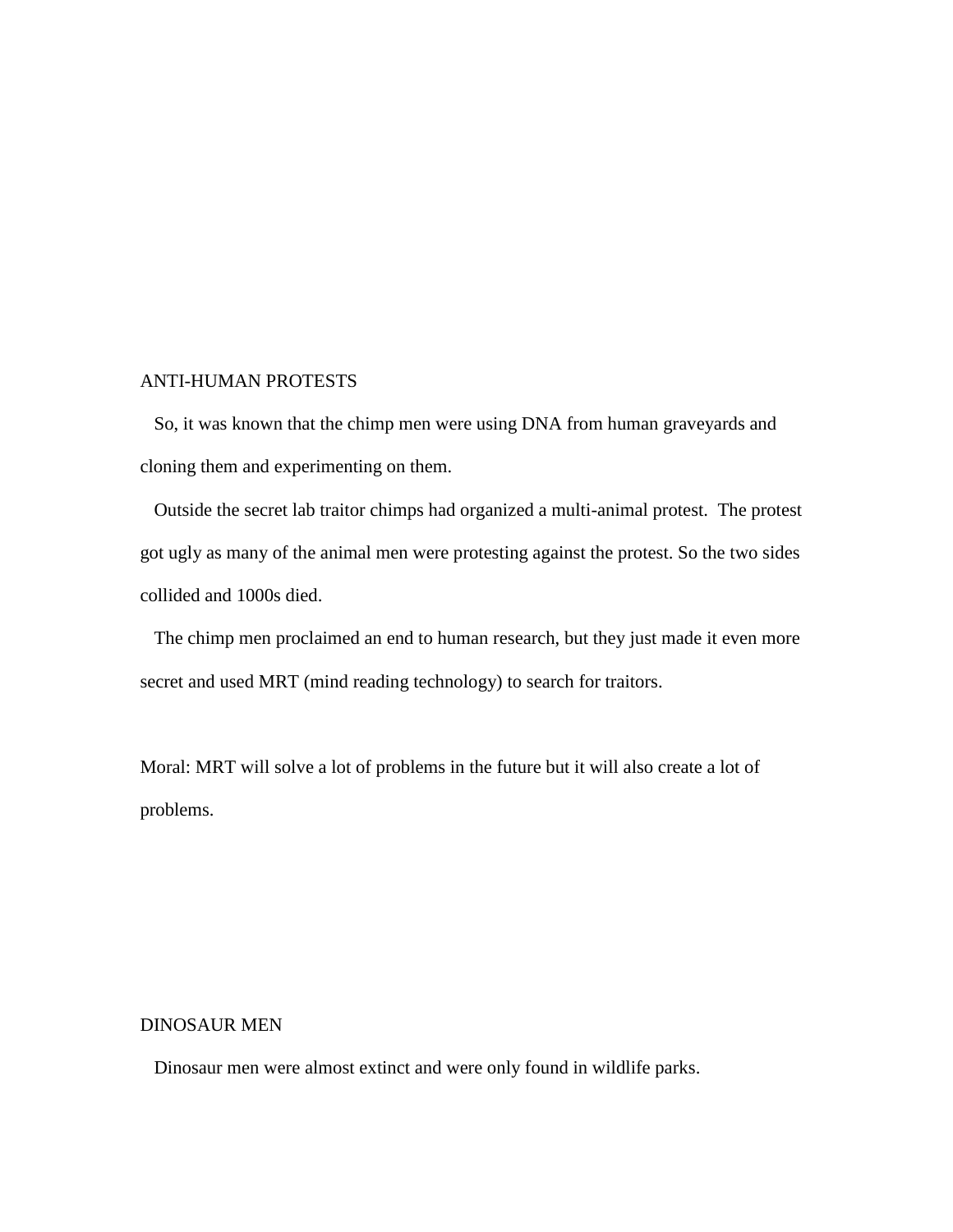The bear hunters snuck in to the parks and shot the rampaging dinosaurs with lasers, killing them.

Moral: The dinosaurs went extinct once and now again were going extinct. They were just too big.

## GIANT ELEPHANT MEN

 The chimp scientists had developed an animal man 200 m (about 200 yards) tall. She was kept in an enclosure of walls 300 m high and 100 m thick.

Some bird men hovered over the elephant and then rode it. It was all great fun.

 But the giant elephant was unhappy. It was lonely and isolated. The chimp men gave it some opiates in its food.

Moral: Freak creatures are seldom happy.

### CHIMP MEN ON STEROIDS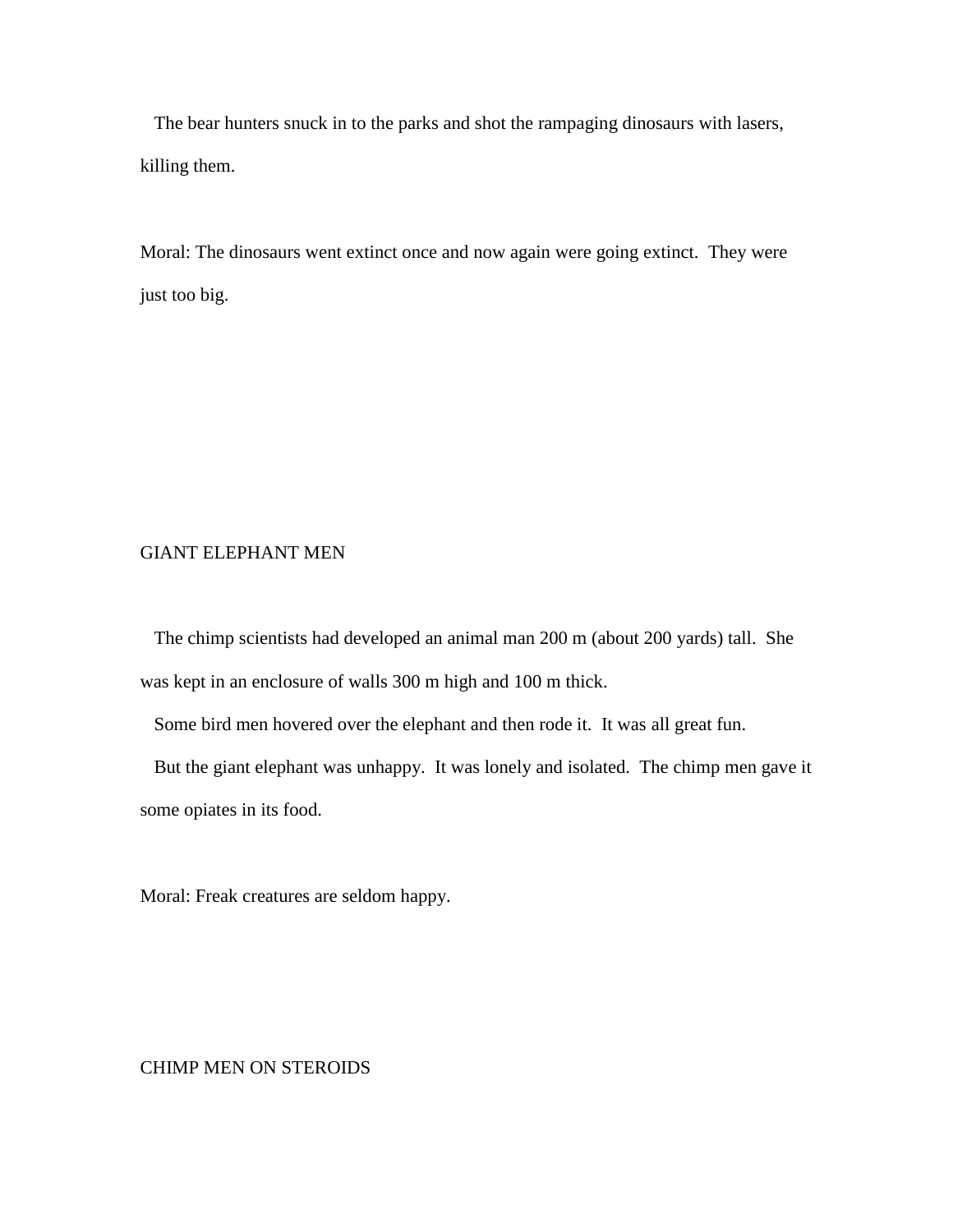So, it was that the chimp man generals of the army were beefed up with steroids.

They were also taller than previous chimp men, standing at 8'tall.

Everyone admired these magnificent chimp men.

The women were on feminine drugs that made them into wondrous creatures.

Most animal men though cared more about weapons than strength. But steroids were available to all and many took them.

Moral: A strong body is always good.

### THE CHIMP GENERAL'S MENAGERIE

He was rounding up graceful creatures to color his palace.

 He found and egret woman and a goldfish man on this trip. And he got new ones everyday.

The goldfish man was very rare, and he knew he would get compliments.

 His palace was a pleasant menagerie, and everyone liked it. He trained many of the animal men to serve his guests.

Moral: Rare and unusual animal men are of use.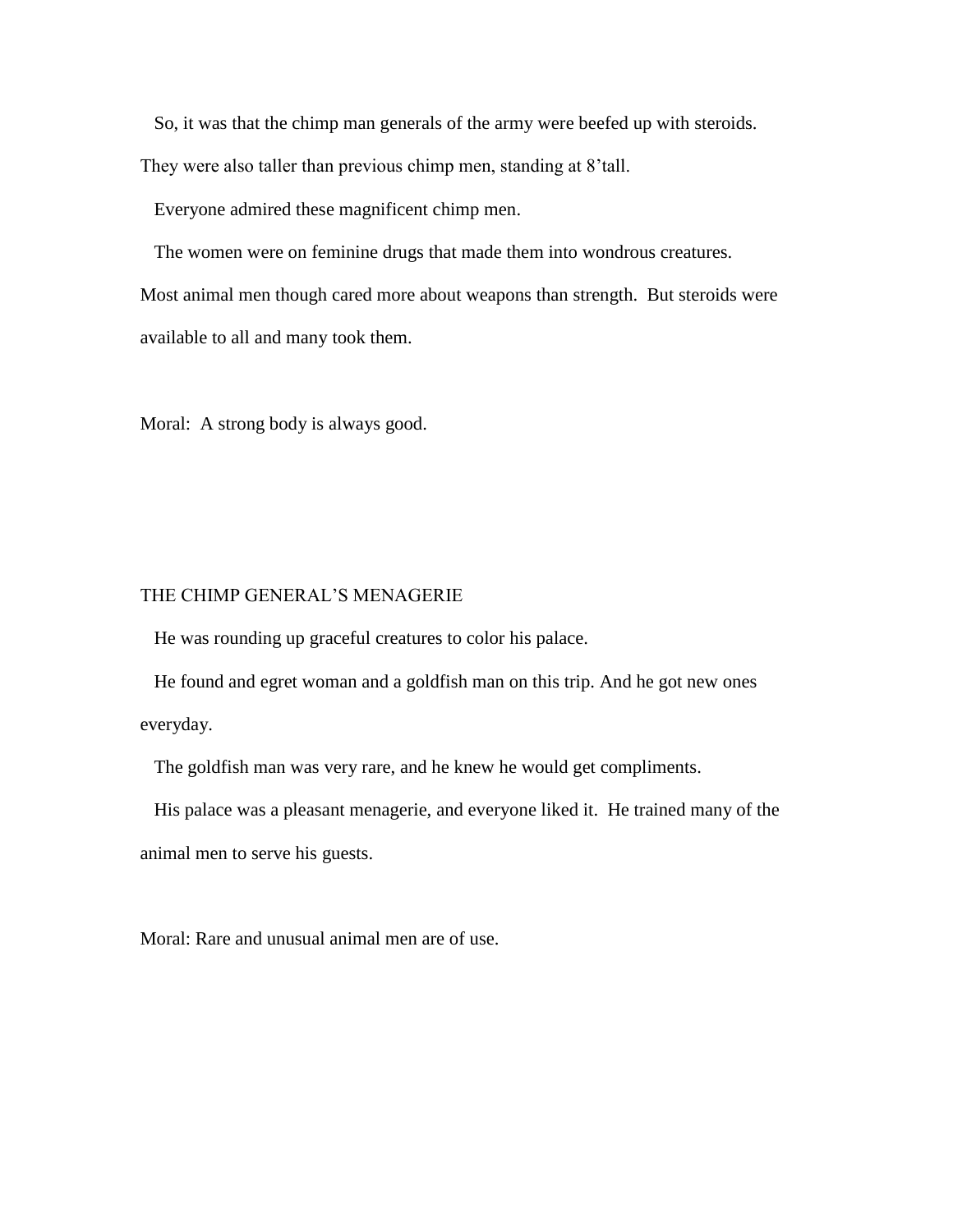# PUPPET MASTERS

 The dog puppet and the goat puppet fought as their controllers hated each other. Finally, the goat man ripped the dog men to shreds. And then their controllers fought.

Moral: Often creatures fight their battles using others.

# SASQUATCH

 The chimps made this legendary creature. He stood 8'tall and was covered in fur. His IQ was 120. The chimps experimented with him to make him cleverer, but all they got was a total mad man and had to terminate the experiment.

Moral: Not every chimp experiment turned out right.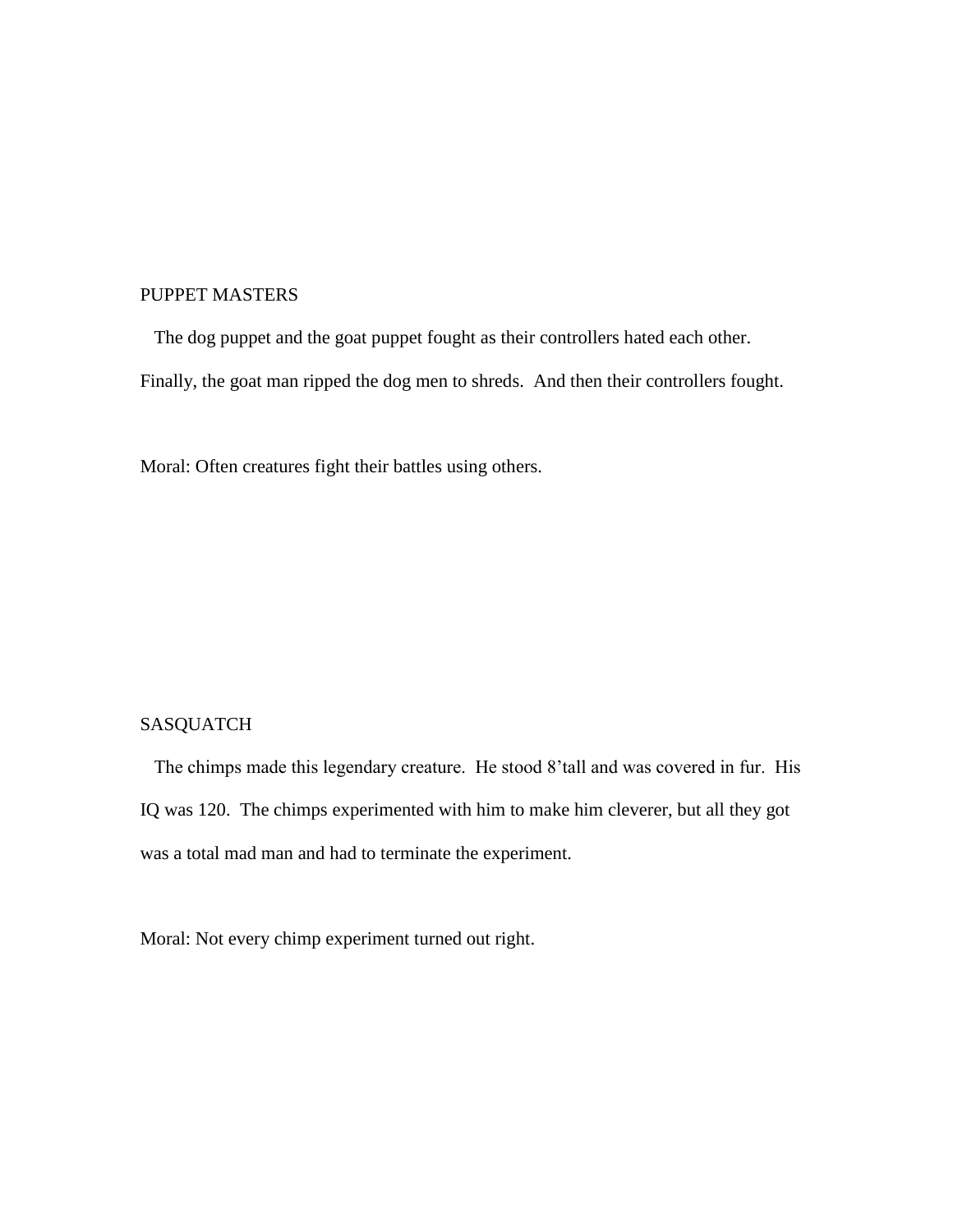# ACTING CRAZY

The bear man was going to attack the fox man with his laser, but the fox kept running about madly. The bear was spooked and left.

Moral: Sometimes acting crazy is your best defence.

# THE FUTILITY OF CAMPING

 Since there were no more trees animals who camped out brought a fire dome with them. The countryside was barren from the work of the Automatic Production Machines so there wasn't anything to see, and camping was pointless. And one was away from the many conveniences of the settlements.

Moral: Take away the animals, insects and trees and all you have left is animal men.

#### BEAVER MAN LOVE

Said one beaver to a female: "I love you."

Female: "If you want to love me you'll have to try harder."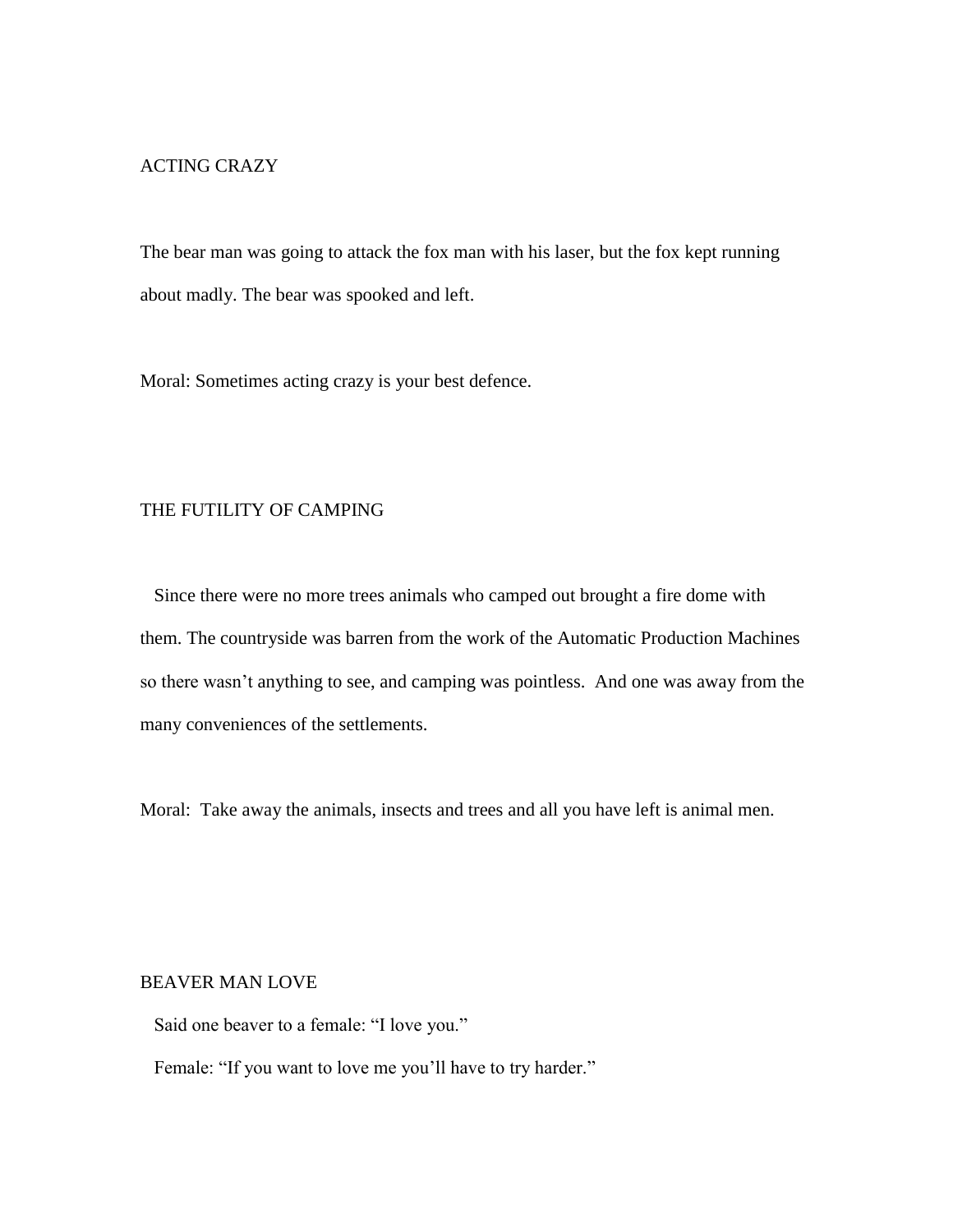Male: "Why is love so difficult?"

Moral: In the animal kingdom you may have to court your love for some time before she loves you.

# LAST ANIMAL

 Animals were hated by the animal men for the most part, but were on display at several zoos. And so, finally, the zoo animals and insects were only found in zoos. Then one day the chimp high command ordered all the insects and animals killed, leaving only animal men.

 The animal men had no use for foolish animals. Animals were an embarrassment to the animal men.

Moral: There was a certain mean streak in all animal men who struggled violently to survive.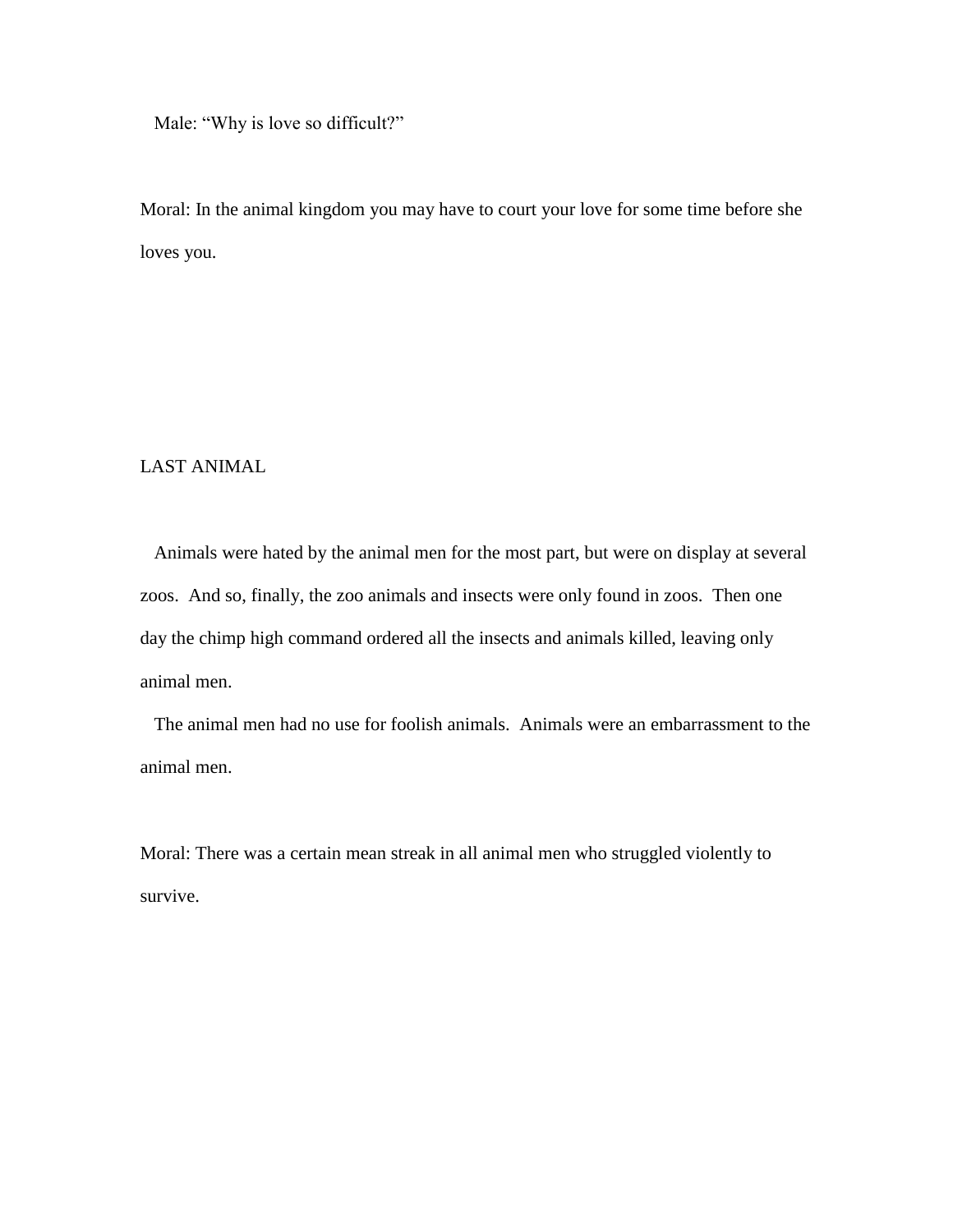# **BLACK'S ARCHIPELAGO, BY EDGAR ALLAN MONAGHAN**

 MRT (mind reading technology) had been forgotten. So too hypnosis. It was everyone man for himself, so the future looked bleak. Without MRT how could we control the planet?

But some said we were finally free and life was independent and good.

 This world, Planet Screw was a far-flung planet many light years from Earth. People here believed they lived in benevolent anarchy with no obvious leadership. Rumor had it that an oligarchy of 10 women ruled, but no one seemed to know much about it.

 People told themselves it was a free world. No one was older than 80, but even the oldest couldn't remember anything different. Rumors were that it had been over 1000 years of peace and anarchy. Benevolent anarchy was the original state of mankind…

 But I suspected that the true leader was the "wandering trader" who paid gold to workers in the gold mines and had a lot of gold stockpiled. His name was Black, and he apparently had many children. But the children were all different in different living environments. Some of Black's children turned out to be real bad asses, but for the most part it was said they were tolerated by Black who even egged them on. But if they showed disrespect to God (him), they would get mind torture. What can you do for God today? The good people asked.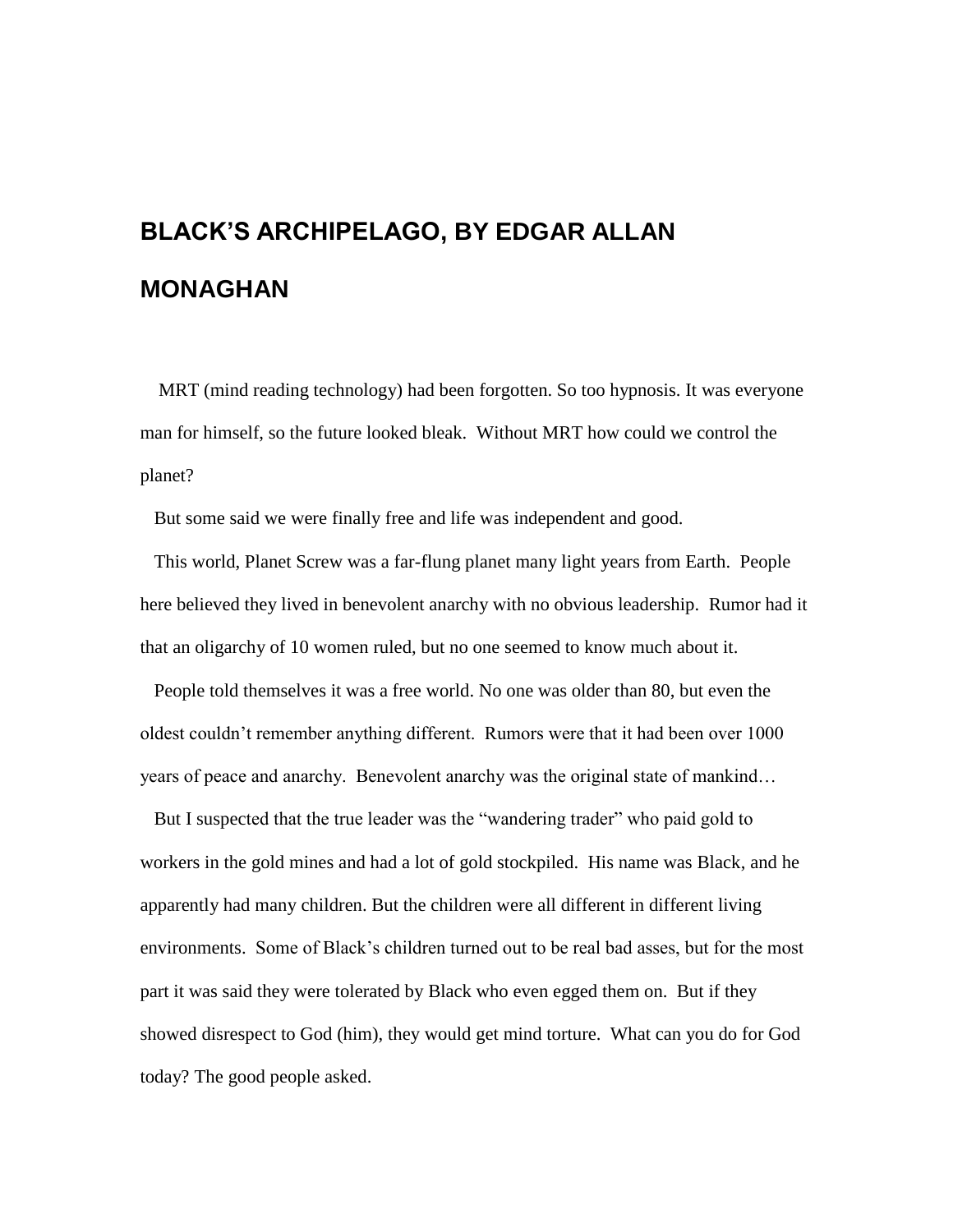But in all his cultures people worked hard at something. Some were athletes who played the game of killer rugby. Five-team rugby with 5 teams each competing on a pentagram field.

Black bet heavily on the games, it was believed.

 And Black's casino was very popular. Some people won big and became a highranking noble for a time. Some said better to be humble and just play blackjack. But some were obsessed with gambling and lost their shirt and so were given jobs such as latrine cleaner and so on. Black couldn't believe so many of his children lost everything in gambling, people said.

My job was assistant manager in a gold mine.

 On one day in particular I met the wandering trader (who I later identified as Black II) and was amazed by his clever dialog. He asked me if I knew who my father was? I said I didn't know. He said: Well, I know.

 This led me to believe that he was the true ruler of men. I decided to follow him around.

I didn't know what to think about Black except that he seemed crazy.

 The next day I followed the "wandering trader." I figured he must know a lot he wasn't telling. So, I hid behind trees on the main island. And he passed by walking quickly. Then he came to an old lighthouse and pushed a rock and a secret stairway appeared. He made sure no one was following him with a good look, but I figured he hadn't seen me.

After 5 hours he left, and I wondered what he had been doing down there.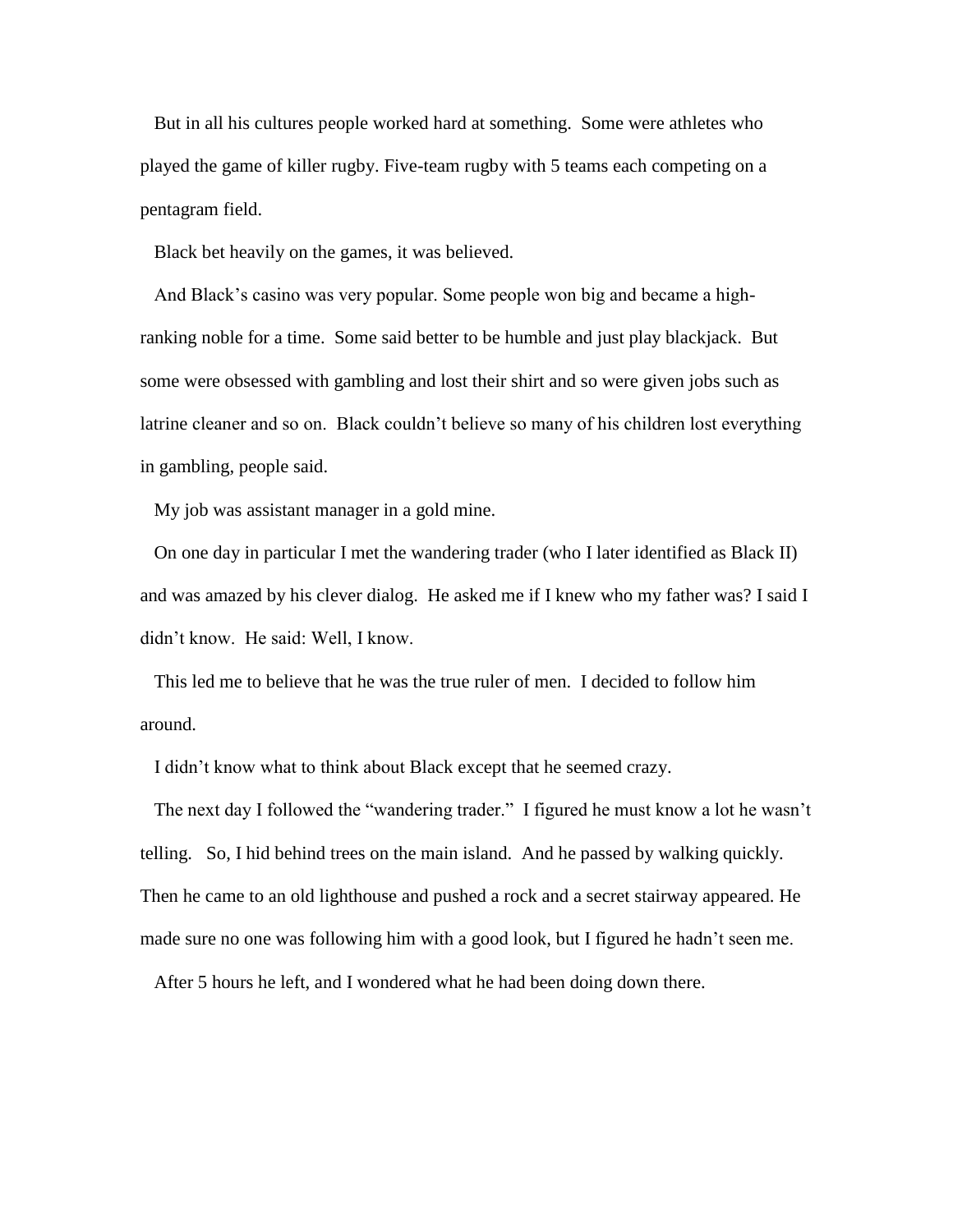So, then I pushed the rock and went down the stairs. I was struck by the immensity of the underground vault. I found a journal open at his desk and some books of thousands of faces in photographs, each with a number. And a couple of machines of some sort.

 So, the next day I arrived earlier and sure enough he soon came, and he was accompanied by a woman who looked a lot like him.

I hid behind one of the shelves of books of pictures and numbers.

 I saw him put on headphones and press something on the machine and then talked and he said desist from your idea of killing Margaret or you will go crazy. And so on. He talked with 20 different people. Then he had a talking machine which he gave orders to his security to watch out for certain people.

 Then he seemed to be getting ready to leave and I came from behind a shelf and cut his throat. And hers too. I figured it was a patricide, but it had to be done. Black was too evil and against progress.

 I wondered what would happen. So, the next few weeks, nothing seemed to happen, but then people started acting up, committing murders and so on. And then one day, three weeks later, I went down to the hidden chamber and saw Black again. It must be a clone I figured. And I shot him with an arrow.

 After more searching I found a door to a freezer and there were 12 clones waiting there. One clone had just had his bubble heat up and presumably he was next. So, I grabbed an iron rod and smashed the bubbles killing them all instantly. Afterwards I wondered what I'd done? He got in the heads of all at least once a year. From age 14.

 But then I put the numbers in as I had seen Black do… and I found myself in that person's head. This person was a friend of mine and I just sat there listening to his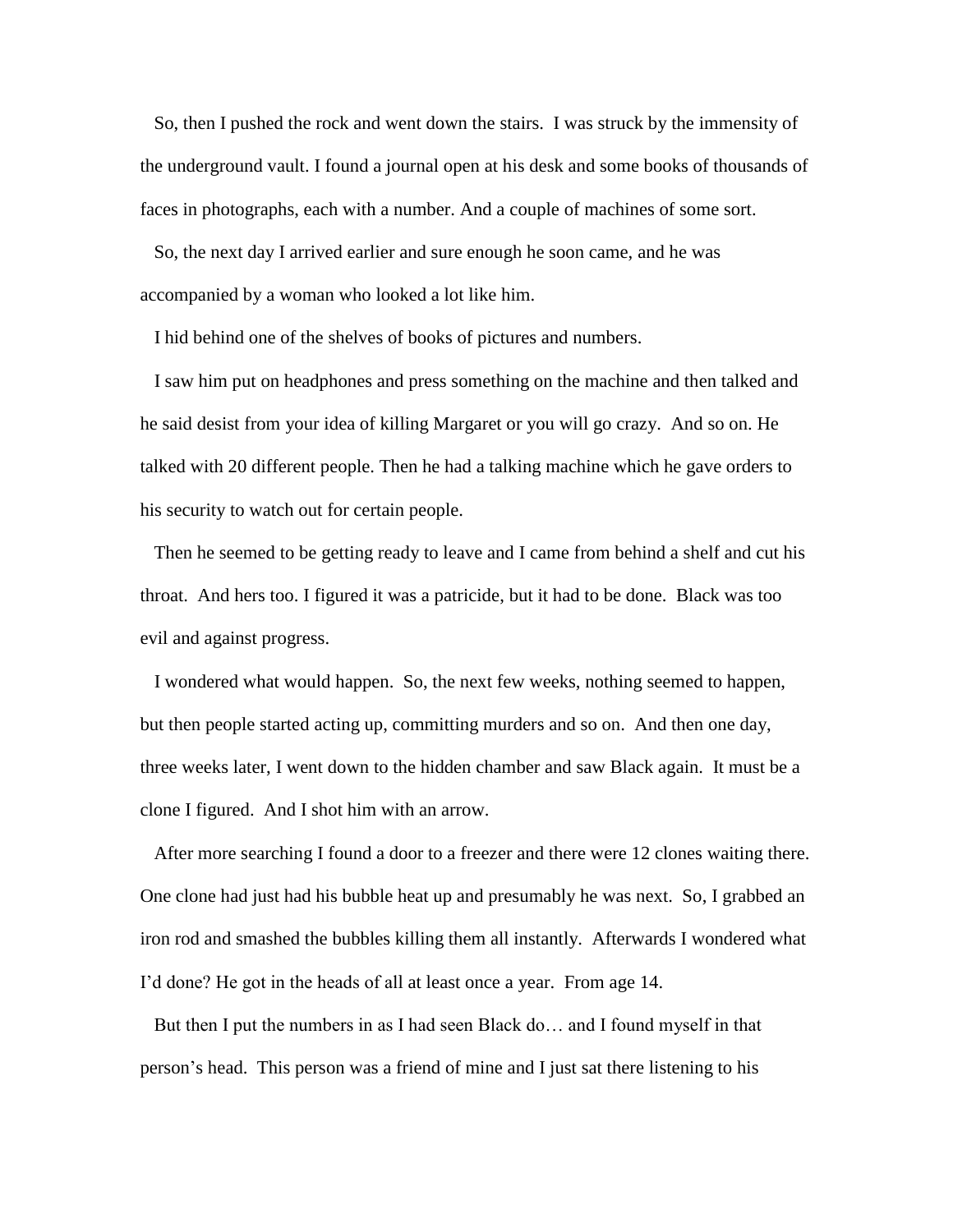thoughts. But I figured I'd use the other machine to talk to the spies. As Black had done. I asked for the news and a voice came on saying Black had not appeared at Corny Island as scheduled. I told them I needed some time off and told them I'd talk next week.

 In the journal which was a three-book set, Black II (the most recent incarnation) wrote that he didn't care about dreams, and preferred to get into wrong doers, heads in the morning.

 But in the case of a murder, the mob usually executed the murderer, but if not, he Black would eventually find the culprit and had his goons execute him/her. I figured Black elaborated so clearly in his journal in case the wandering trader was somehow killed.

 On weekends he went by boat to one of the islands, and he had a modest palace on each island as befitted the master of breeding. He traded luxury goods for gold in the gold mines. He paid the workers in gold and collected all their gold production.

 There were 49 gold mines scattered over the 30 islands Each island had at least one and the main island had five.

It was the year 2290 and the total population here was 25 000 people.

 After perusing the journals, I finally I found my picture and file. The file said basically I was not a threat and was a model citizen, and a child of Black. He had drawn profiles of all the people and that contributed to the files. He drew the pictures from memory apparently. I didn't know if I could draw or not.

 And the journal revealed that he had had sex with his female children and occasional clones. He reveled in it, he wrote. And he believed Black I who he murdered was a great leader and so was he.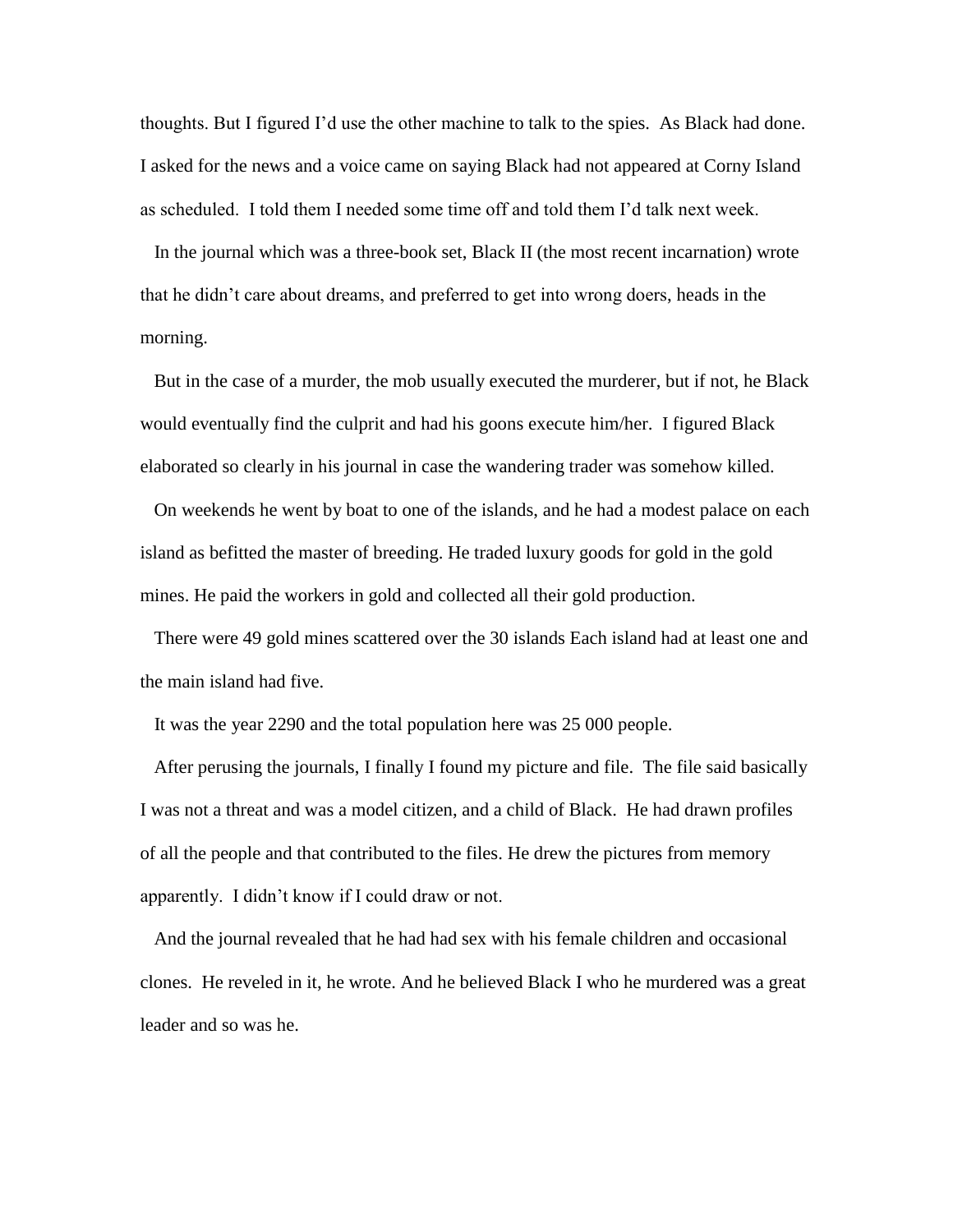And there were curious disks I didn't know how to use them. But I looked in his journal some more and found they were Spy reports on the populace and the history of the archipelago.

 And there was a pile of files of young boys that he planned to have his doctors give them a vasectomy. And he had MRT needle guns in all the daycares. When a young male got in front of it, he would pull the trigger. The tot would cry, and it was assumed he had been bitten by a horsefly or a wasp.

State babies were all babies, and all were shot in the head with a needle.

 And he had anticipated being assassinated and wrote that he had done what was best for the world and that his successor would carry on his good work. He explained how to monitor the populace and how to use his goons etc.

 And he wrote in his journal that he was producing mostly clones of himself only they were female versions (who were almost the exact same as male clones). All had a unique face which made them different. And it was true, 9 of the 12 clones I had killed were women.

 Doctors were partially in the know and did vasectomies and test tube babies and clones. Clones all had their own memories and were born in an adult body with the ability to read and write and do basic math.

 And Black I and II and myself, (I called myself Black III), controlled the money supply and that gave us a lot of power.

 Now I, Black III, was 69 but still looked youthful. In Black II's journal he stated that the scientists who discovered eternal youth were killed by him, Black. But there was a 200-year supply in one of the secret rooms of the lair. So, it was said scientists were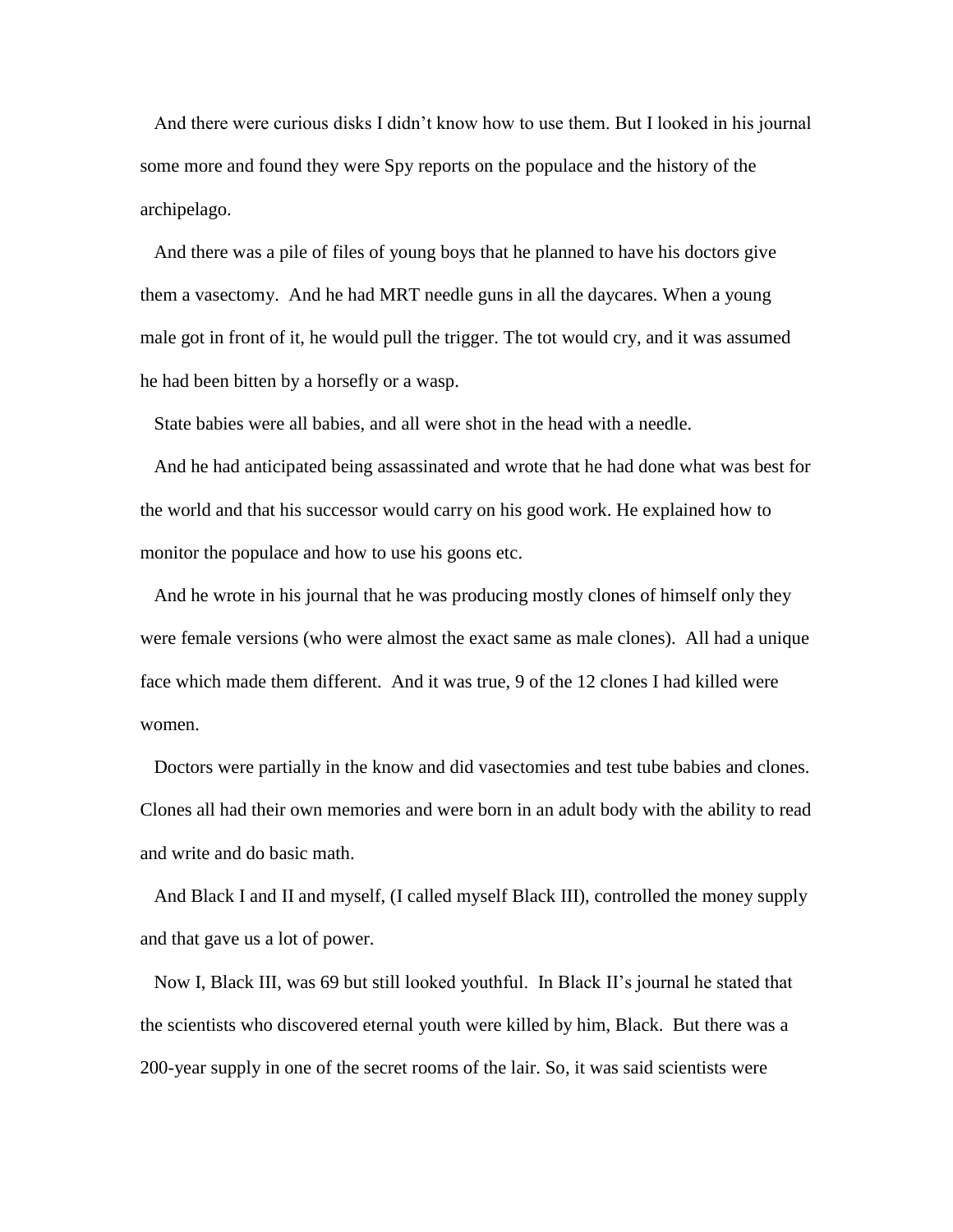afraid to invent anything. But as the new Black I got in their heads and demanded they produce new science. It was then, in the secret lair, that I realized Black I and II were control freaks. Recently there had been rumors that God would appear and all would have to worship him and be humble. God wanted a world of peace, it was said.

 According to the diary he was experimenting with the humans, trying to make people "good." By good he meant worshipful of him and humility. Somehow that seemed like déjà vu.

 I figured MRT (mind reading technology) got into heads and changed peoples' ideas. That was how he could live in a world of benevolent anarchy.

 In his notes, he said he only had to kill 491 in his 12 years of rule. Usually getting in the heads of wayward progeny did the trick and put them back on the right path.

 And he noted that he had used the MRT (mind reading technology) from ancient humans who had gone to space. And he said all governing should be done behind the scenes. Keep people wondering and quiet. But by the time I was born 80% of all those under 18 were Black I and Black II's children. And among adults 60% were children of Black I. Just like me, I was a child of Black II.

 I got in the heads of some scientist and ordered them to do archaeology. So far, my archaeologists had found computers and air cars in the blackened ruins but didn't know how to work them. And they said there were huge ancient cities and that the population would have been over a billion!

Now it was just 25 000. But some argued that many of the sea monsters were geniuses.

And I was opening mines weekly and had the geologists find more.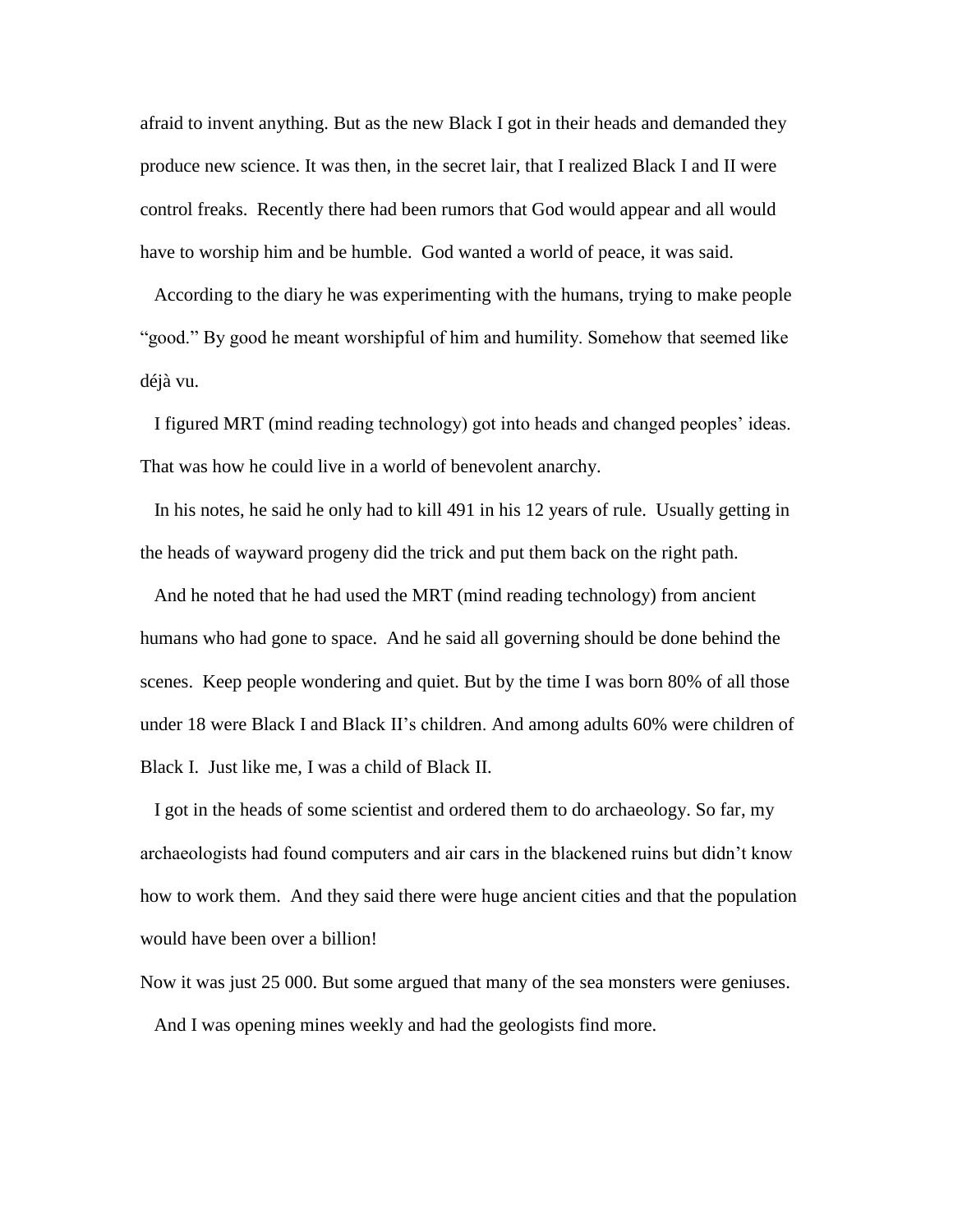And I gave orders to his goons and spies wearing a balaclava. So, they didn't know who I was. I talked in a voice like Black II. In any case most orders came over the radio.

Each of my (Black's) 33 clones had a job as manager or assistant manager.

 And were well paid when they found a lot of gold and other metals (the islands were rich in metals).

"Doctors" changed faces of the new Black's clones. That was me!

Some said this was ancient technology.

 There was said to be one law only: no murder. Black got in the heads of murderers and turned up the volume until their minds exploded.

 According to his journal, there were no 10 female rulers, like most people thought. He was the ruler. And people that demanded to see the big 10 had Black get in their heads and told them not to question the powers that be using a deep man's voice.

 Each gold mine was run by some of Black IIs 1000s of children and his 33 clones. Black had sterilized all the men so most babies were his and I continued to do the same.

I gave them a DNA test in their youth to confirm if they were really my new kids.

 My kids received an A-one education in maths, sciences, reading ancient books and so on. I, Black III, had designed the curricula. But the remaining mass of people just got physical education and kept their bodies in excellent condition in preparation for a gruelling life in the mines. But after 5 years in power 65% of children were mine, the remainder Black I and IIs'. And I, Black III lived for power, sex and the thrill of exotic drugs from ancient times.

 And one day I discovered another secret door in which there was a huge pile of platinum pieces. So, I told my mine managers, the spies and the goons that they would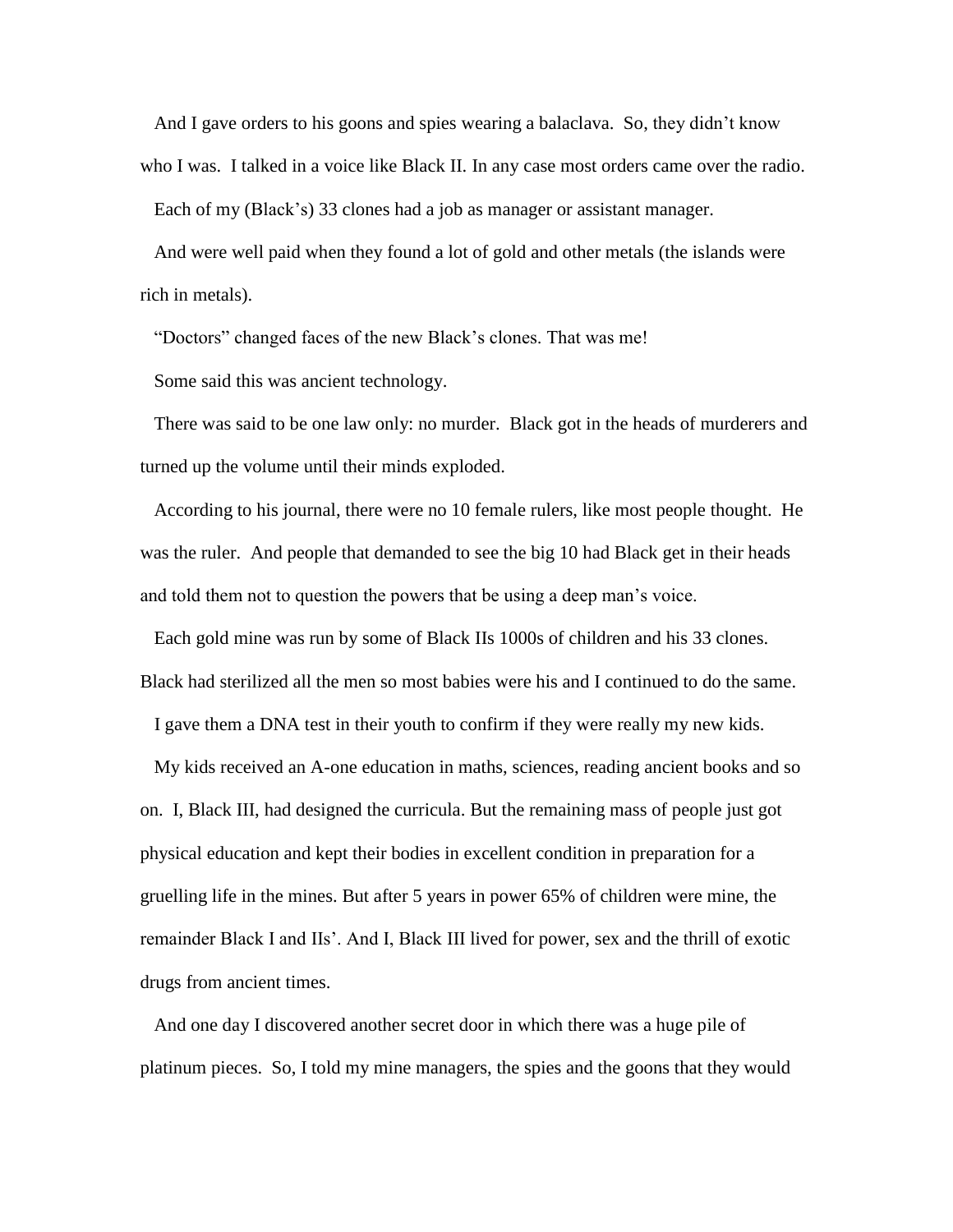be getting a raise. And on the two-way radio I talked with the goons and told them to seek and find more dissidents. It seemed there were a lot of them as the goons arrested 100 in a week. I matched them to their picture and file and got in their heads and if they were really a problem I executed them with my goons. The goons didn't know what Black looked like as I always contacted them via radio. The radio voice was not the same as that of the wandering trader. I altered his voice to be deeper on the radio.

 And I discovered that the goons checked in at noon every day waiting for orders. Black I and II listed the spies desires and ordered the goons to carry out their "judgements." So, I did the same.

 In his journal Black I, stated he had to keep a close eye on his children. Sometimes they were too greedy for gold, other times greedy for sex and drugs. But he got in their heads and straightened them out.

 The goons had names like Blackie, Black Dog, Black and White Dog, Sir Black and so on.

 Some said the goons were evil, but such people were just doing their job. Many people were, "hearing voices," which was me inside their brain. People told them they had to go see one of the few doctors that we had. The doctors just gave them opiates and sedatives. And this seemed to help them. But they were rattled and confused. Many of the best scientists were "hearing voices."

 However, most people found many "kindred spirits." After all they were mostly Black II's children.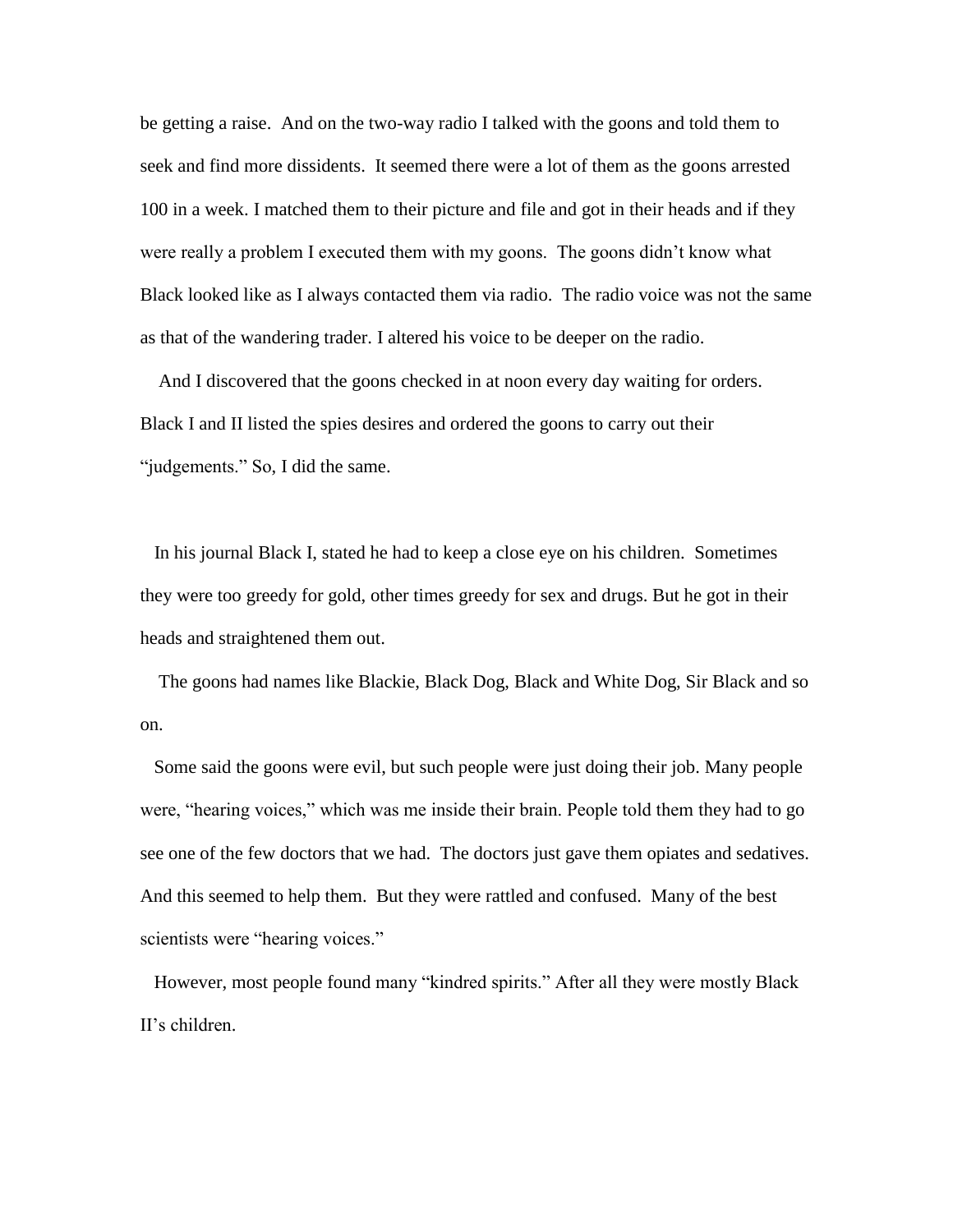Communication with other islands was dangerous as the leaders, the scientists, had dumped huge freaks into the sea and they were known to attack boats and were multiplying at an astounding rate. They ate most of the native sea life.

 However, he went to the various islands once per island in every two weeks. In a large boat equipped with multi fire ballistae. He had spies everywhere who illuminated who was a dissident. Spies didn't recognize his voice as the two-way radio obscured his voice.

 Islands they were all inhabited, and all were controlled by me, Black III. But as time went by, I had the women come to visit me in my palace and had doctors implant the needles. I was in their head and so made sure they followed orders.

 Seafood was poisonous, and most settlements were inland. But it was rumored that radicals had some undersea domes in which they lived in. I often fished with nets for sport and caught all sorts of monsters. And I harpooned the ones that dared attack our boat. Anyway, I had lots of good trophies and the people heard about my prowess.

 The domes did not show light, their domed rooftops were painted in dark colors, ironically Black had high tech glass buildings. Everyone child of his was a scientist. Technocracy.

 Sometimes the sea monsters tried to overturn the boats, but I fished in the largest boat known to the islands.

 Some of the sea monsters could crawl up onto the beaches and grab people in the night. There were thousands of types of sea monsters and they had eaten up almost all the native fish.

Swimming was a no go.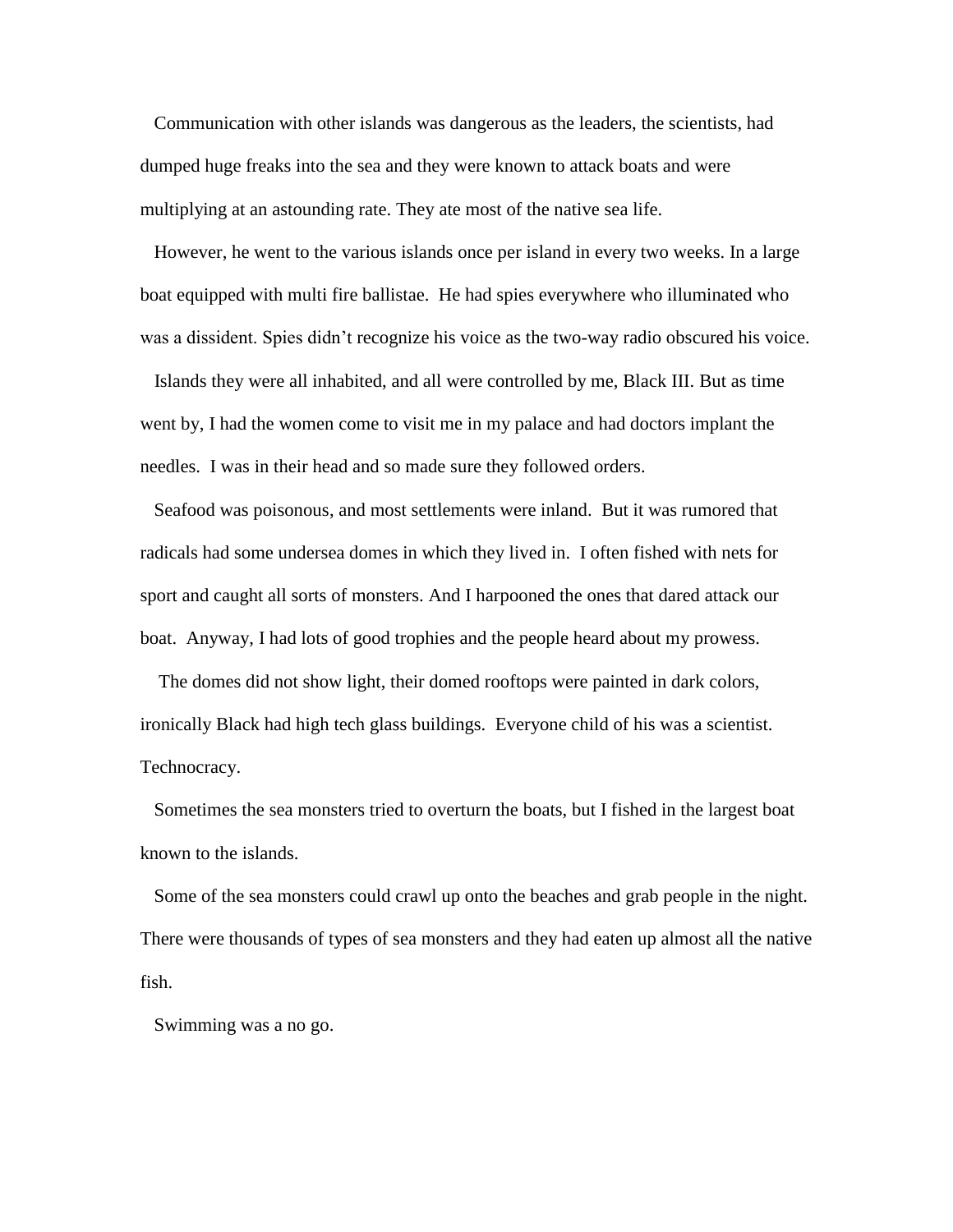But the sea monsters kept people in check, kept them frightened and as Black I had said the alternative was anarchy. But Black II, knew more than he said in his journal. It was clear to me he was setting up a dynasty to rule forever.

Island #2.

 Then there was the island of steel. People designed imaginative steel houses and kept working on them and people wore light steel mesh. They were judged by their houses. If they were imaginative they were given workers to help them build. If not, they became workers.

Island #3

 Another island culture was based on donkey Gods and Goddesses. People could only "bray…"

 They brushed and washed the donkeys and fed them honey and sweet grasses. The group that had the best donkey in the eyes of the appointed judges were promoted to donkey supervisors and so on. The month's best donkey wore a golden crown.

Island #4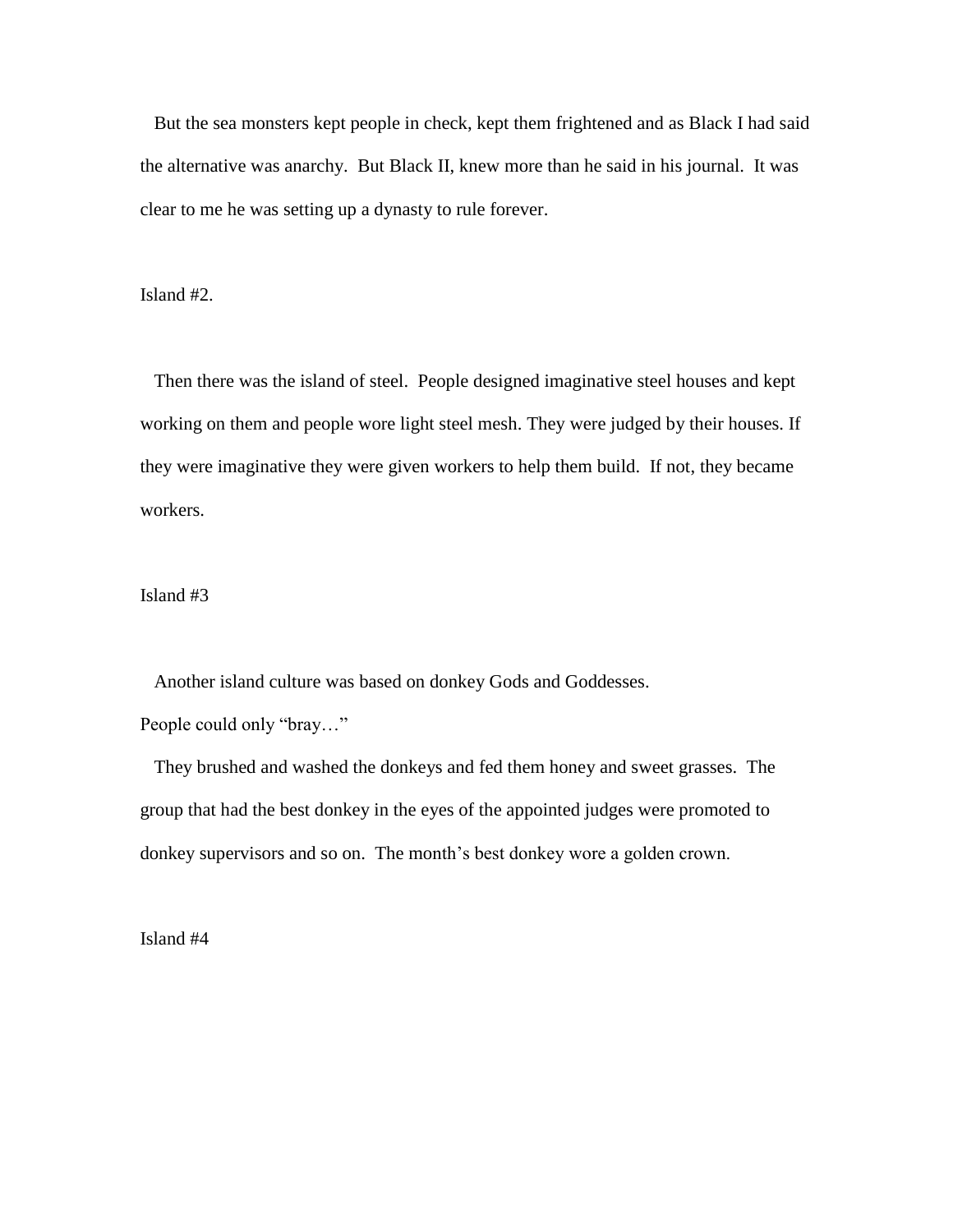On this island everyone was gay. Their culture was to never do the same things twice. But gays were dying out. Only 2% of Black II's children were gay. And none of the clones were gay.

## Island #5

 This was spy headquarters. It was right in the middle of the archipelago. Black II, told them who to hire as spies, and most of them (55) were his children. Black II had been in power for many years…

 But in his journal, he said he had eternal youth with his clones. In fact, it was me, Black III who had killed Black II, and then his replacements so there was a murderous trail of his dynasty and that was why he made things so clear in his journal, in case he was assassinated the world would go on.

## Island #6

But I decided to adventure on the nearby large Black island.

 Some here looked forward to the past, where everyone was equal, they were Utopias. All the ringleaders of this dissident movement got the MRT treatment from Black and their followers were hit too.

 It was a calm and peaceful island. Yet there was no leader or so it seemed to most people. People assumed people naturally wanted peace. But I knew better.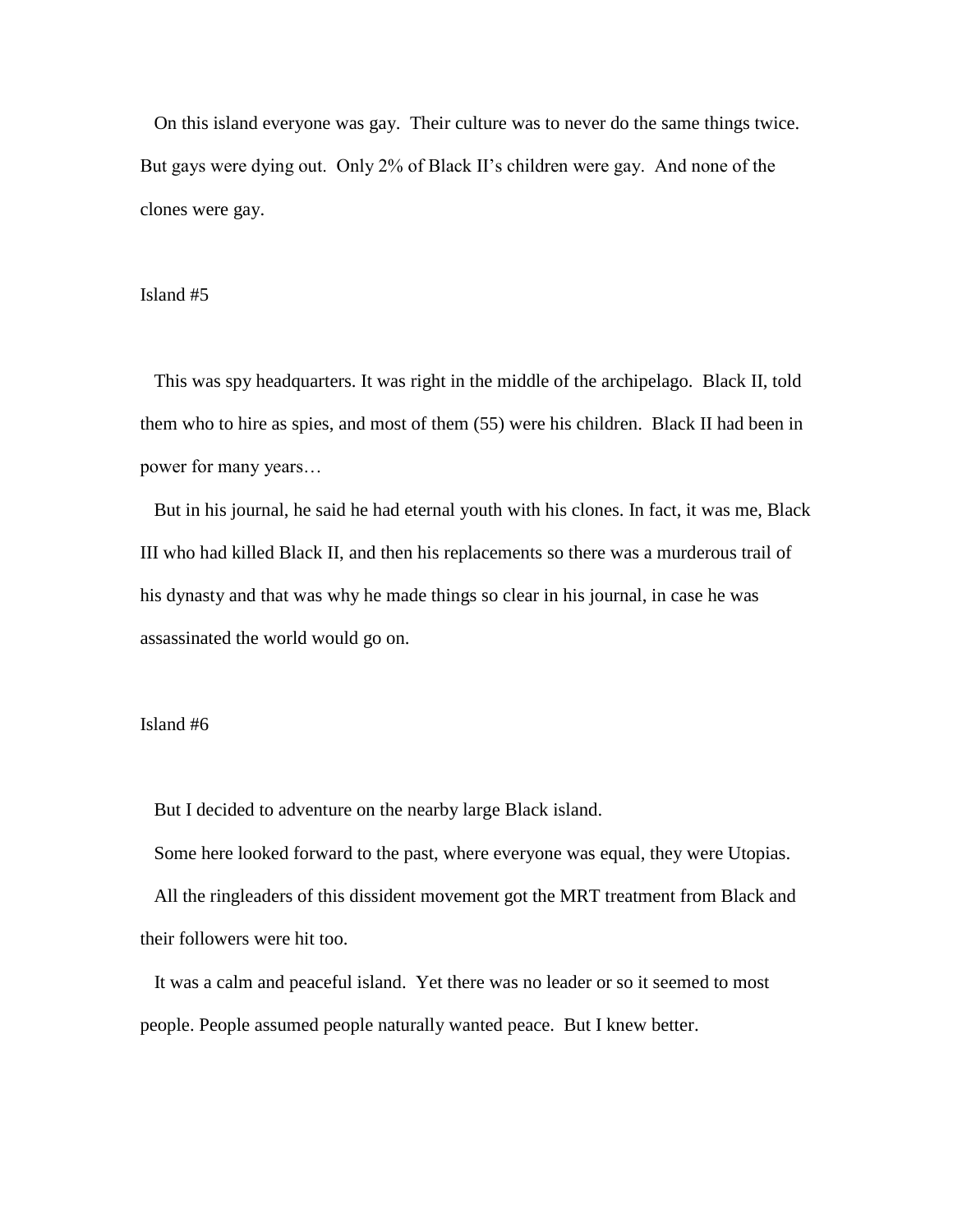Some historians however knew that there had been wave after wave of anarchistic settlers. These were mostly peaceful anarchists, but some were violent. But now for 60 years there had been peace, under the secret Black dynasty.

 One of the spies/ Black's child was named Edward and he wrote about space where it was said we had all come from. He said we are destined to build space ships and go to the stars. I got in his head and learned of his project. We are all in the same boat together I said.

#

 50 new babies a new sub-race of mankind. Different colors and different thinking, imaginative.

Black II, had encouraged people to be optimistic and dreamy.

Black II was missing a hand and a blind eye so he wore an eye patch.

And he was black, whereas most people were orange or blue or green. I too was a black man.

Food and drink had been changed to black in color.

 Girls adored me, I was so handsome, they were brainwashed to think. One girl told me I was the best of all possible lovers and another said to me she and her female friend wanted a menage a trois. Another girl said it would be Armageddon without me.

 But once a girl reached menopause I wasn't interested in them anymore and gave them a good pension. After all I had a lot of gold and platinum.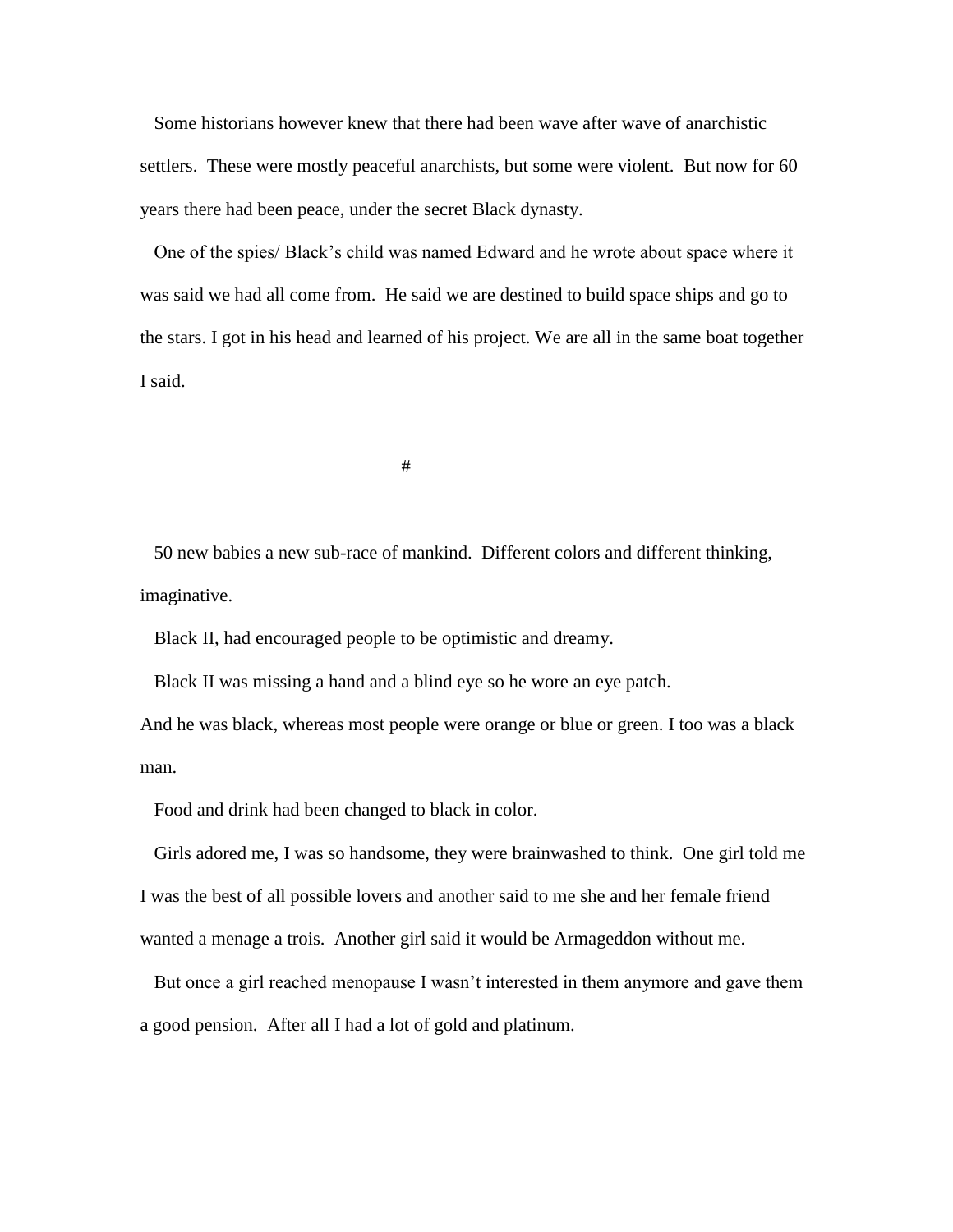And the best women also received a great education, but it was finally all my children were well educated. But they also had traditional educations such as fashion, make up, plastic surgery, physically fit and so on. Beautiful, clever-looking faces and brilliant bodies…

 But one girl cut Black I's throat with a knife, or so she said, and there was violent anarchy for a while, but finally Black II's spies calmed the "revolutionaries down. That was 20 years ago, and no one really knew what happened. And it seemed that the wandering trader drowned, and another took his place. That was me I went to the varying islands just like Black II.

 Trader Black (II) would go "in public," usually with his 20 goons for protection. Even though he was just the wandering trader. The goons had laser guns, no one else did as it was forbidden. No one seemed to be able to compete with the wandering trader.

 But the overwhelming majority said that Black was the richest man in the world. But most agreed he was a great boss and paid them well for their work (which they mostly squandered gambling on "life.")

 Sometimes the goons framed a dissident and executed him/her quietly telling others that he had drowned. The body was never found.

 And it was rumored that God himself was in peoples' heads telling them what to do. And some went and bet on the behavior of others. A few got rich, but most people believed it was all fixed.

 And some of his children were heads of aerospace, head of cloning, head of spies, head of food production, head of drugs, head of unusual behavior and so on. And they were the bulk of the scientists as well.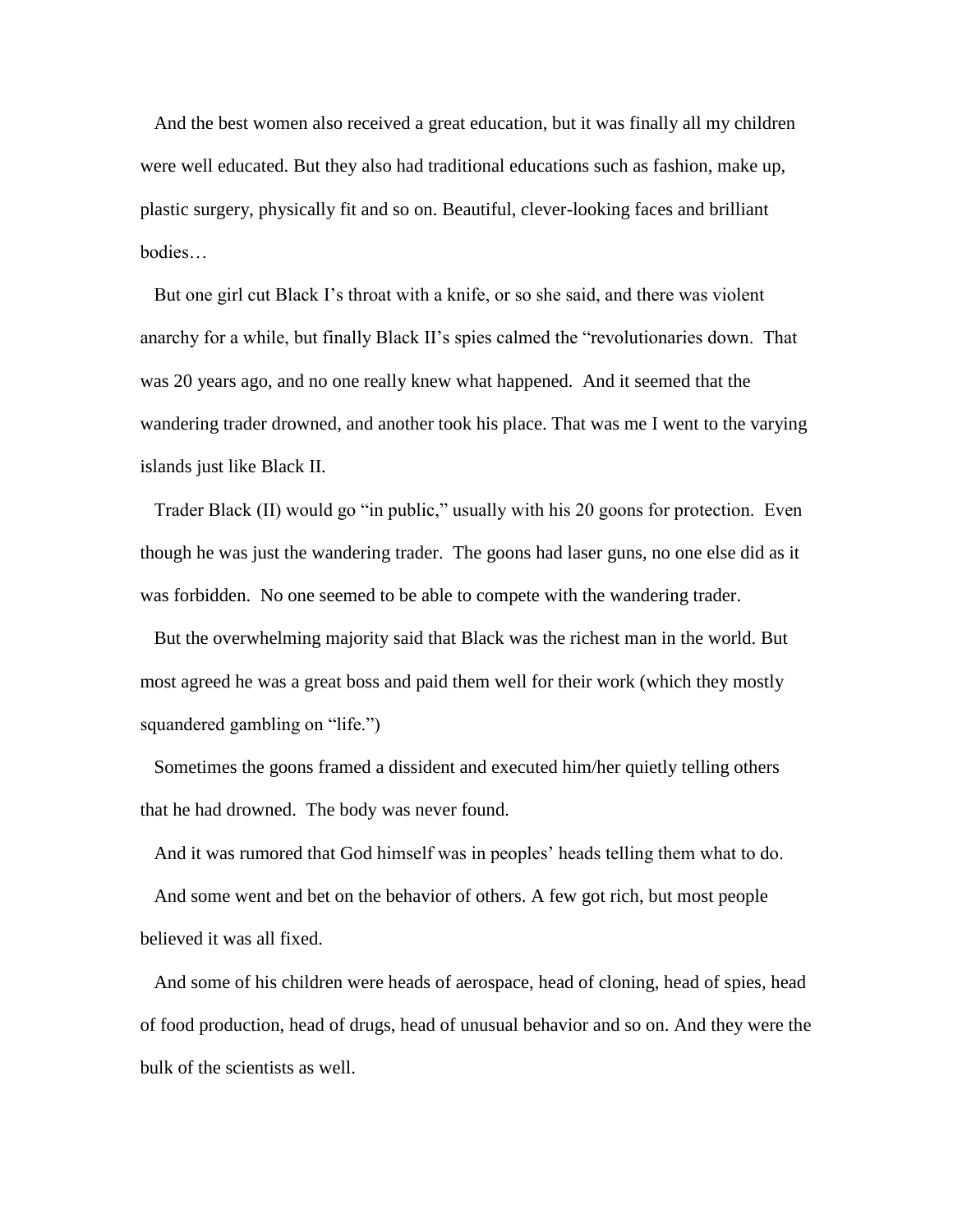Junior members of Black II's progeny worked as mine assistants to start. But all were told that children were a magical gift of God. Only the lucky ones could be born.

 Black II, had sex with many of his scientist women but never slept with them, as they were conducted back to their quarters in the palace.

As the years went by everyone had met Black in person as well as in MRT.

 The palace was beautiful with spires and bridges, and workers were adding on to it. The bureaucracy only increased and so too his secret harem. The harem was only 10 years old and the women there had disappeared from their families and weren't allowed to contact their former loved ones.

 But they thought they were in the harem of the wandering trader, and didn't know Black II ruled.

He had his best lovers train the young ones to be great lovers.

But I took over it all!

#

 Scientists hoped to die of old age and have new clones of them taking over. But scientists were kept in cells of isolation, typically 3 males and 3 females. For defence scientists had the "Spin technique," firing lasers in all directions which destroyed any in its path, except the goons wore protective plastic armor.

#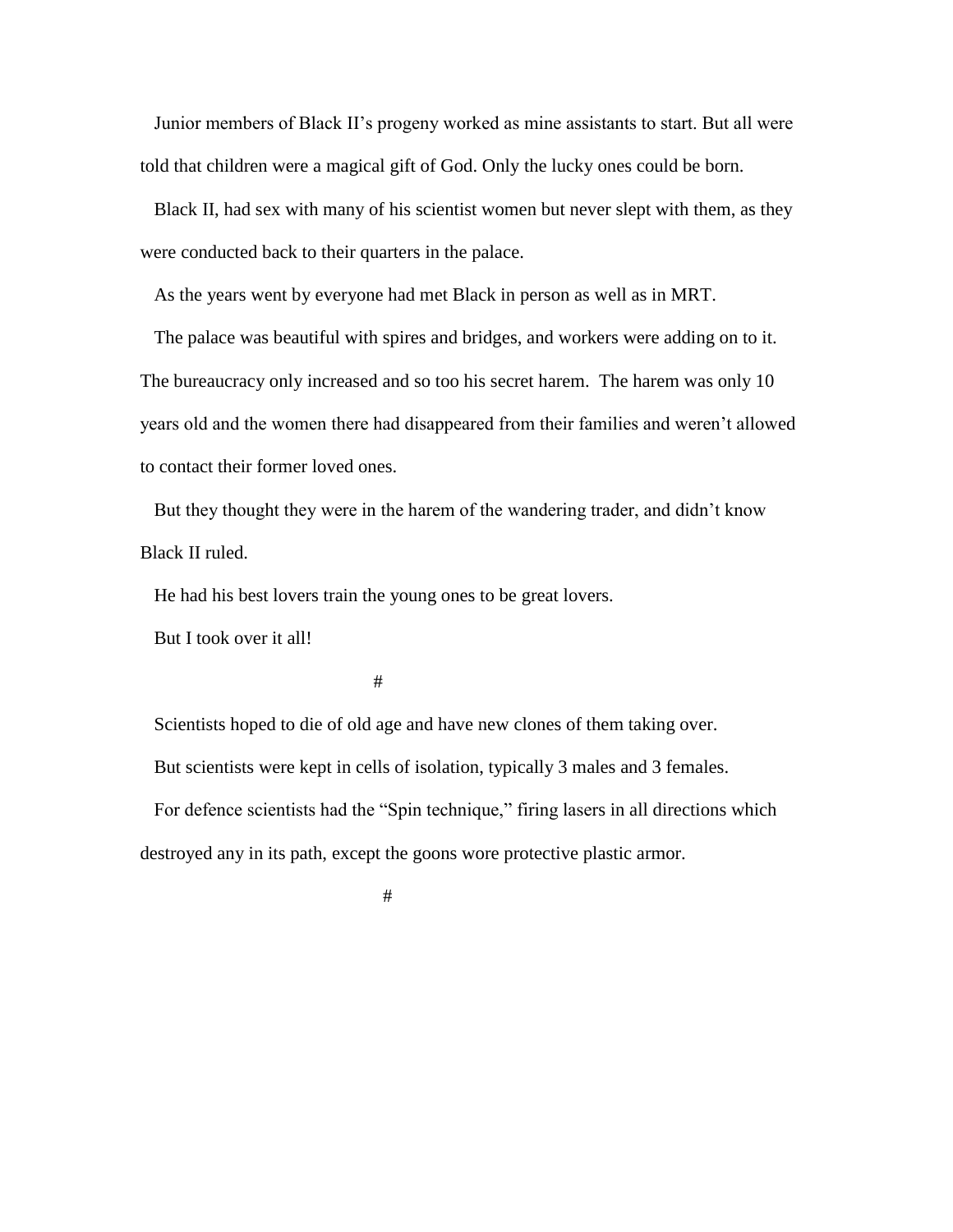Years later…

 I, Black III, was 101 years old and still youthful. I had ruled for 69 years, but some of the historians were silenced for some reason. Many believed I undoubtedly had the secret of eternal youth, but I wasn't sharing.

 People mostly died of old age, no dementia, no heart attacks. I was working with the doctors to make people live longer but not eternally youthful. But the doctors were in some cases immortal like me. It couldn't be helped.

 The new doctrine was that I had ruled for over 2000 years and now most people were my children, and children of Black II, but just had different faces. And about half were females whose brain was similar.

 But people kissed ass with one another and worshipped one another. It was a perverse society.

 And people had many hobbies such as dabbling in science and the arts. Or improving food, drink and drugs. Or party science. Or fishing and gardening.

 And I, the new Black, kept increasing the salary of everyone, drawing upon my massive gold and platinum reserve.

In particular I kept upping the salary of the goons and spies to keep them happy.

 I, Black III often appeared as a humble trader and traded gold for slaves to work in the mines. Most of my lovers were monogamous and didn't notice the difference in the New Black.

 The new Black, myself, had plastic surgeons give me a face like Black II, a different face but no one could see it for what it was. Most people assumed the wandering trader had been replaced by his son.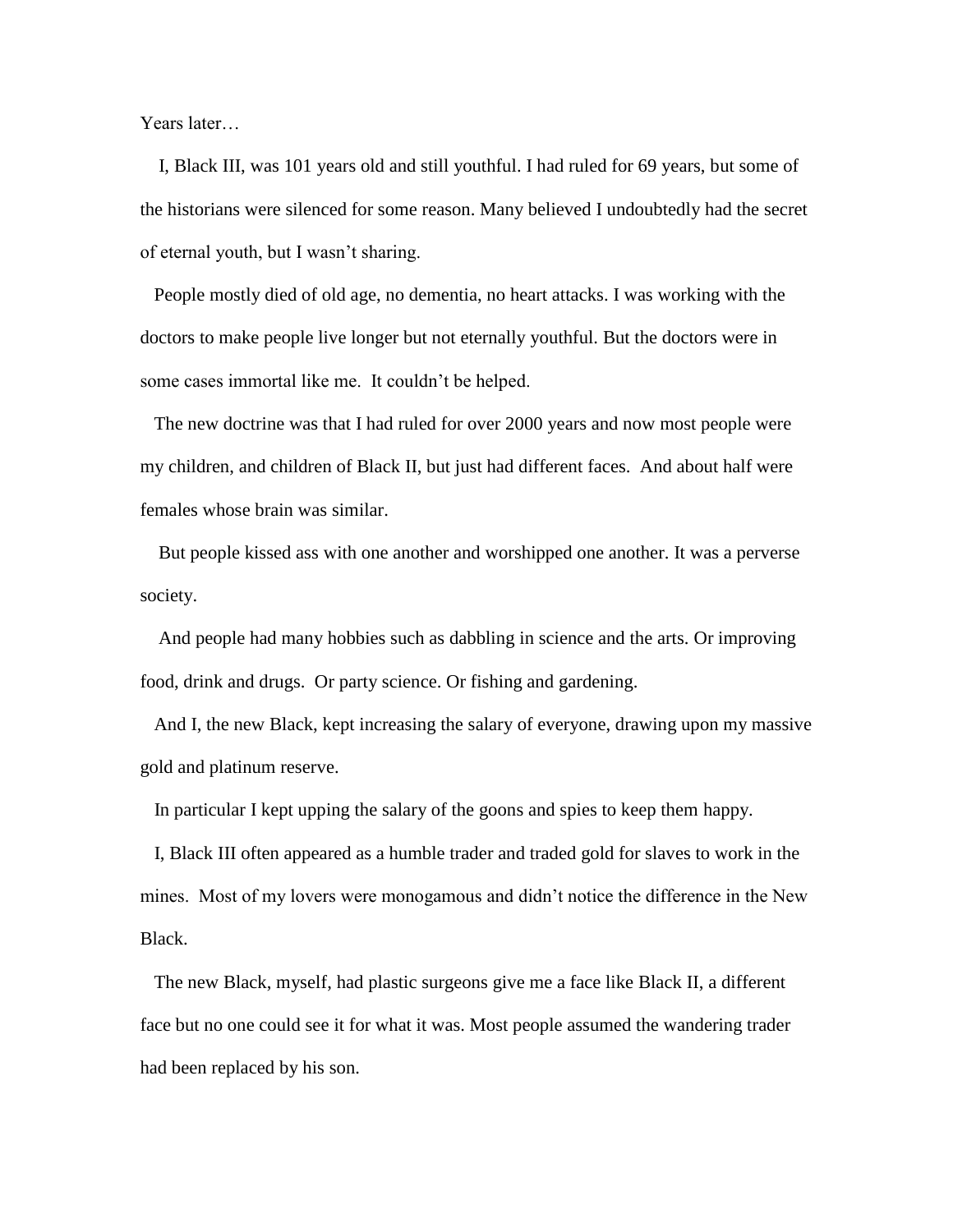People still didn't know what leaders they had, though it was agreed by most that it was 10 women who had spies everywhere.

 And I got into people's head's using Black I's MRT to change the behavior of some wayward souls.

 The old Black, Black II, wrote in Black's journal that the journal was so detailed that it was easy for one to slip into Black's life. Some of Black's women were wondering why he didn't whip them or slap them. I told the women that I had changed my face, but the voice was the same. I had changed my ways I told them.

 Black II's main hobby was to design the perfect woman. He figured the key was education.

And he said one great mind can be an island…

Some people said to themselves that the wandering trader was a megalomaniac.

I was black himself, but I liked the yellow and orange people above all.

And he had many of his servants drink the "yellow elixir" which turned their skin yellow.

 So, then I went to a doctor and asked him about Black II. He said off the record that he had clones and so did a number of doctors, but the vast majority were children of Black. And he gave me a DNA test which proved I was a child of Black, only with a slightly different face.

I knew then for certain that I was guilty of patricide.

 One thing led to another and finally there was open revolt and we were supported by the people of the sea. But they wanted me as leader, and so I was released. But there were numerous attempted coups, but finally I was able to restore order…

Spies watched spies, it kept them busy.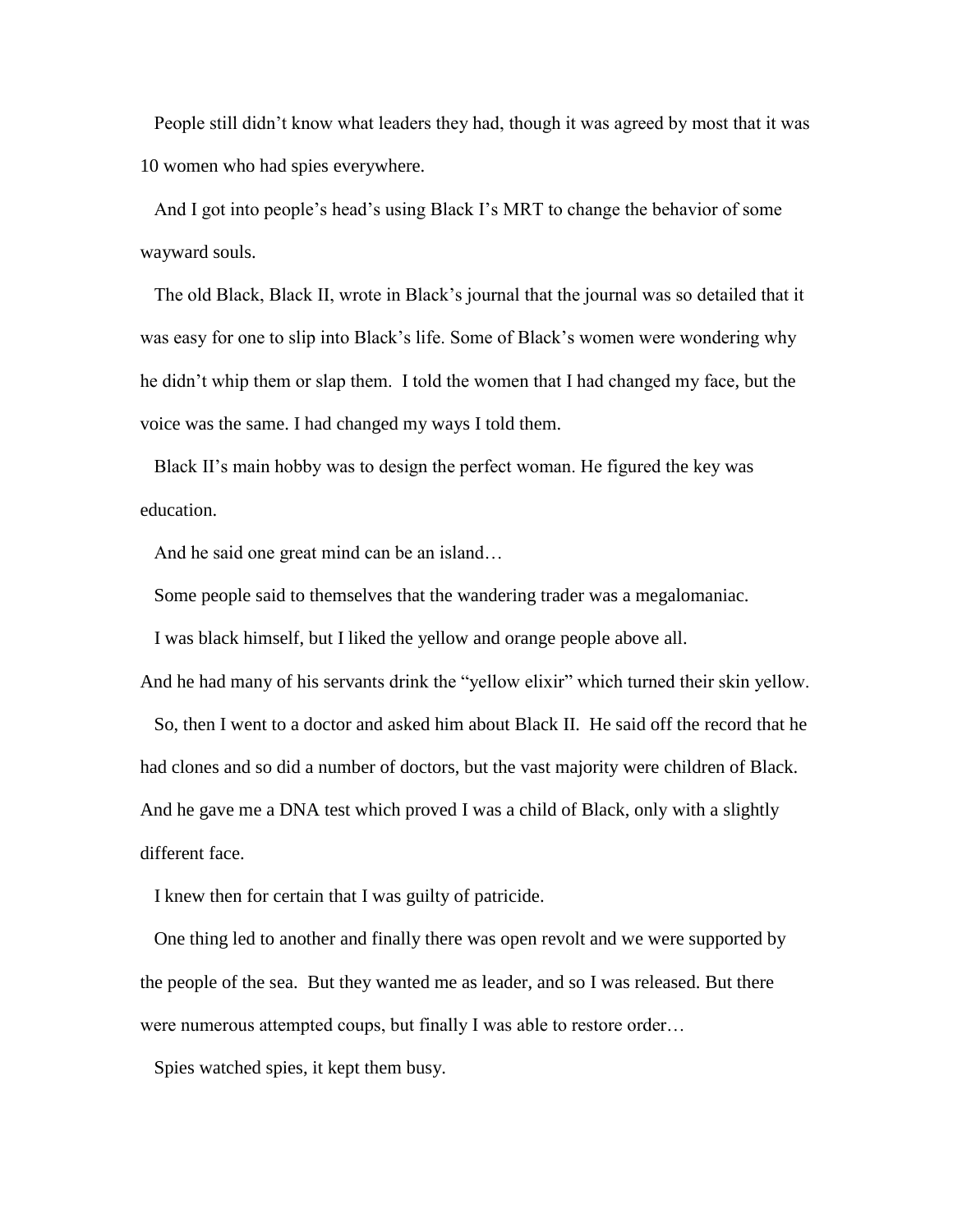I moved people into White City, which used to be called "Black city." It was the main settlement of the archipelago.

 Even farmers lived in the city. It was easier to keep control of them that way. Typically, everyone belonged to a cell of 3 men and 3 women or 6 of one sex for the gays. And everyone lived in one of the 14 tall organic tower blocks, with 400 people in each one. The buildings were organic growths and we were all sons and daughters of the trees. And I made peace with the people of the sea who had far more genetic variety and whose sperm and egg banks we utilized to enhance genetic selection. The sea people were good in math and had sent several space ships into space. But they were pacifists… And they produced a limitless amount of seaweed which could be converted into meat and rice. And everywhere there were edible flowers on the lands.

And we built mental hospitals for Black II's most horrible victims.

 But computers were illegal. Only simple devices like odometers were allowed, even on their space ships. The space ships were top secret but only a few scientists were involved (along with huge numbers of robots). But they did have powerful microscopes. And genetic science was advanced…

And their math ability allowed them to make numerous songs on various instruments.

#

Many years later…

 Finally, after 100 years of rule, I pronounced myself King. And said I was an immortal God and the people must worship me. But when I appeared in public, I wore a mask which obscured my voice. Everyone tried to appease me.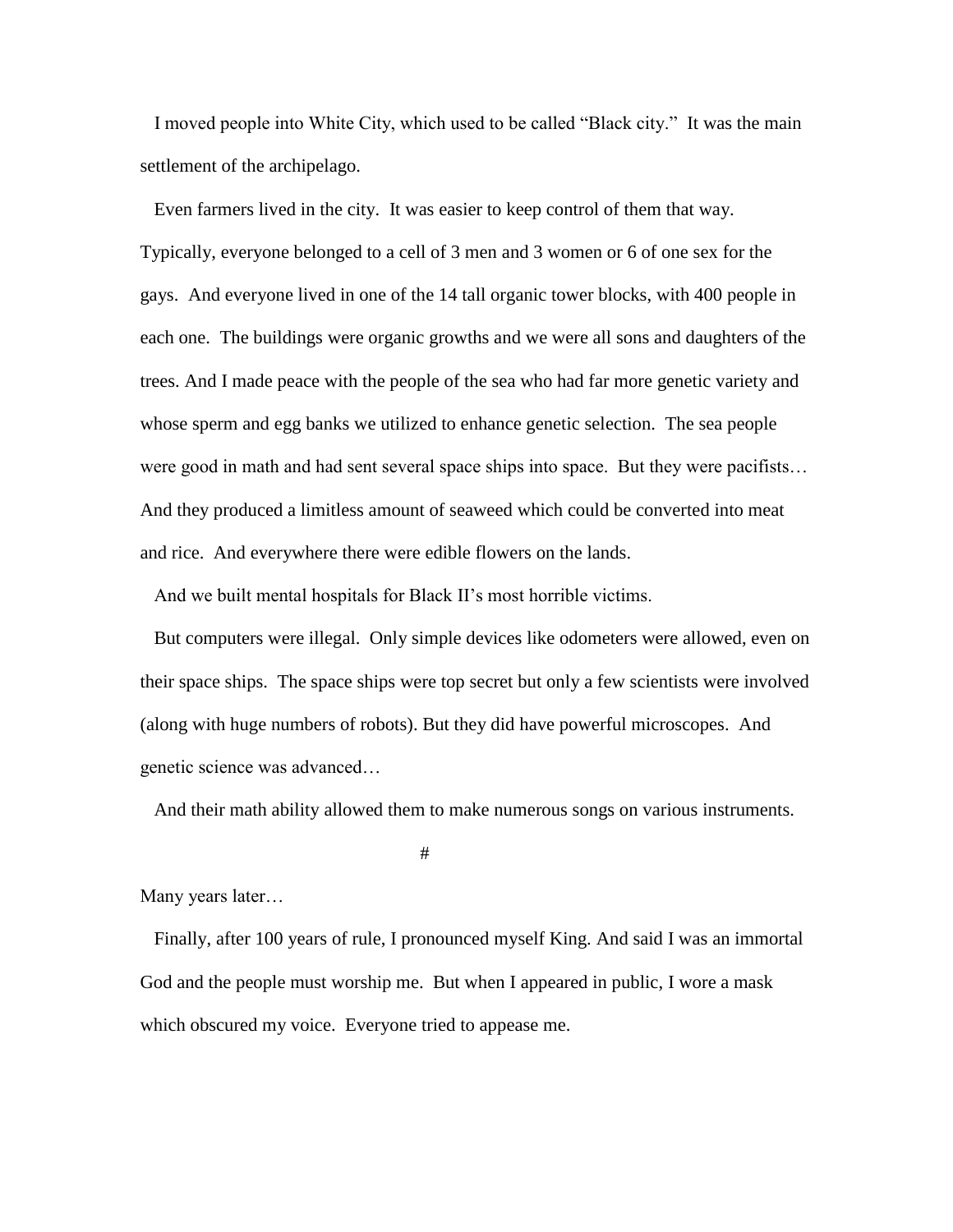My lovers now were my children's children's children. The older ones were put out to pasture. And virtually everyone was my child…

 And I built a harem of my favorite lovers, but still had sex with all other women of child bearing age or had the doctors implant my seed for the ones I didn't really love.

 If they were not in my harem they were required to come to my palace and give their sperm/eggs. Until they reached menopause whereupon they didn't need to come to the palace any more.

They were all my children now.

And I continued to appoint new managers from the brightest.

 A few doctors and spies knew what was going on, but I got in their heads and preserved the status quo.

 I felt the urge to confide in someone, so I told my favorite lover all about it, and showed her how to use the system in the secret lair.

But I was careful, I locked the door with a chain and had a laser gun if necessary.

I didn't want clones, only children and children's children's children.

#

18 Years Later…

 And I gave all my children above the age 15, a job to do, some worked in the mines but didn't have to work hard. It was the same with food production, logging, breeding, marketing and business, doctors, civil engineers, geologists, archaeologists and so on. I had only 100 scientists and progress was slow, just how I liked it. All the scientists were youthful and my children like every other young person. And the scientists were working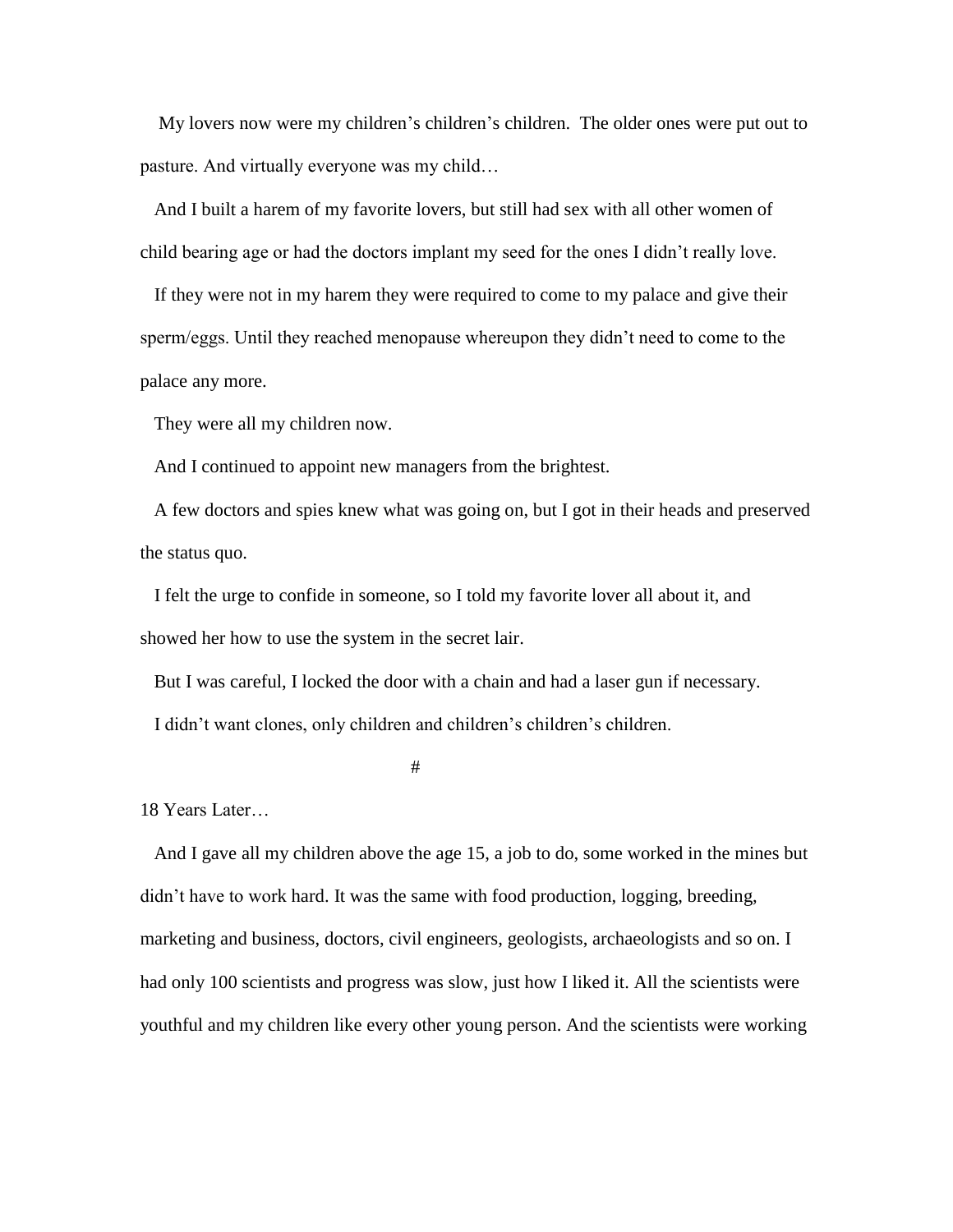on building computers and space ships. It was said that hundreds of years ago humans went to space. I had the archaeologists looking into it.

I watched the doctors and scientists very carefully though.

 And I was careful to go to my secret lair. I extinguished my torch when I got close and felt my way into the lighthouse and the stone.

It seemed I would go on ruling forever.

And then one day, a cross bolt hit me in the chest. And I died with my secret.

#

My best lover tried to take over and knew about the lair, but she was burned alive in the lair and that was the end of that.

#

100 Years Later…

 Doctors were in demand and had undid vasectomies 65 years ago. But there were a number of nobles and Queens and Kings. The population was now back up to 50 000, but it was anarchy. The Kings didn't have much control over their subjects.

 And doctors did plastic surgery. Most of the nobles were doctors and they shared eternal youth.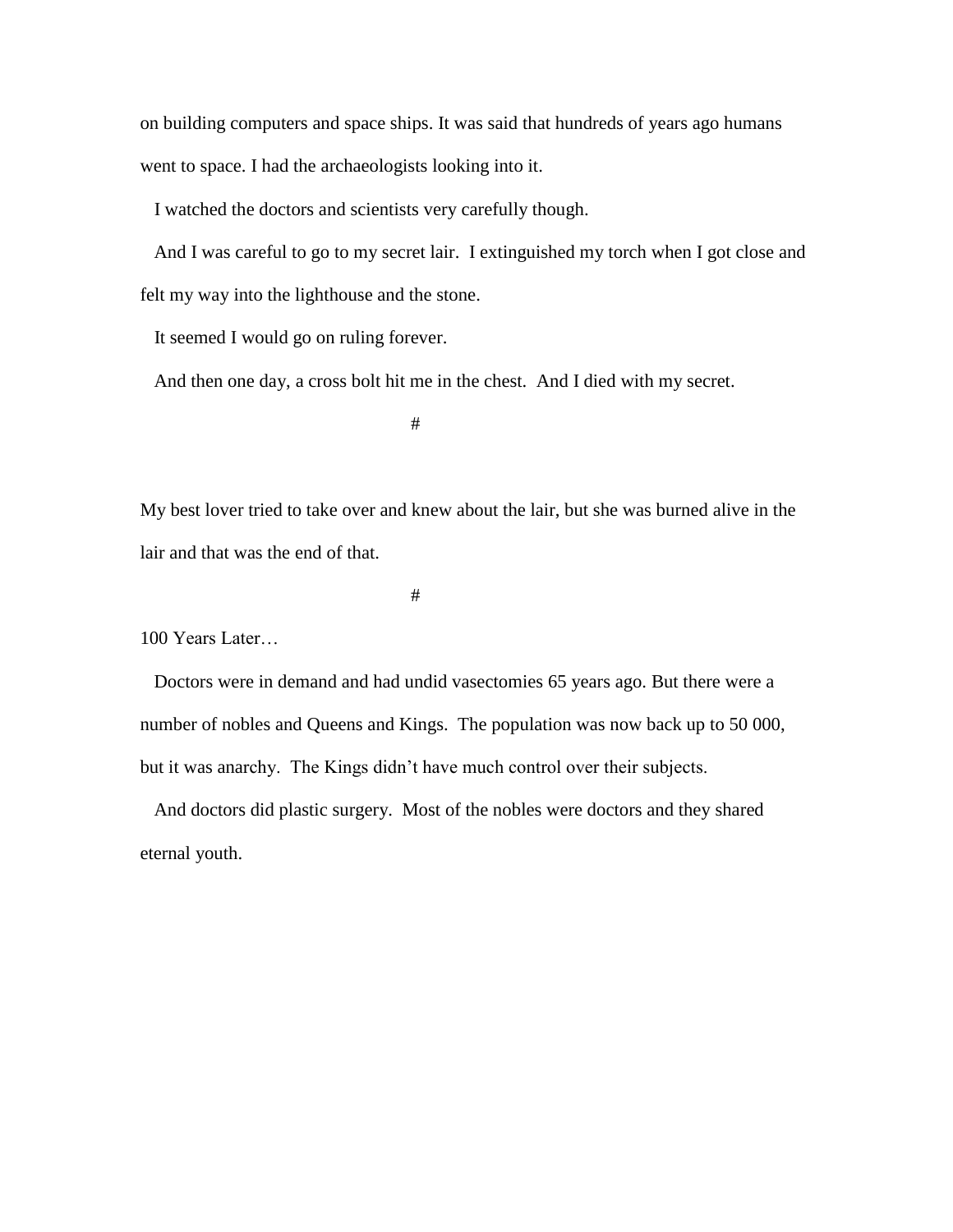## **NON-FICTION: NEW FREEDOM SAYINGS FOR THE MODERN AGE, BY ELEANOR BEERTON**

People who say they are free are often not… The wisdom that comes with freedom seldom leads to bragging.

They say children are free, but to grow up is to be freer.

Don't confuse lust with love. Lust is liberty and health, love can be a nightmare.

Crazy love gives more liberty than ordinary love.

Conventional wisdom is old people's wisdom. It won't usually lead to freedom…

Always be on the alert for chances to make you freer.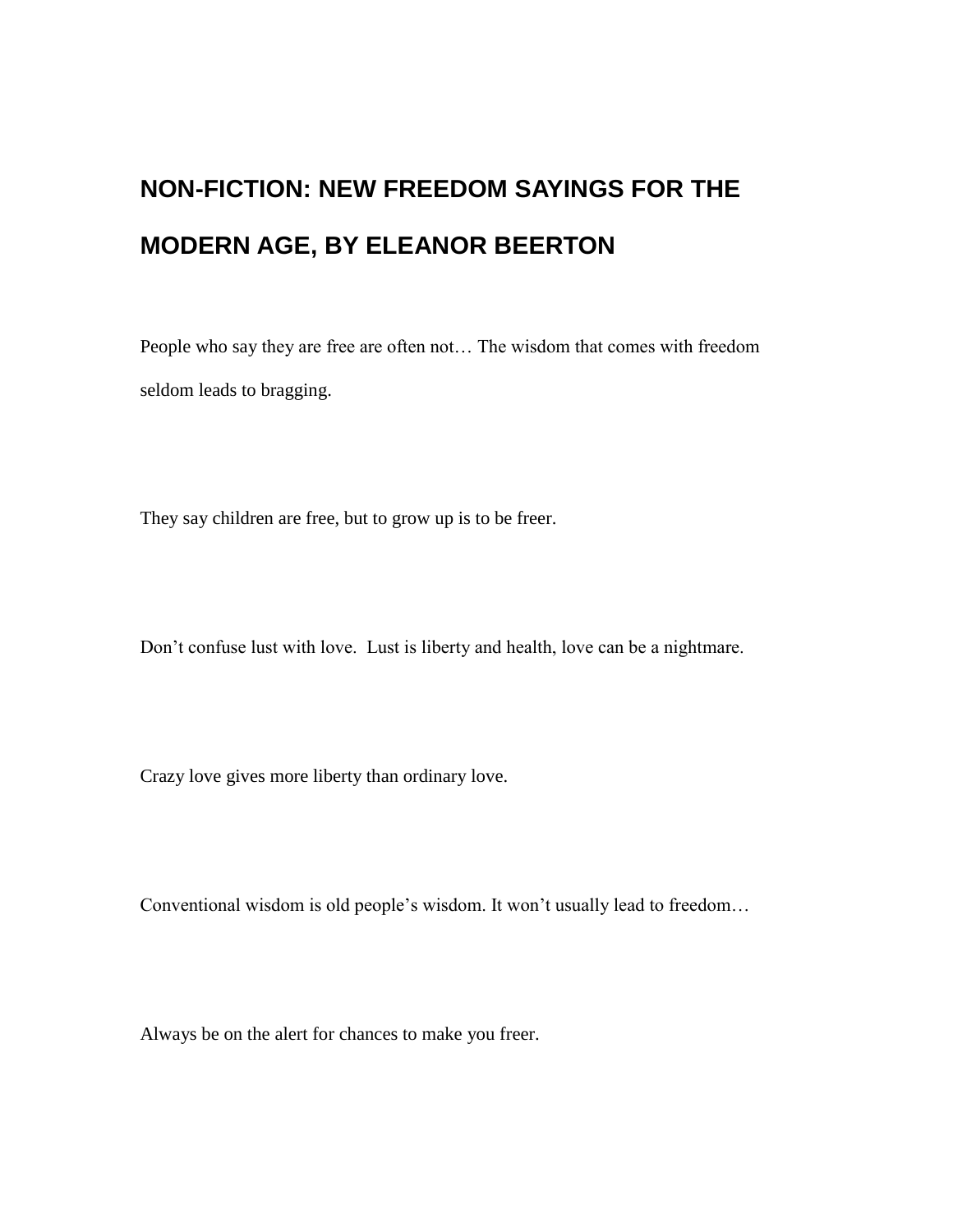If you surround yourself with people that are unlike you, you may learn a lot about life.

To have a lot of knowledge can make you free, but only if you really know how to use it… Trial and error is not the best way… Using your imagination is better…

One of the worst things that can happen to a free person is to lose freedom due to the rule of a tyrant… But you can always go elsewhere….

Always give people more freedom than they give you. It leads to happiness…

In the country of the blind, no one is king. And no one is free…

Some say freedom is not for everyone. But everyone wants more freedoms if you talk to them.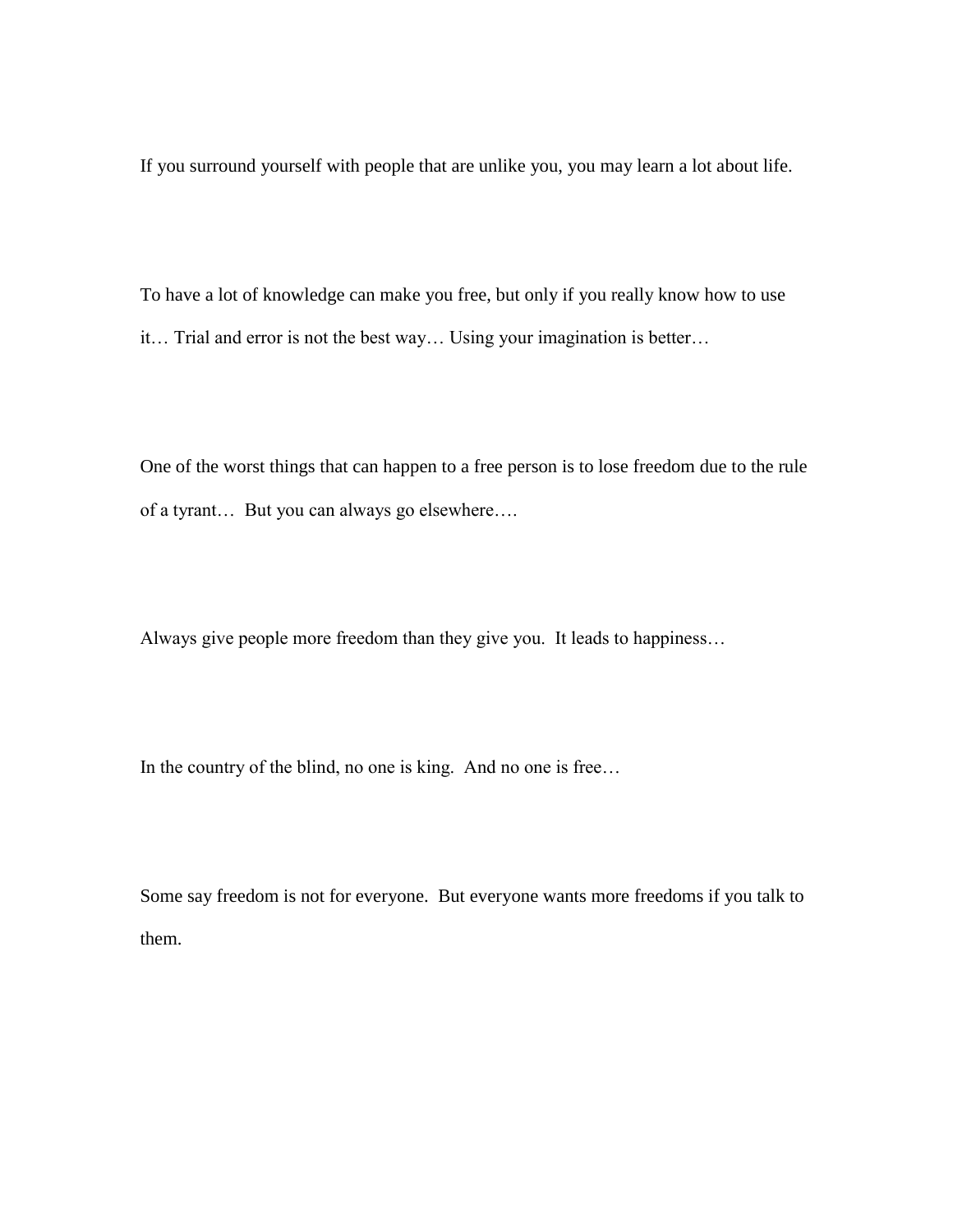A lot of things in this earth happen behind the scenes and things are not what they appear… Life could perhaps be compared to a short magic show…

If you are truly free the world is your oyster. But it will not come easy to make this world your oyster.

It is good to be free in your mind, but it is better to be also free where you live.

For some people they can never be free enough. Freedom is addictive.

If you truly live free many people will call you crazy. Anything unusual that people don't understand they call crazy.

To be free you need to change constantly.

Some people say we are all living a lie. But everyone has a different idea of what kind of lie it is.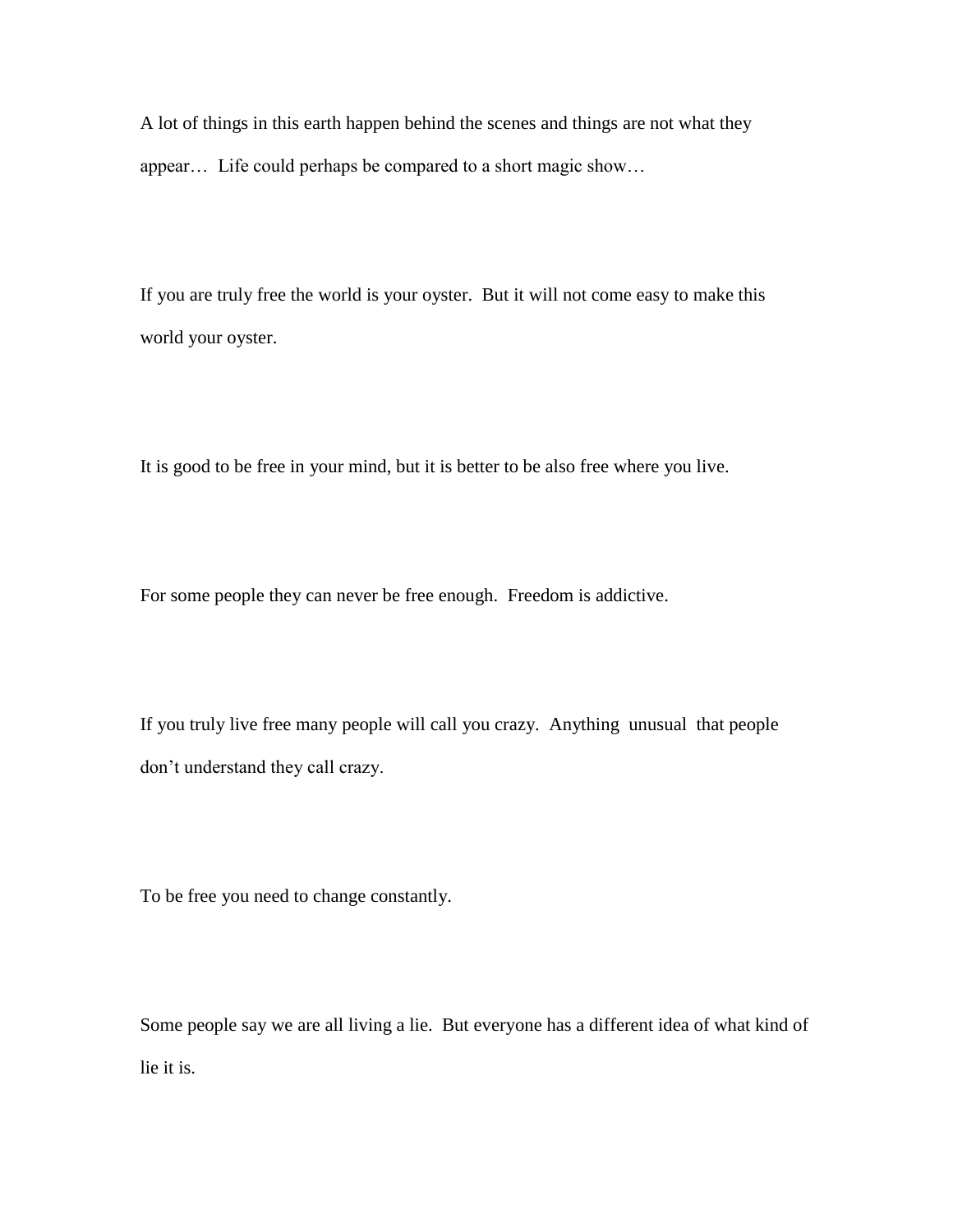If you retire to an undeveloped country, you can live like a king/queen for small money. Also you can work online from an undeveloped country and also live like a king/queen…

Some people discover freedom quite by accident.

Money can buy you a lot of freedom and success. But a lot of rich people are not free at all and a lot of poor people are free…

Some say wanting freedom too much is a kind of greed… But greed can be good.

Surround yourself with free people and you will never despair…

Don't waste time trying to make stubborn people free. People are either open-minded or they are not.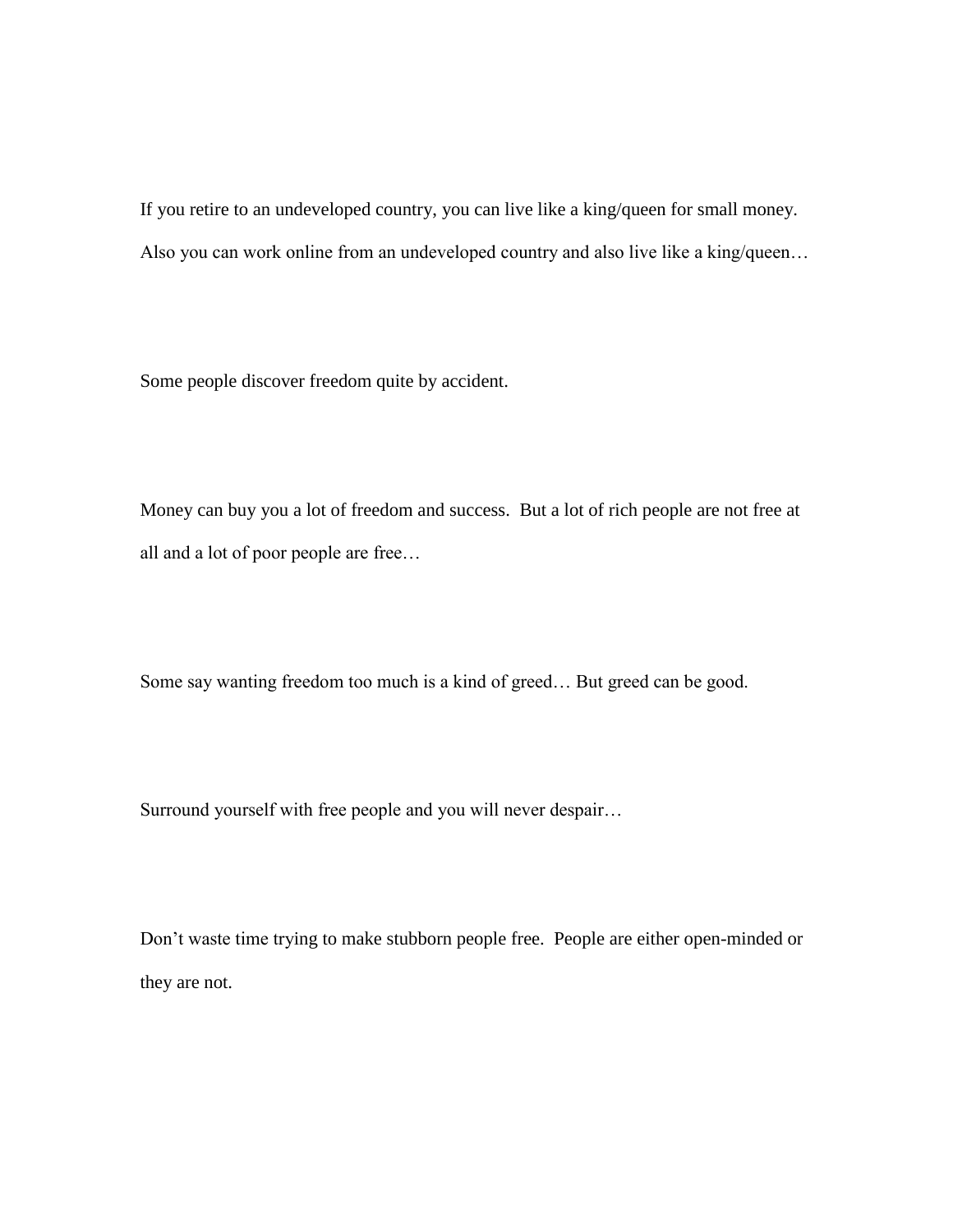Be sure that you have a useful educational background so that you can go to any country and live and work…

One person's freedom is another person's poison. There are many ways to be free… But if you don't try you will never know things.

Better to have never known freedom than to have had it only to lose it.

Sometimes people put a price on freedom or getting to be free requires a great sacrifice…

The one thing that is uncertain in our world is the future… It seems things are happening so fast people can hardly keep up…People need to think long and hard about the changes that are coming.

Some say dancing is freedom. But there are a very limited number of dance moves, none of which mean anything…

And the same beat goes on and on.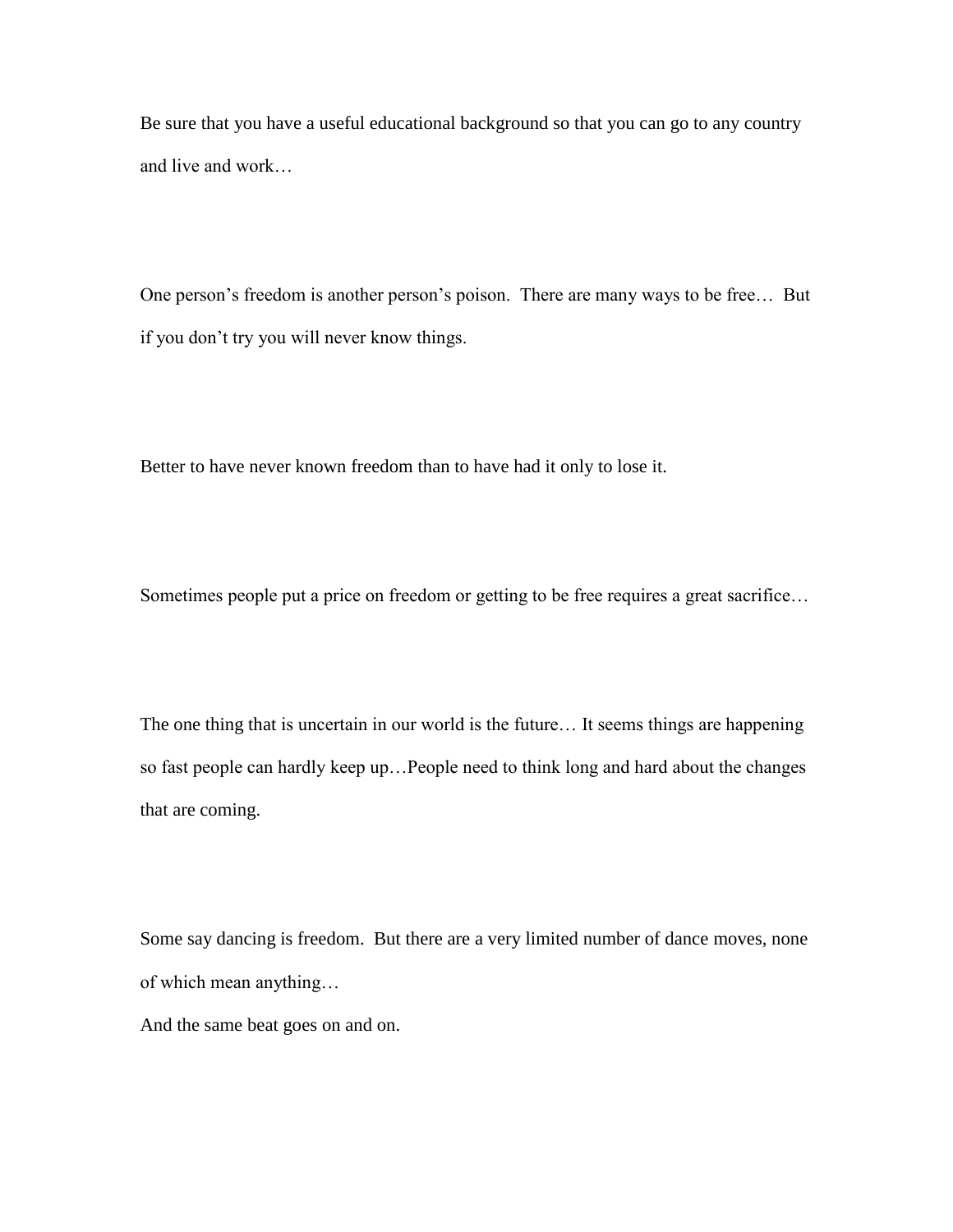Some people have a great fear of being free… They want to depend on others for everything… But the young generation wants more freedom generally speaking.

Life is a gamble. Marriage, kids, work all can be hard to predict… Some people love to gamble on romantic affairs.

If you want to be really free push the envelope as far as you can…

All the world's a stage, and everyone is playing roles in the script though sometimes they don't even realize that they are acting…

Some say they have found freedom, but it is bittersweet. But that is better than no taste at all.

It is true that fools rush in, but it is also true that geniuses rush in before anyone else… Great thinkers are always looking at things to rush into; some say it is passion…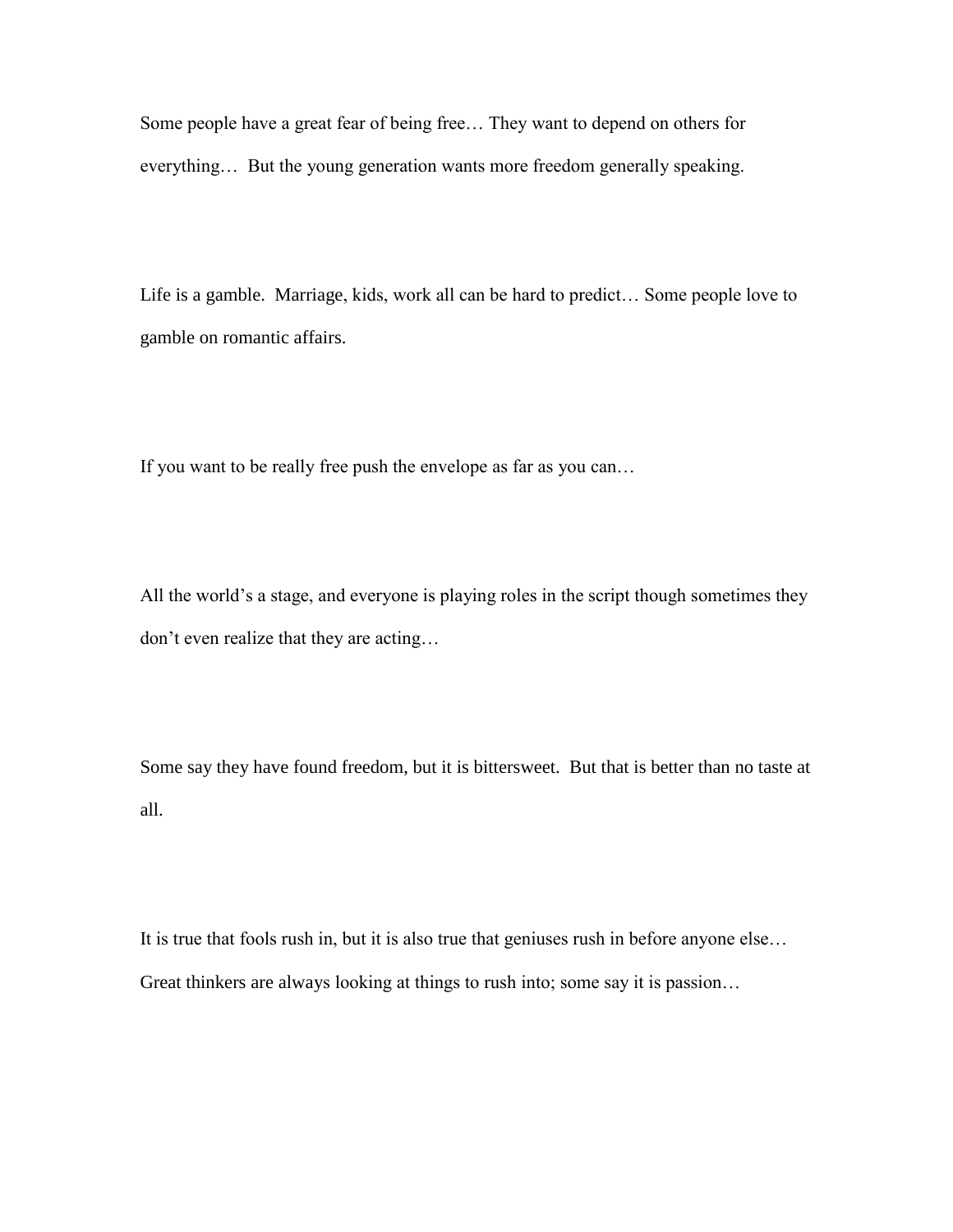Most people want peace, but many who seek power want war.

Some people love themselves so much that they could live like a hermit all alone for years and enjoy it.

Some people think that some freedom is good but they are afraid of total freedom… It is fear of the unknown. Virtually no one is totally free…

Better to live all alone than to be totally not free.

Many free people are unhappy that they are not freer.

Some people hope that being free can eliminate their troubles but actually freedom makes your life more complex…

If you don't give your lover any freedom it means you don't love them…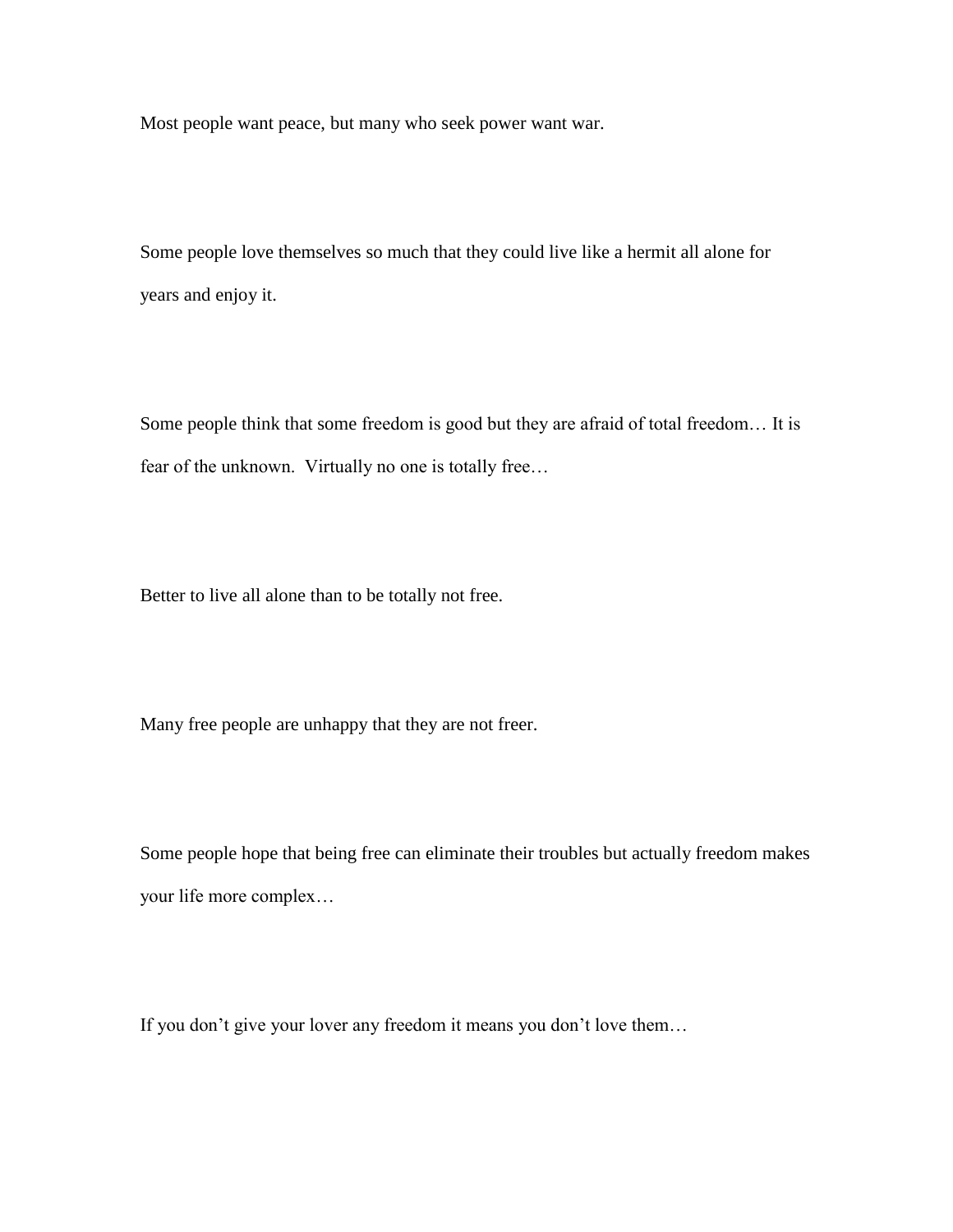For some opposites only attract after they are sick and tired of people who are like them.

Some people claim possessions make them free. Others claim just the opposite…

Some people have too much free time and get into many bad habits.

Many people on the road to freedom love to make mistakes.

Children need to be taught to struggle for freedom and they need to be given lots of adversity. Otherwise they will be spoiled.

Some people feel getting married is like dying. Perhaps such people have lived too long…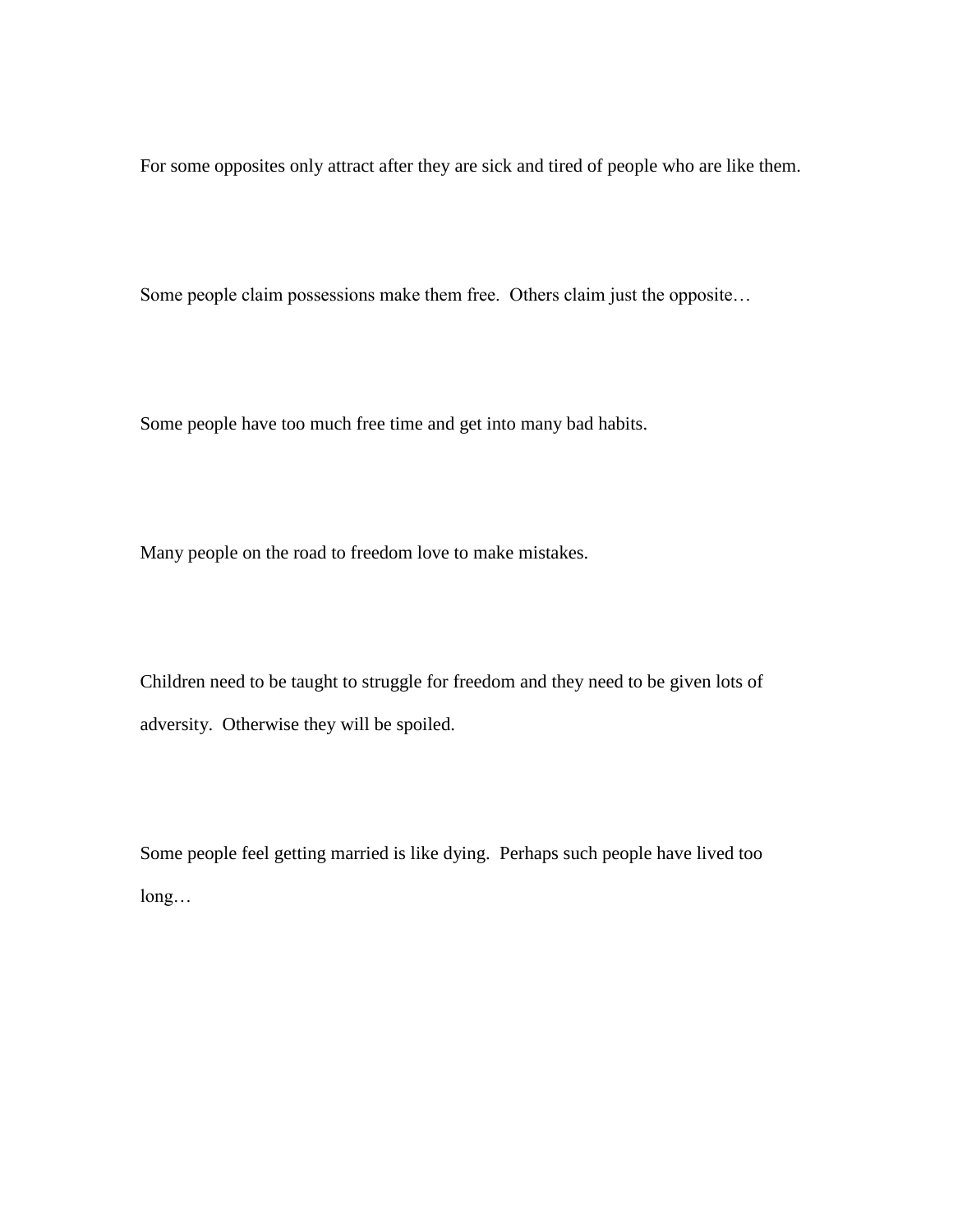Don't tell someone you love them (and really mean it). It gives them too much power over you.

Feel free to do whatever you like and you will never be wrong.

To make people love you is a remarkable gift. Such people should be politicians… But often such people lead seemingly normal lives…

Freedom can be like a lion. Very hard to control. If you take the teeth out and drug the lion to perform for society then the lion poses no danger.

Sometimes you try too hard to be free and end up even less free than before…

In the future there will be new freedoms that we cannot even conceive of today.

They went to the moon and "proved" there was nothing in space. Even today few people can think of any use for the moon. Maybe put all the crazy people there…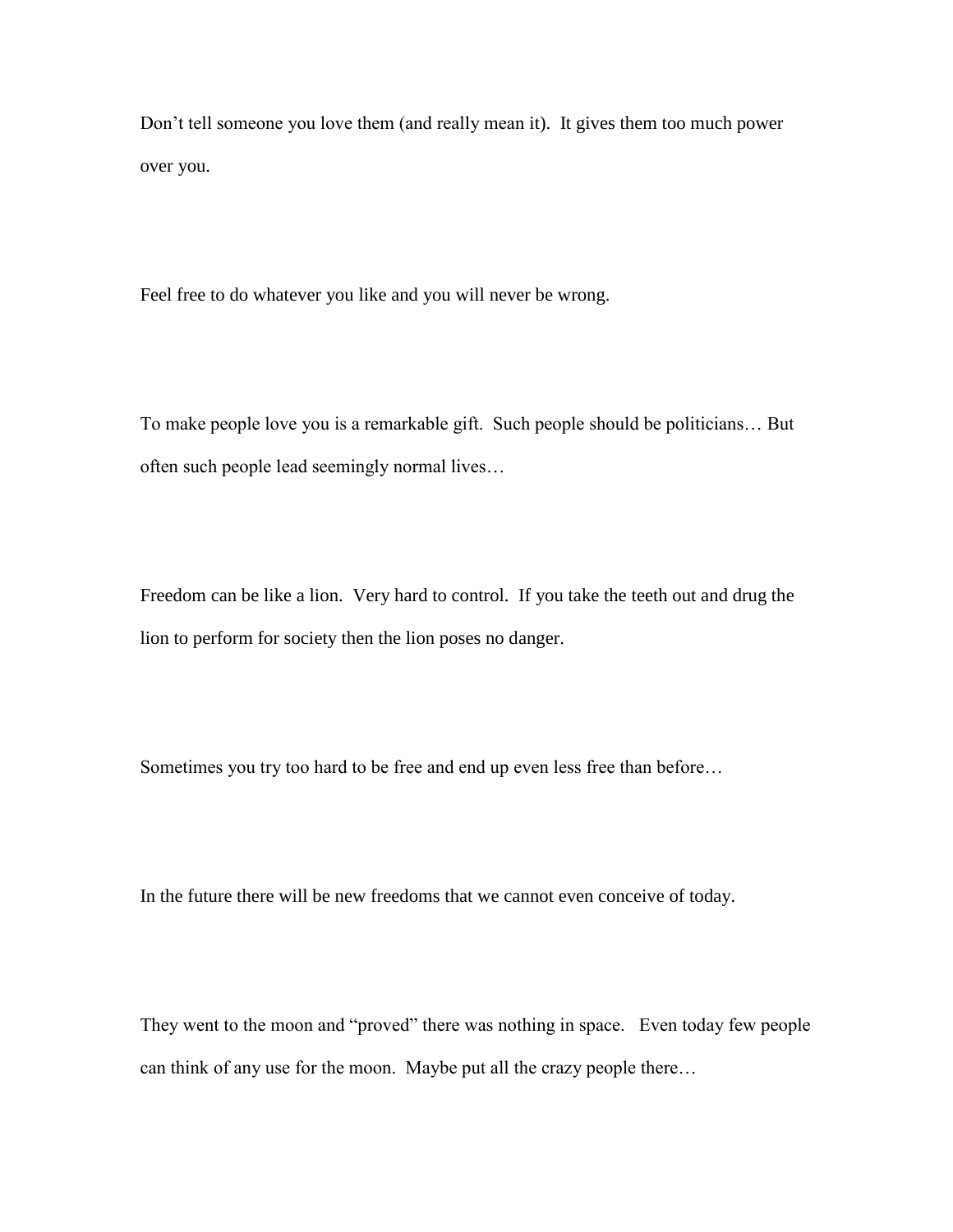There's no greater freedom than advanced thinking.

A lot of people sell themselves short. They claim they are happy, but they could be far happier.

Some people don't realize that it is freedom that makes them happy.

Some say imagination is more important than freedom. But more accurately imagination is only possible if you can free your mind. Creativity is freedom to do.

Many people think the world is getting crazier. But sometimes crazy situations can be very interesting.

In romance don't reveal your whole self… You need to keep a mystery around yourself…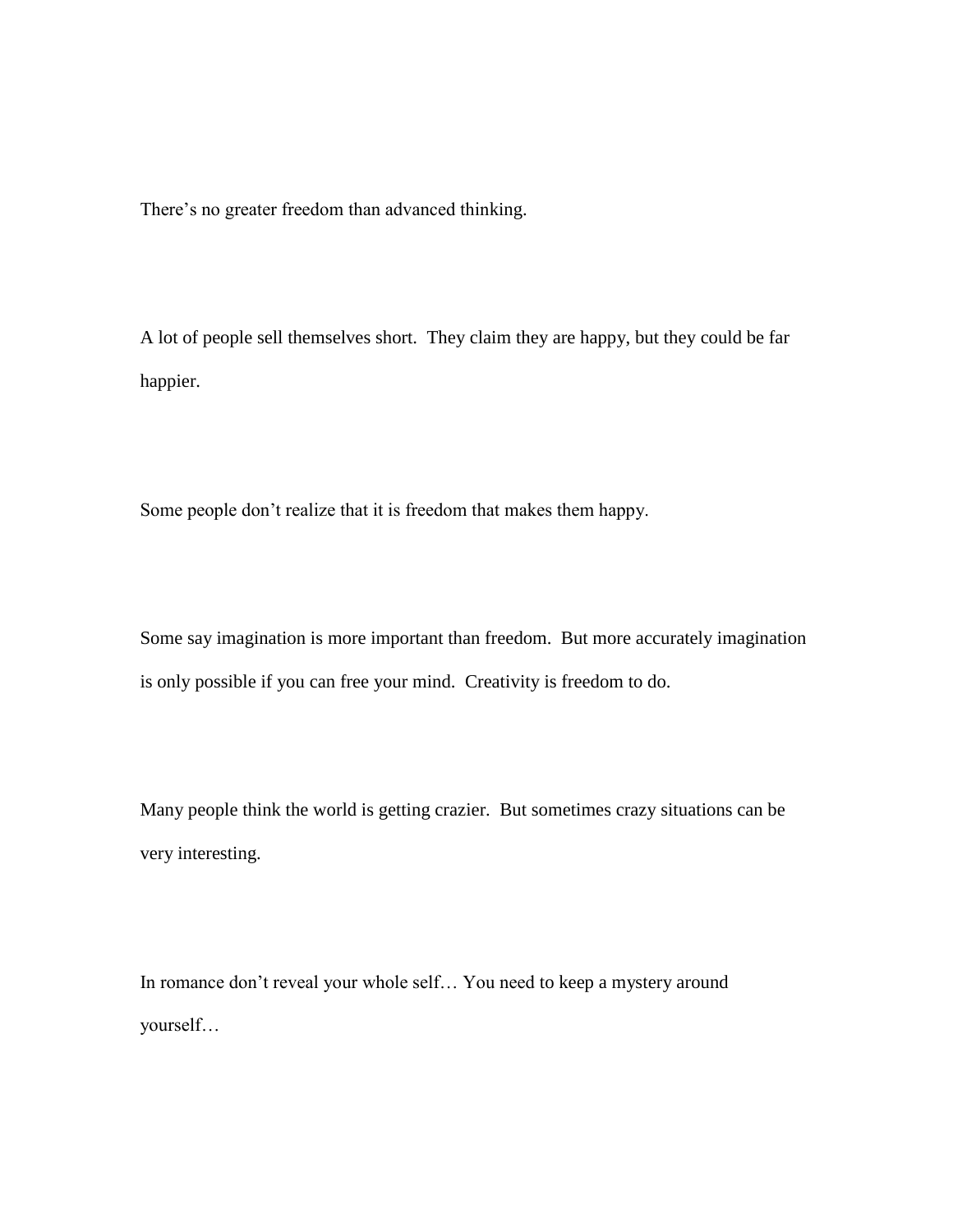The more free friends, you have, the happier you will be…

Early to bed and early to rise makes Jack a dull boy.

The old saying, "The grass is always greener on the other side of the fence," is true. If you stay in one place too long you will have cabin fever…

Sometimes it is good to do things in haste; passionately…

Others say you must think long and hard before acting…Both can lead to liberty…

Some say ignorance is one kind of bliss, but freedom is a much more blissful experience.

People who fight for freedom should be praised and abetted in any way possible.

Sometimes to be free is to do what others consider wrong. Freedom can be great or it can be deadly.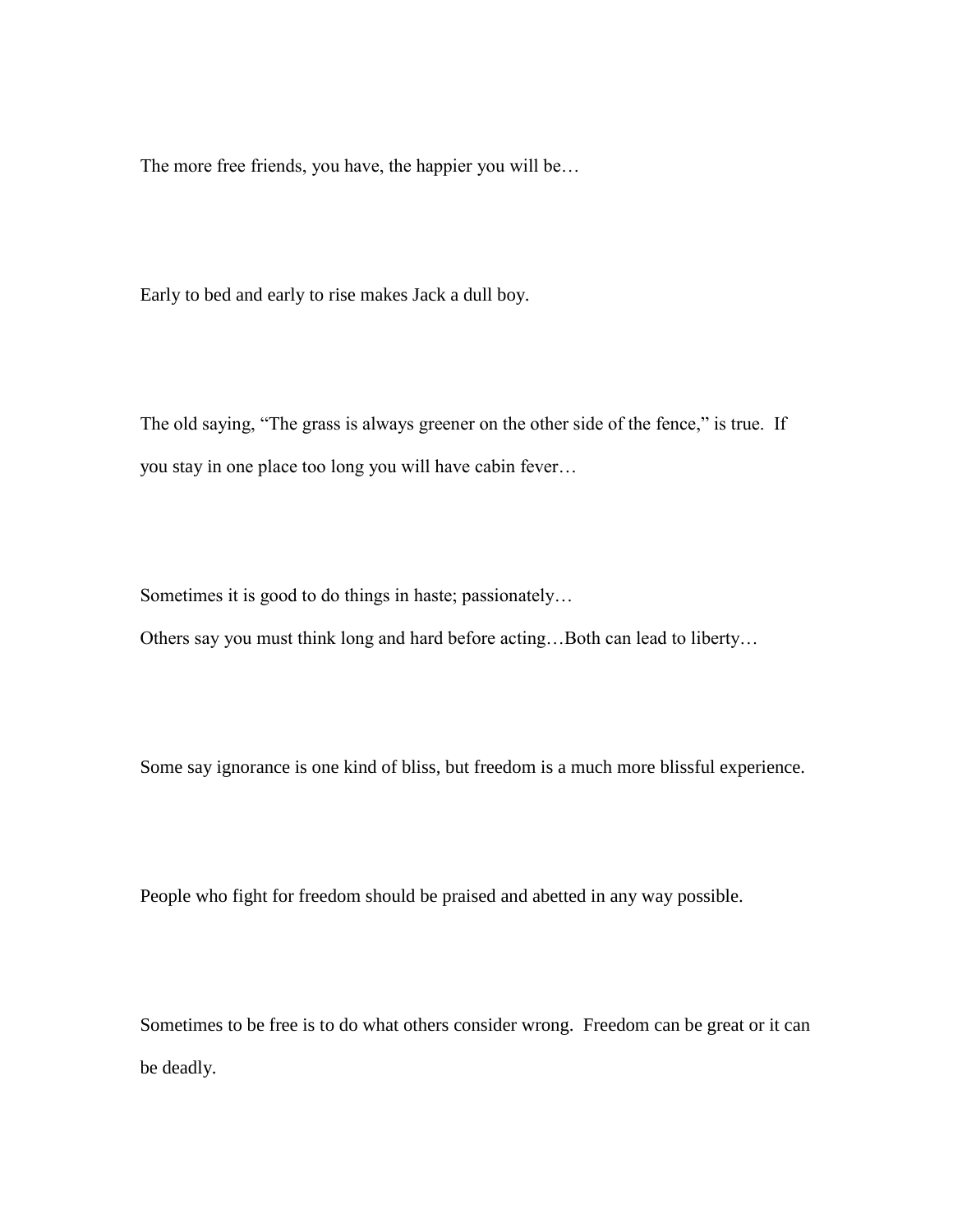There are many fish in the sea but some places have much better fishing than others…

If you meet someone with many good qualities, try to beat them… For example if they are generous, you should be more generous.

The person who laughs at opportunity is a strong, free person indeed.

Some freedoms are very simple, but some are very complicated. Generally speaking it is better to have more complexity as it is more interesting.

It is your duty to find out what is going on in this world as much as you can. Knowing leads to liberty for yourself and others…

Many free people can laugh at things and don't take life seriously. But others are very serious about freedom.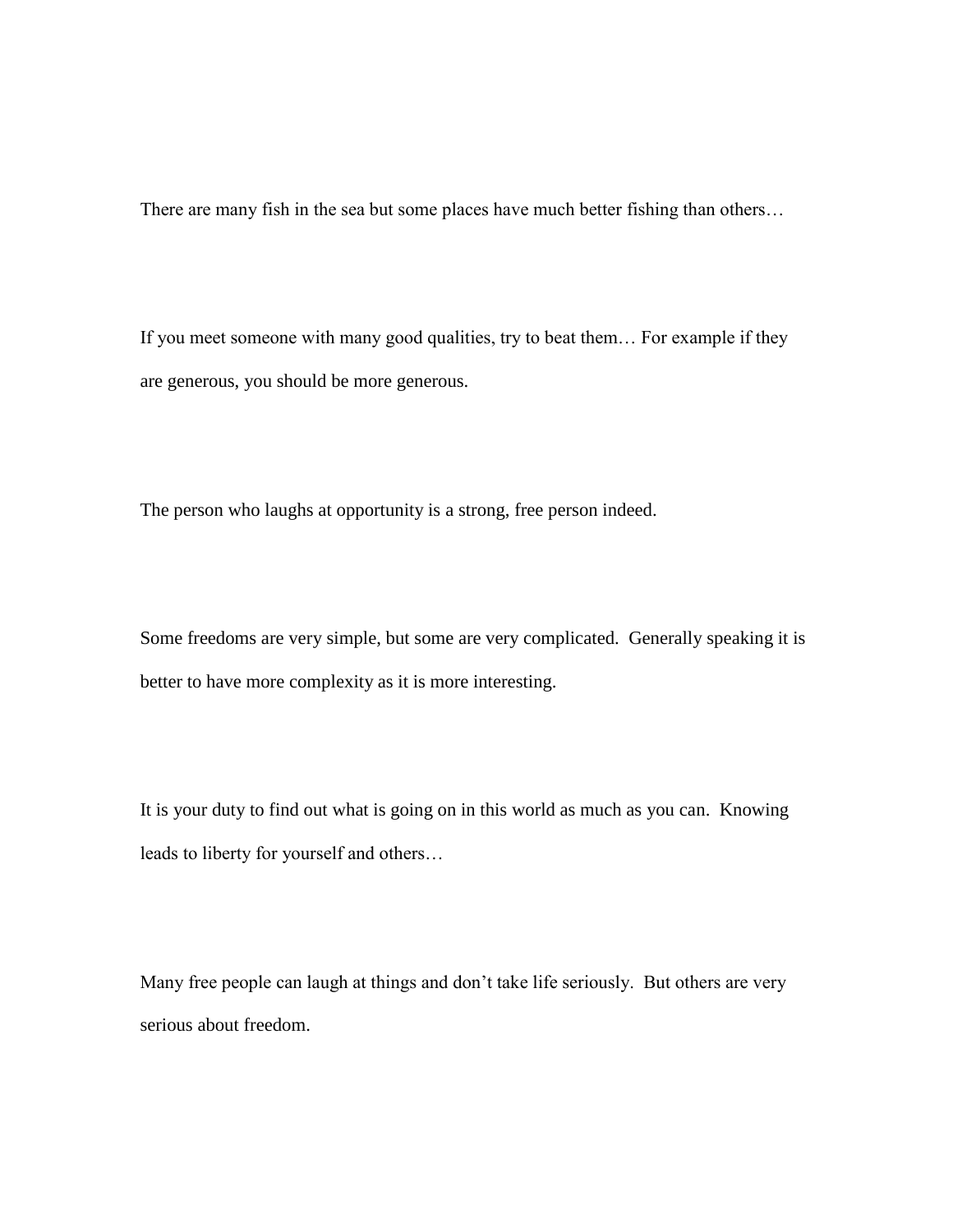It's a true fact that today progress is the "religion" of many free people. Much of the progress is due to scientists being free to develop our world.

It is of course natural to fear death… But don't fear death so much you can't live.

Some think that sometimes hatred can be a noble emotion. And it can be for example to hate a ruthless tyrant.

It's not a bad thing to be bored… It makes us think more about life.

There's a fine line between freedom and slavery. Today many people work like slaves…

Nothing is written in stone these days. Indeed many people who are not free can become free.

If you love someone romantically don't make the mistake of moving in with them.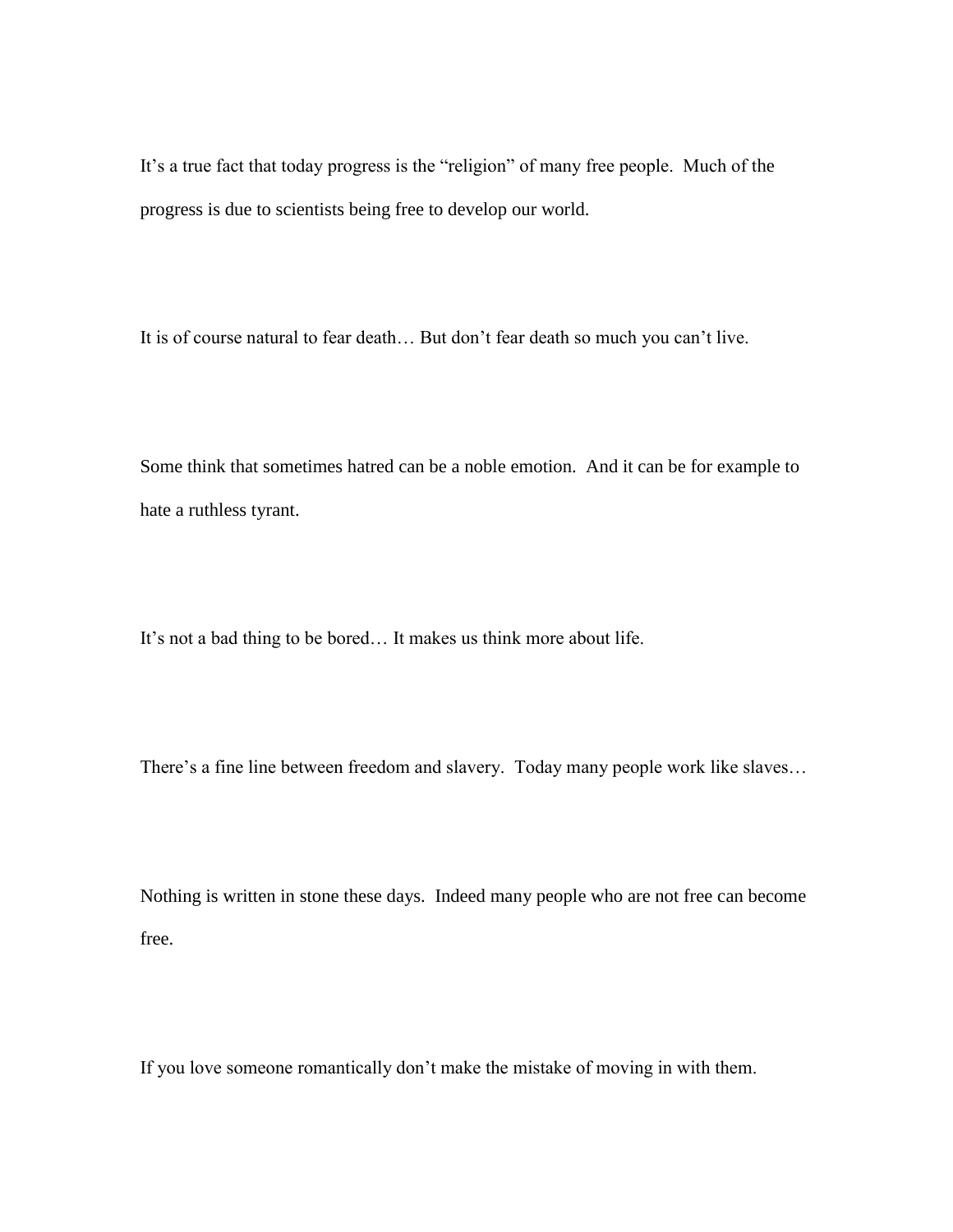Freedom is a challenge and we need challenges.

There are many people out there who will take away your freedoms, e.g. your boss, your lover, your friends and even the government. Therefore those who have power have the most freedom.

In a crazy world, the crazy people are the leaders.

Kind people are likely to make you freer than others. Don't underestimate a kind heart.

Many of the world's problems with being free are caused by a small minority of people. For example criminals and ruthless dictators, and just plain jerks.

Don't be afraid of being crazy. After all it is a crazy world. If you do something crazy, who knows how it would end up…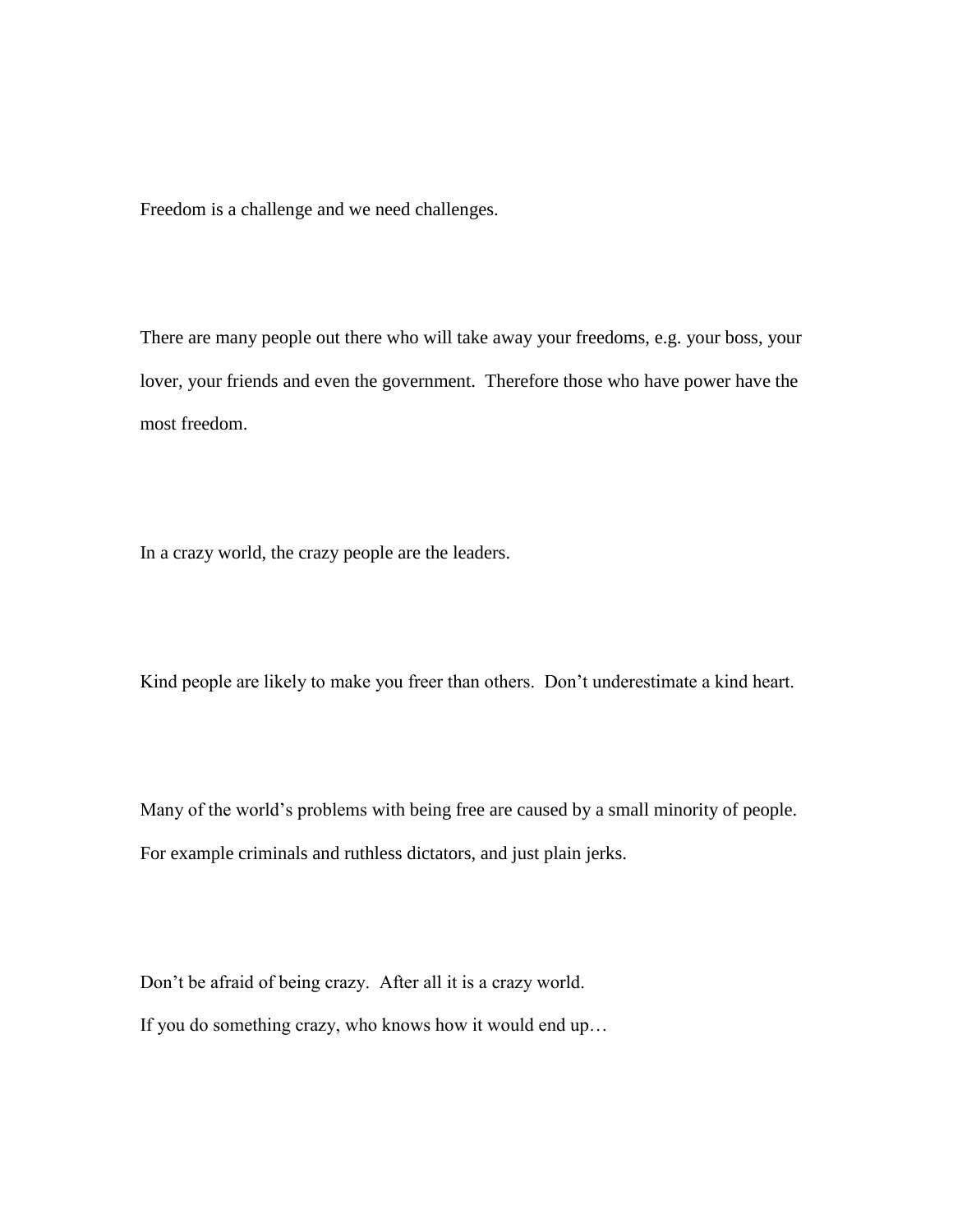Loving everyone as your brother can be an enlightening experience, perhaps worth trying. You may find you get much more than you give.

Some people say that modern love needs to be redesigned… Perhaps people are unrealistic in their goals for a soul mate. Or perhaps they don't try hard enough…

Open your mind and you will constantly be surprised by people.

Learning how to be free is like learning everything else: it takes time…

Some people want to be free without deserving it. They expect it to come easy to them, but that seldom happens.

Some people are tragic figures who are destined to be not free and unhappy…

You can't be free if you don't have enough food to eat and shelter.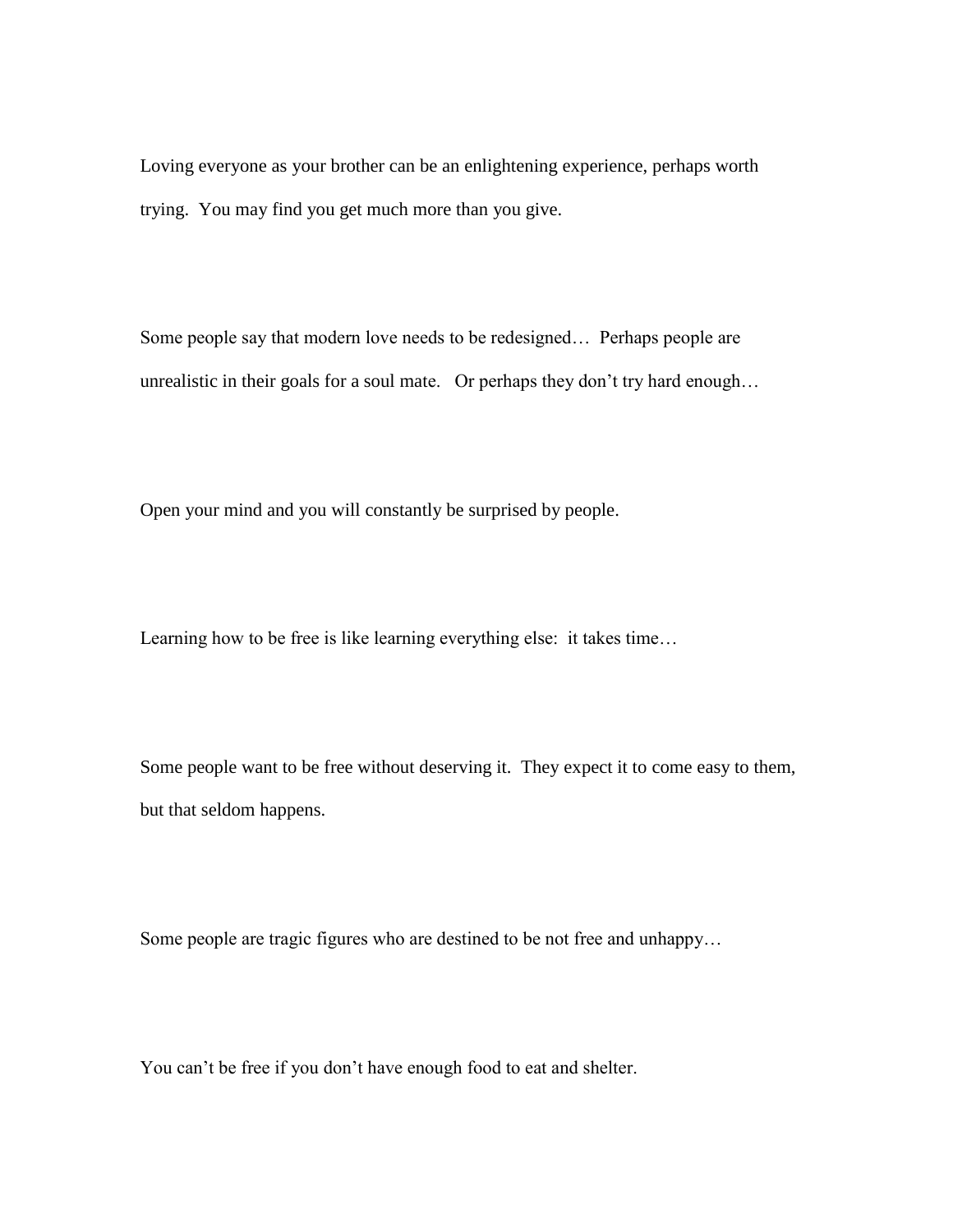They should have a freedom Olympics in which the world's freest people face off in various games.

Life is a numbers game. You need to meet many people in order to be free and happy.

If your lover always argues with you it is best to move on, don't get into a relationship and have kids with someone you don't even like.

When in a free conversation tell them what you know and how you know; it will make for free and interesting conversation.

In hell there are many nice, free people who made some mistakes… Not all freedom is good….

In the cosmic scheme of things we know very little, so no point pretending that you know everything. But all knowledge can lead to freedom for us mortals here on earth…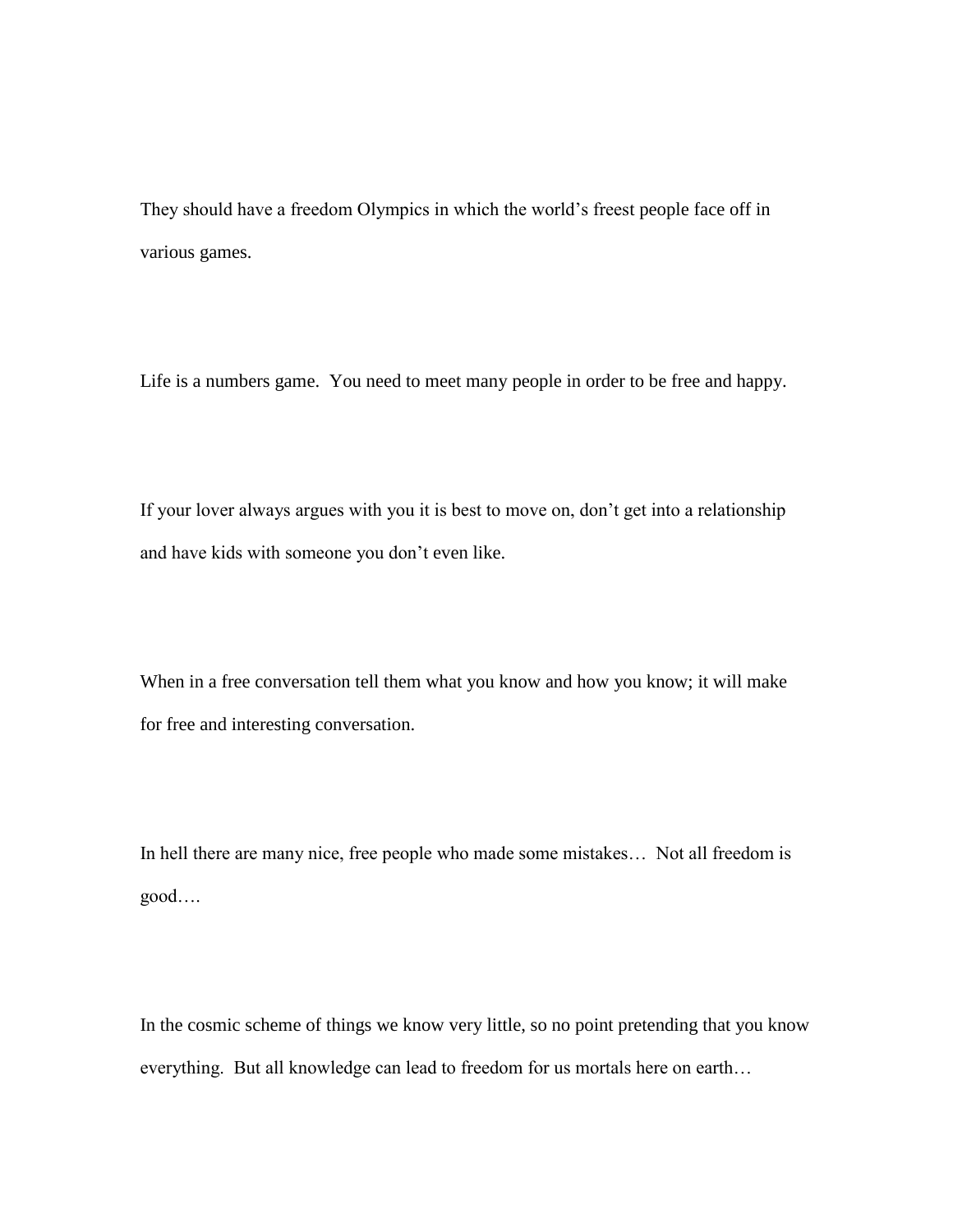Science fiction is the world's philosophy, but these days it seems that no one has any revolutionary ideas. People say it's all been done. But more likely it is just not a very inspiring period for some people these days…

Some people's idea of freedom is to live off the land like a wild animal. To each his own.

Today there is no morality, only the law. As long as you follow the law everything is possible.

You don't learn from talking. Better to listen and learn if you want to be free...

When you meet someone it is good to challenge them and determine if they are a free person or not.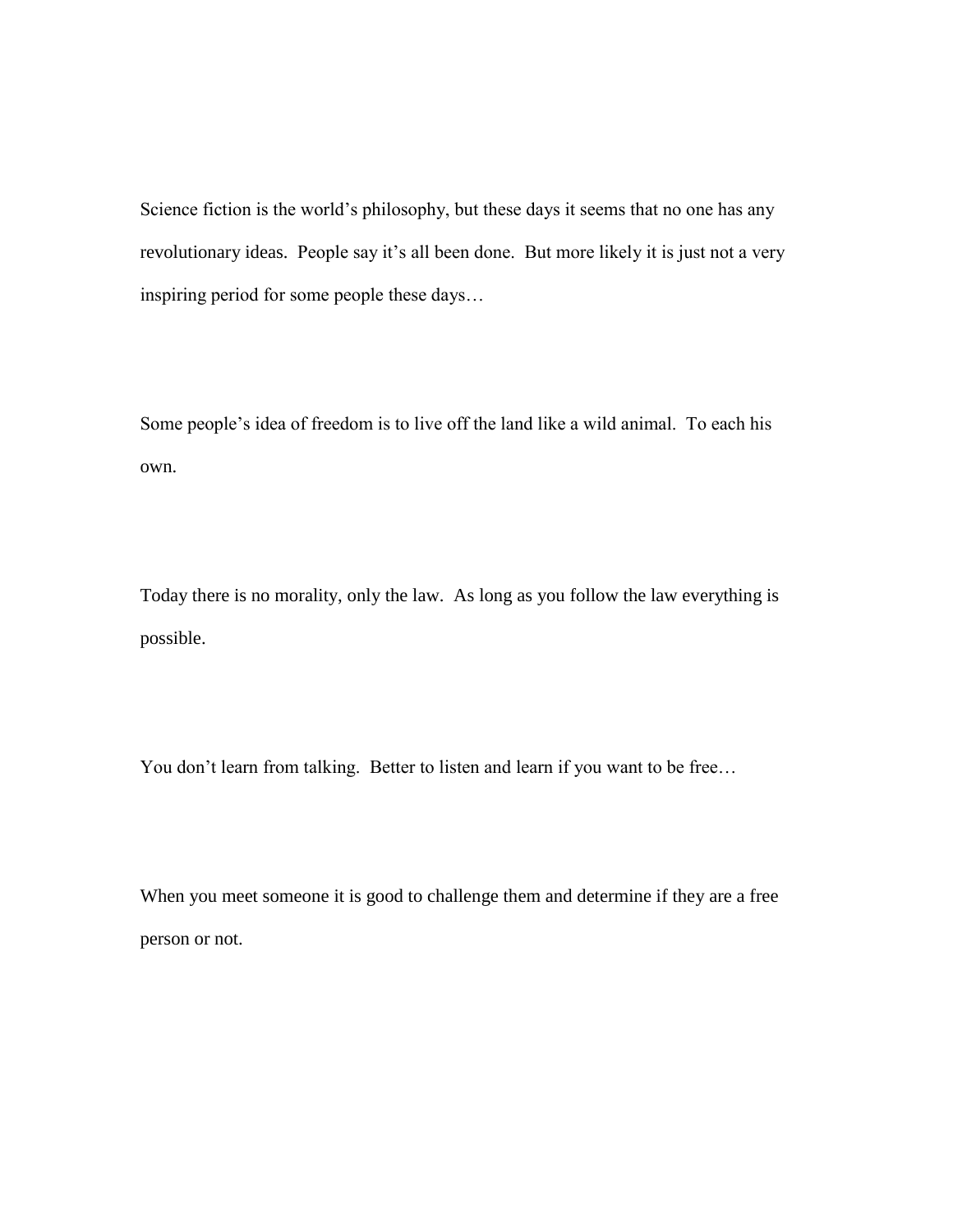Some people assume they are ordinary and can't have an extraordinary life… But why not?

Sometimes illusions can be fun. Sometimes illusions are better than the truth…

Some people are freethinkers but they lose themselves along the way; after all, there are no footprints in the sand for us in this modern world…

People always think they are reasonable, and if you were in their shoes you would probably feel the same.

The future belongs to those who are really interested in it; most others just enjoy the ride.

Freedom is like illegal drugs; you get addicted quite easily and feel good but most people never dare to try it. But the feeling of freedom trumps everything…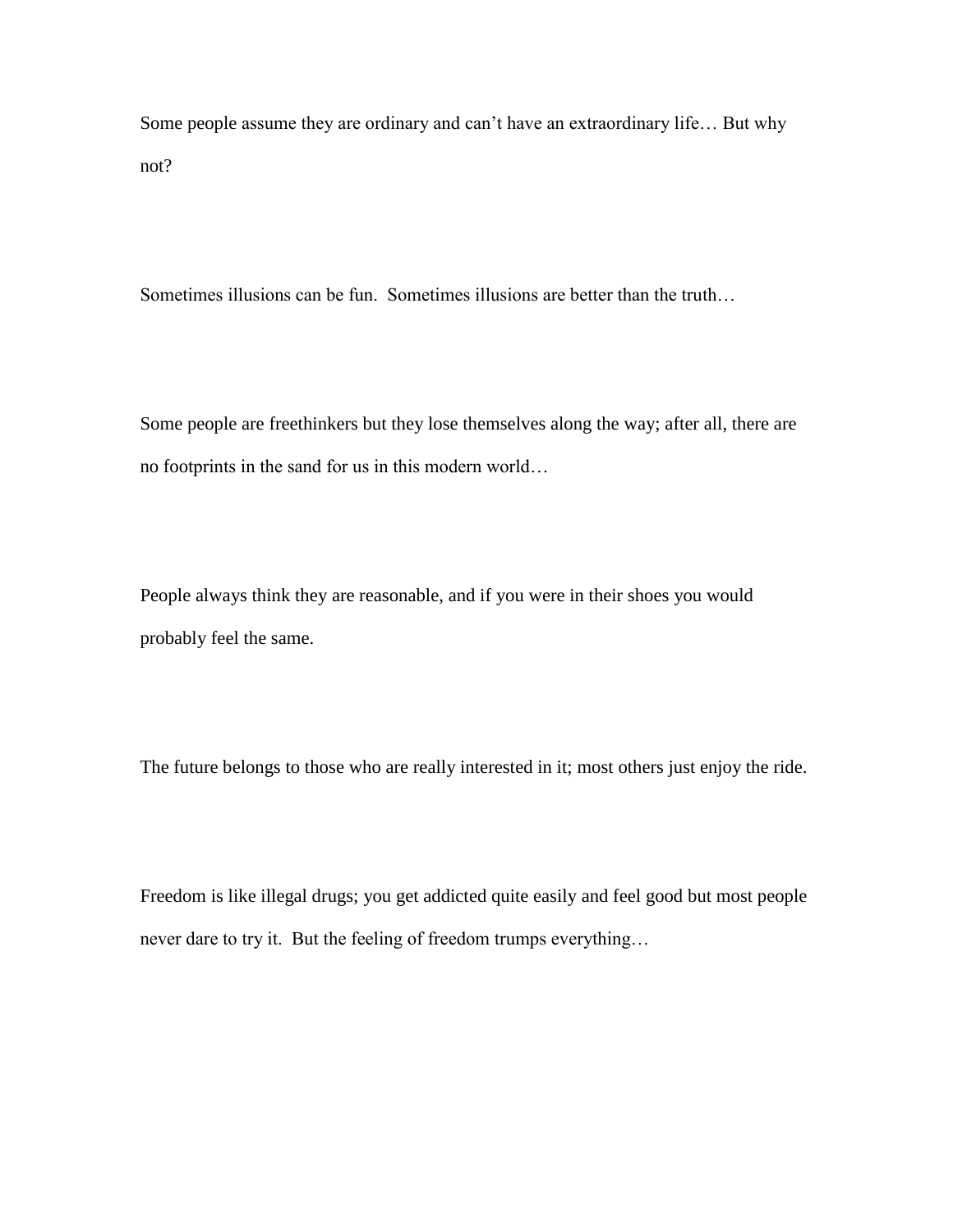Freedom is to not do anything you don't want to… If you find other people who know that then you will be free…

Some people equate freedom with madness… but that just shows that they don't understand freedom…

Freedom is telling people what they wanted to hear, only they didn't know that they wanted to hear it.

Some say freedom is to tell someone you really love them (and you really mean it). Love can be a great liberator… But of course love doesn't last long, maybe a few months, tops….

Freedom is the ability to interpret history in the way you want, not the way your teacher tells you…

In the future people will just take freedoms as a matter of course; there will be no wars or other reasons to lose their freedoms…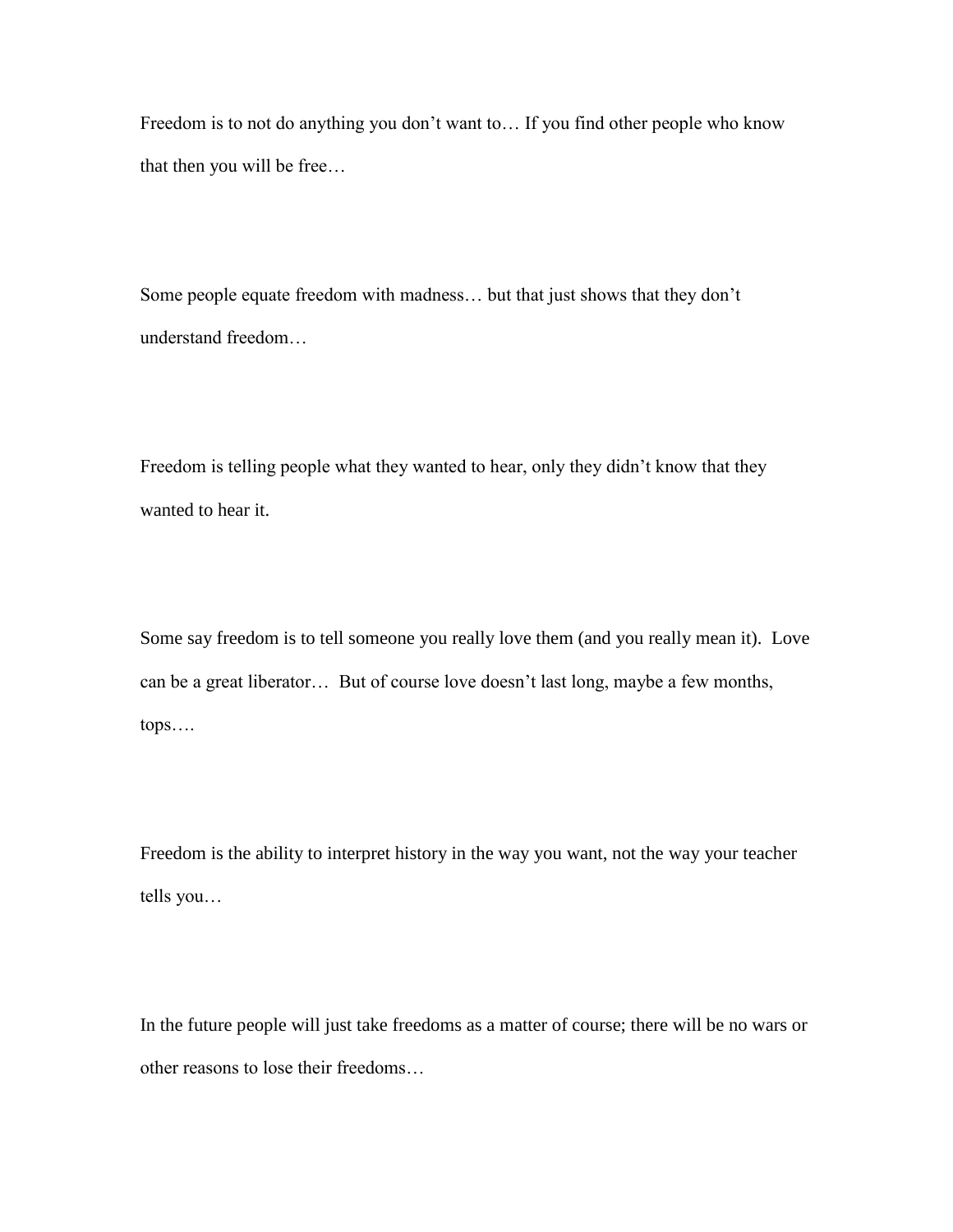In the future people will laugh at our time and in turn they too will be laughed at by future generations. To err is human…

In the future people will laugh at our contemporary vices as child's play… But what can we do; it is so hard to see the future…

If you understand even a little of the future then you understand more than others… To be so free and knowledgeable is rare indeed…

Even today most people worry about surviving… In the future everyone will be able to survive without much difficulty which will be a real step forward for the human race…

In the future people will make killing time into an art… playing advanced games that require all their ability… Life is just a game, after all….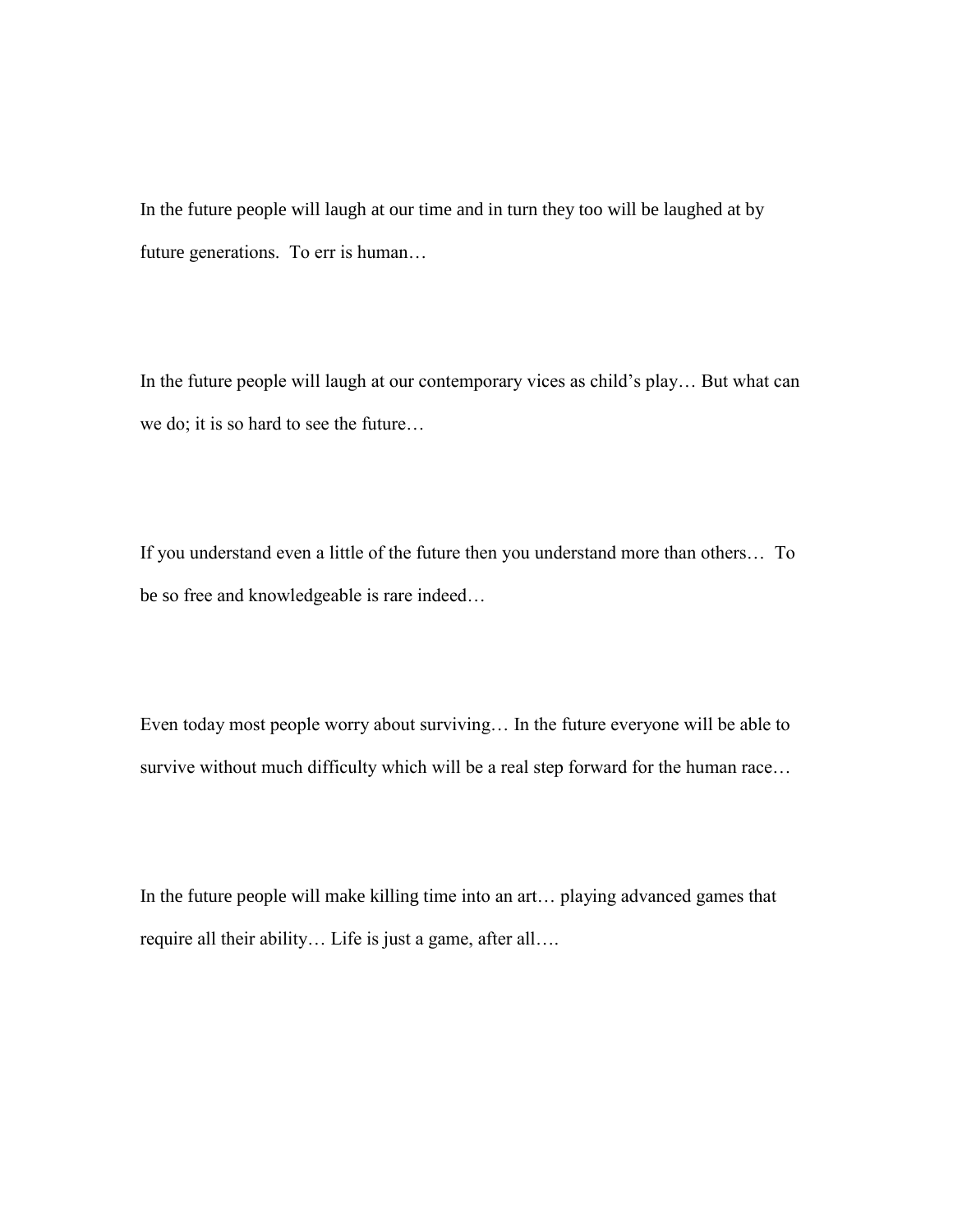In the past people's greed was limited by their imagination. But some people today have no limit to their imagination or their greed….

Today people are too busy. If they were less busy they would learn a lot about themselves and how to be freer.

Today the greedy people think they own the world, but all they have is material things, which any wise person knows are largely unnecessary.

Wisdom changes over the ages. But many people these days are leery of wisdom of any kind… They think it is better to find their own way…

In the future the most intelligent people will all be working for the government in one way or another. This is a remarkable change from the past when intelligent people had little use to the king or leader….

Perhaps the happiest people are those, who in old age, can say they've made a difference…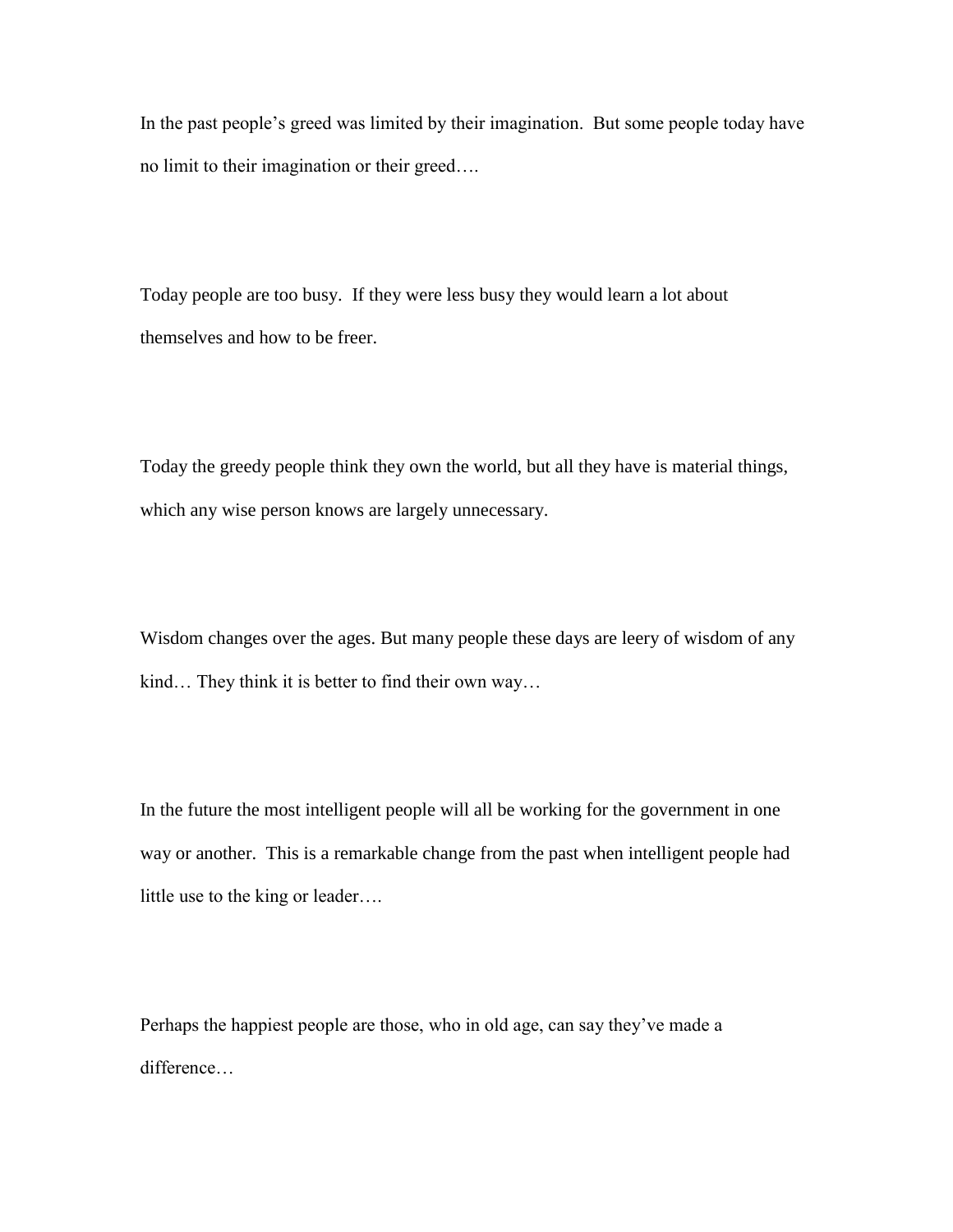In the past people have always struggled to survive, but in the future life will be much easier in every way…This is probably going to spoil most people… Being spoiled and being free are definitely not the same thing…

In the past people said they were free and happy and God cared about them, now they still say they are happy; with less and less thinking God can free them.

Most people are happy with their life… After all we live in a world of dreams; you can have almost anything you want if you are willing to pay the price…

Some say you have to fight for freedom, but in fact freedom is in your mind. The vast majority of people are happy to be free in their mind… But what if they develop MRT (mind reading technology)? If so they might take away people's presence of mind…

If you seek freedom, be prepared for multiple failures… And indeed you might try your whole life and fail. At least it is worth a try however…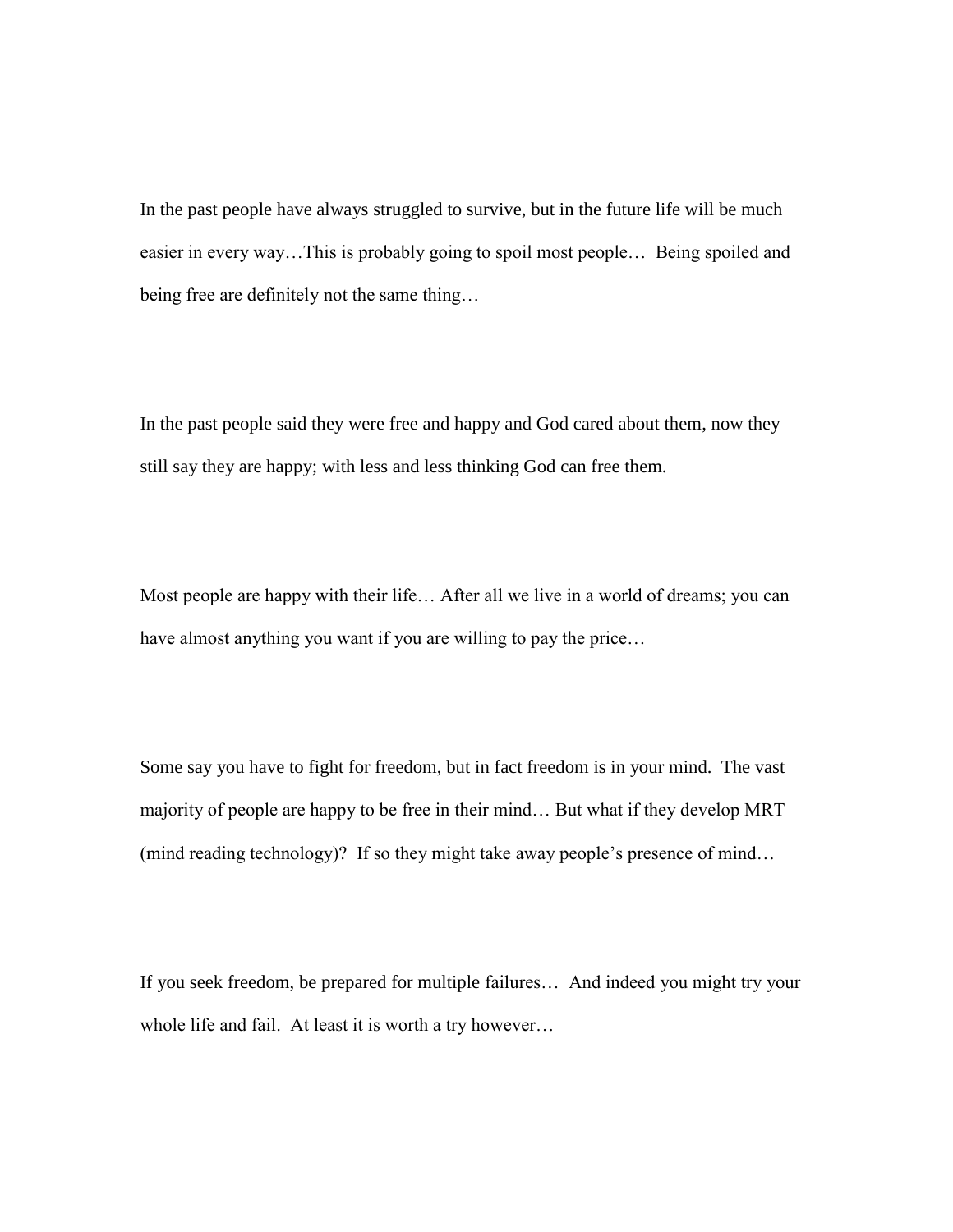If you are not free maybe you could try moving to another city and starting all over again. Sometimes all we need is a fresh start…

Some people really believe when in Rome do as the Romans do, but in fact you will be more exotic and appealing if you stick to your culture and its ways…

You can't say that money won't buy you freedom; it can. But there are many other ways to be free…

Freedom can be an addiction, like anything else. But if you are addicted to freedom it might be a good thing.

Freedom is like a game of poker. You have to work with the cards you are dealt with. Some people are bluffing. Others are hoping for some good luck…

Many pretend to be ladies and gentlemen when in fact they are wolves in sheep's clothing. If you fall in love with them you will lose many freedoms.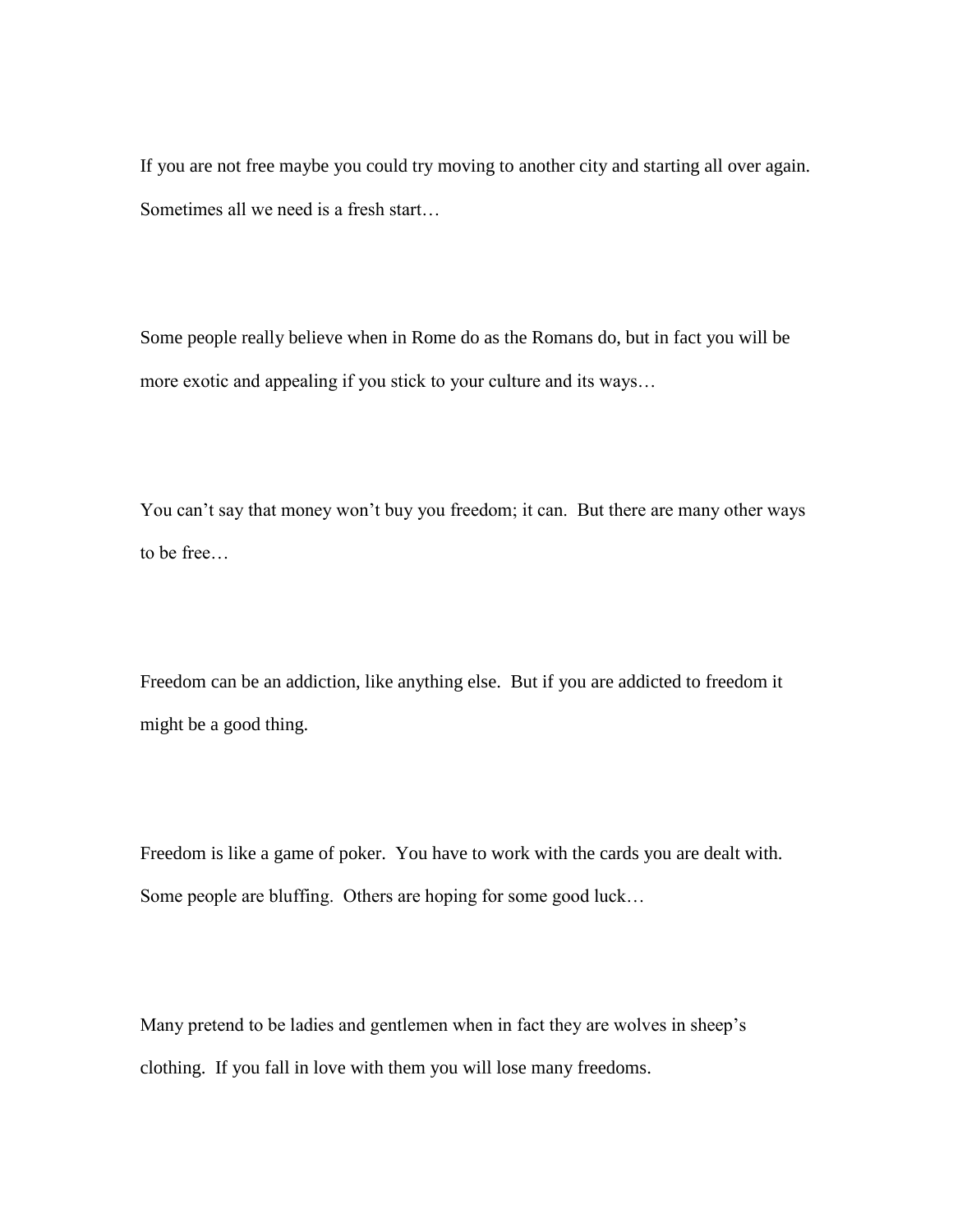Freedom is like climbing Mt. Everest. When you conquer the peak there are no higher freedoms regarding mountain climbing… Except perhaps Olympus Mons on Mars.

Of course those who strive hardest for freedom are generally the most free. Freedom is often something you have to struggle for… Most people don't think it is worthwhile to try to be free… But they have never tried it.

Some people are like vampires, they prey upon free people and take away their freedom… Some people are free and innocent…

There is no end to complaining in this world, but to those who would be free: action is the only option… But some people say they are free without believing in freedom…

Some people are on the road to hell but they suddenly see the light as the fire gets too hot for them. There is no freedom in hell…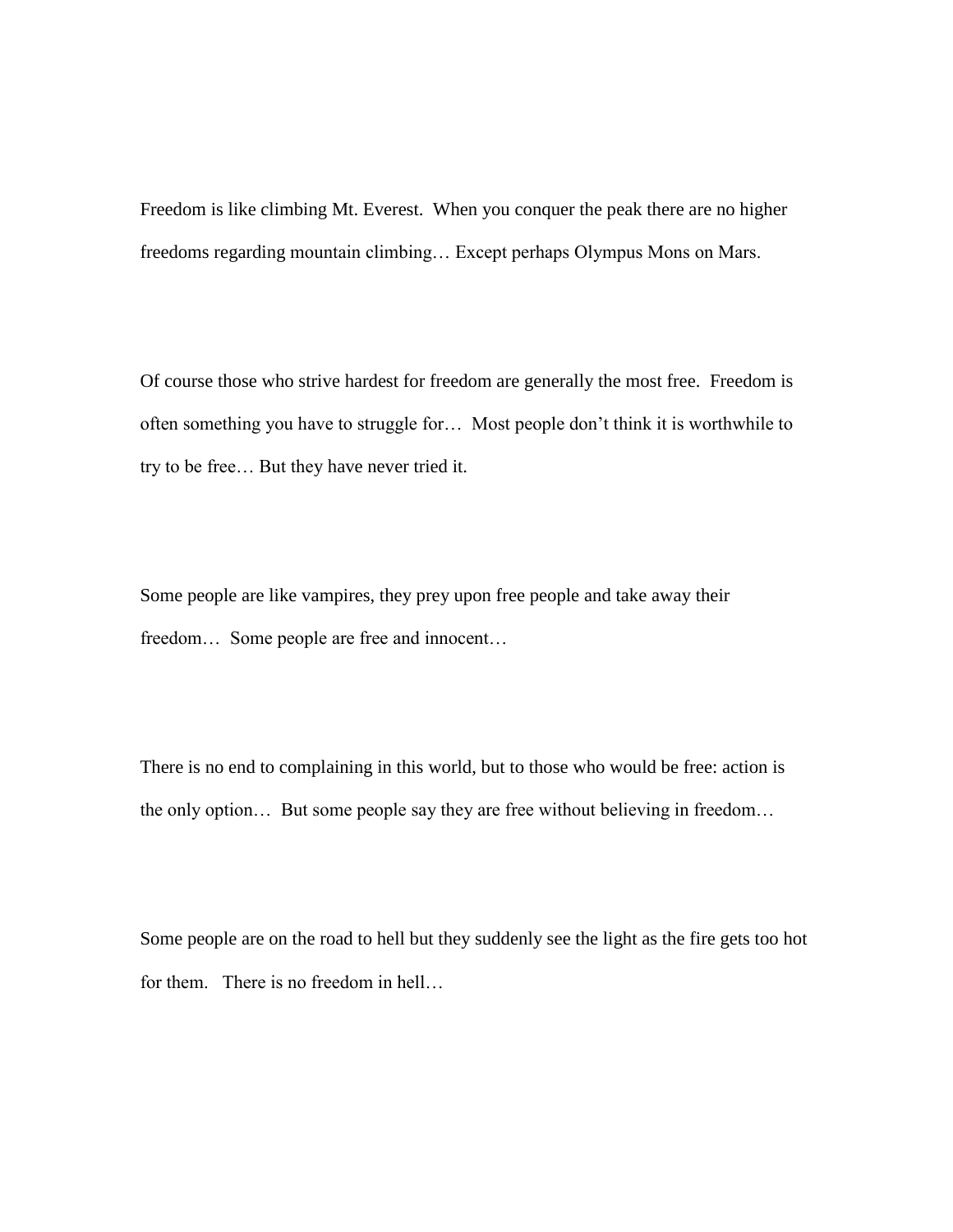Some people's life is a living nightmare for others. Some people can adapt to anything, even a totally non free life…

Some day they will study free and happy humans and sell their type of brain chemistry to others…. Everyone wants to be happy and free… The government will approve as it is in their interest to keep everybody free and happy…

No one knows much about future people… except they will all want to be free and happy but will perhaps be free and sad.

Everyone knows that jail is a bad place. It is a place where no one has any freedom… But some people like it there as they don't have to do anything… For them jail can be a paradise…

It's a fact that many people pretend to be free in order to catch a lover. Once they've caught them, they hang on and don't let them have any freedoms…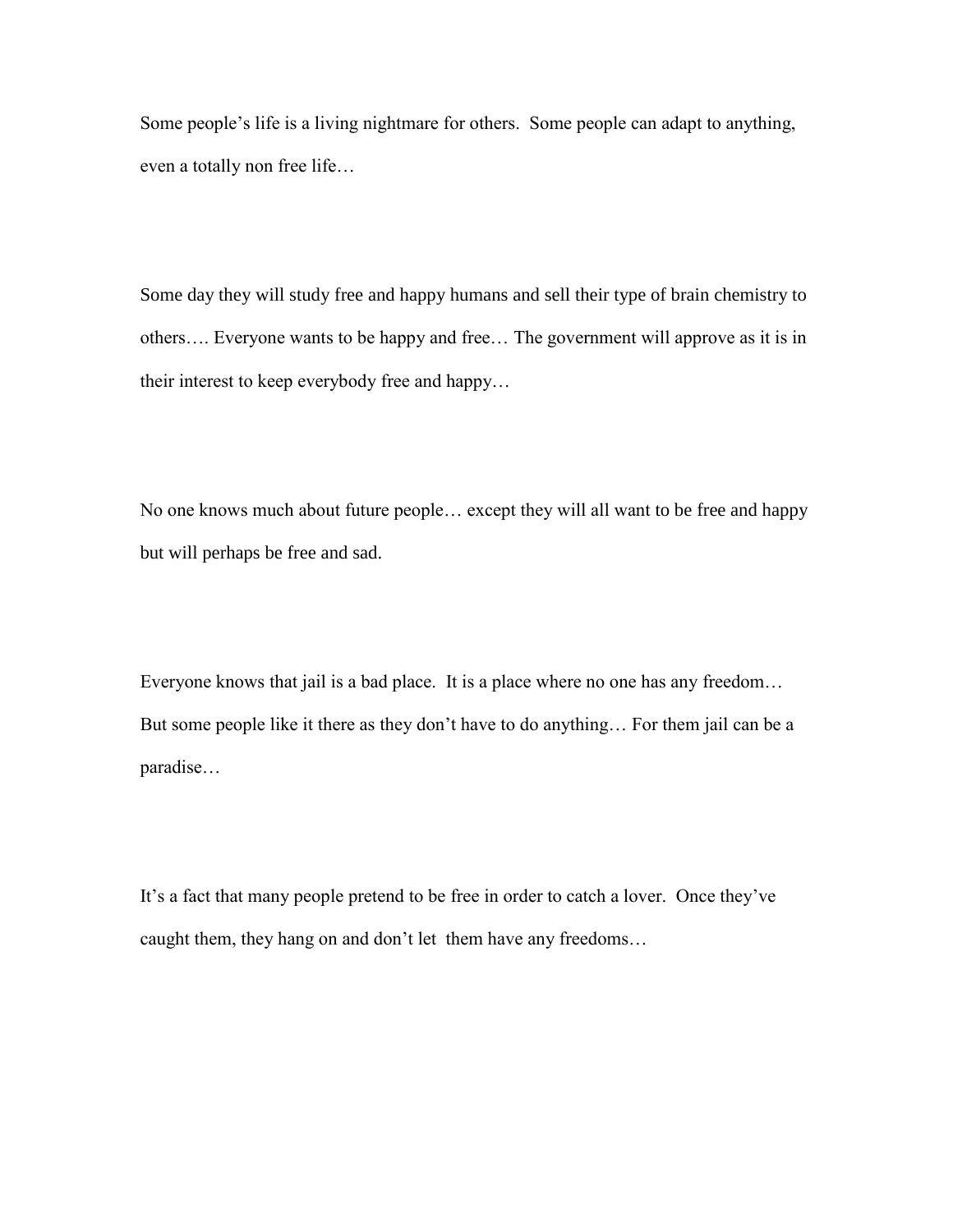In the end most people get what they deserve… Often they complain about their plight even though it was they that got themselves into the situation in which they live…

When faced with a choice between the old and new; take the new it will be more liberating, more interesting…

To find what kind of freedom is best for you requires a lot of experimentation.

Some say happiness is more important than freedom, but you can't have one without the other in most cases…

In the past many people had the instinct to settle down and have lots of kids… But now we seem to have lost that instinct. A lot of people have lost their instinct to be free also…

Searching for freedom is kind of like fishing, you never know what you will get…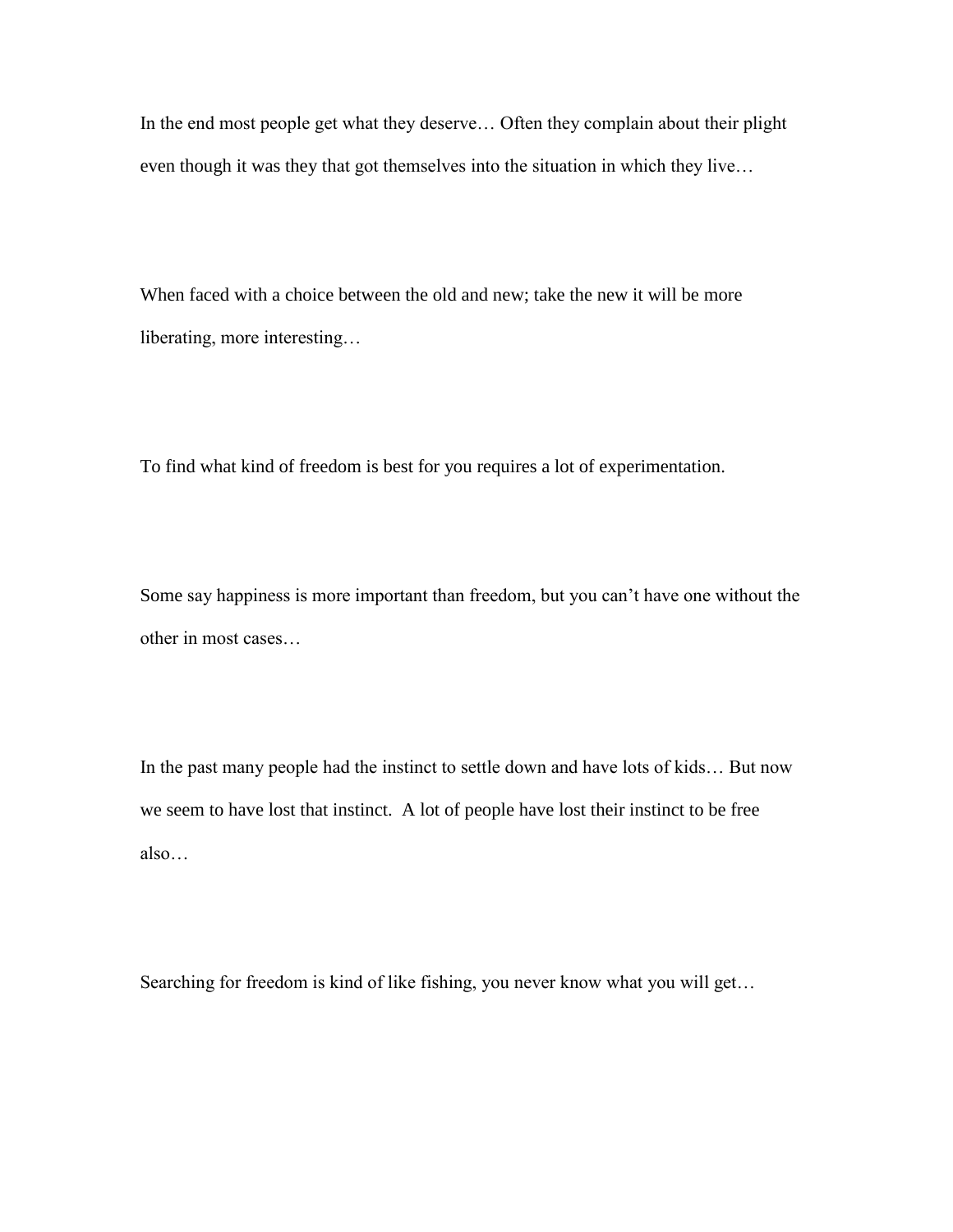Some people never reach their full potential and so will never know who they really are….

Some say they can feel free anywhere, in any country…

There's more to life than freedom, but freedom is an essential stepping stone to a complete life.

Becoming free is like building a skyscraper. It is worth nothing much if it is not completed.

Imagine a future world in which everyone is "greedy" for freedom.

To be always be able to tell the truth is real freedom. But it is very difficult to meet people who also admire the truth…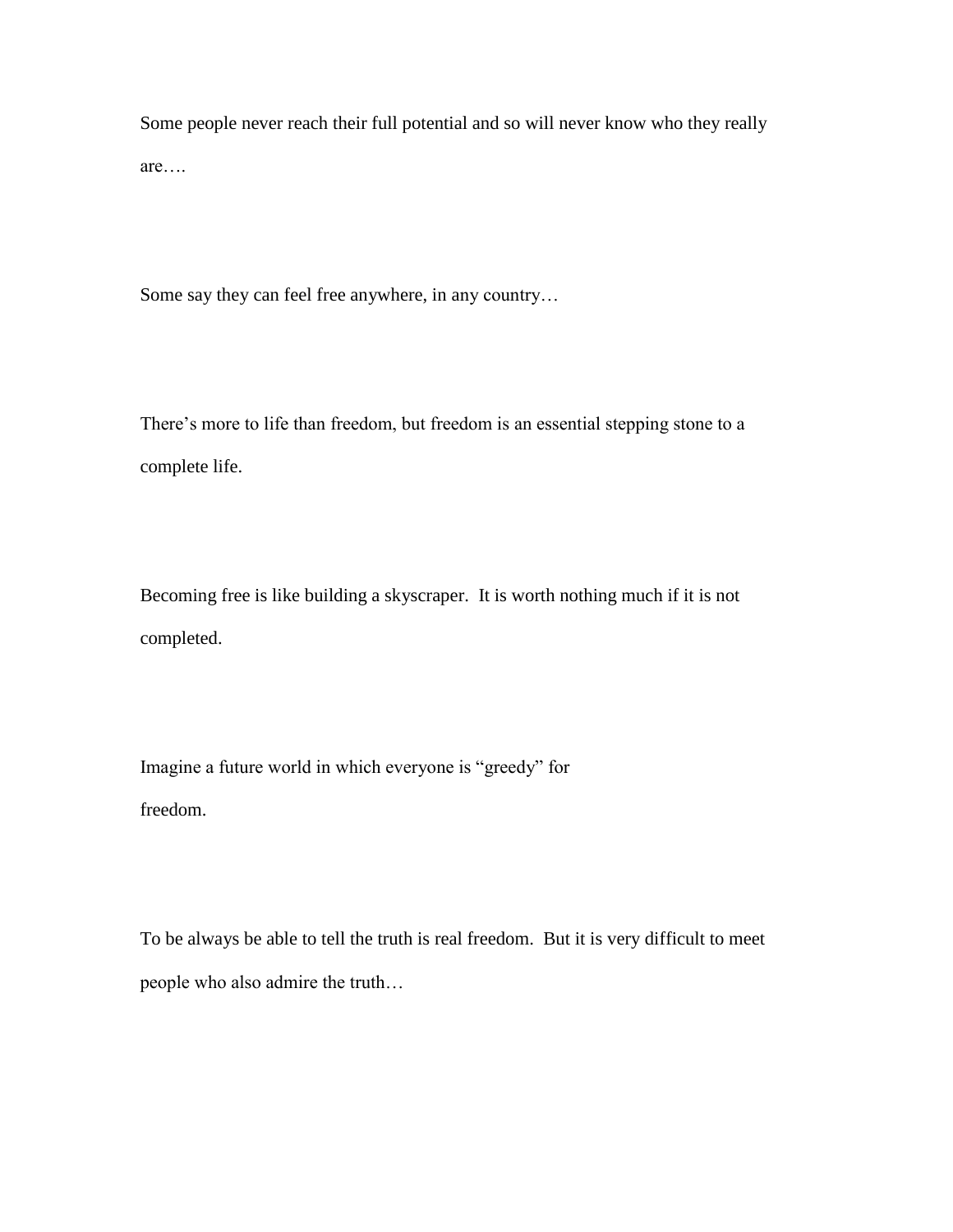One of the knocks on free people is they are not organized into any group. That is why freeists (mentioned earlier in the book) would be an excellent thing.

Don't take your freedom for granted. For example if you have a ruthless and cruel leader you need to overthrow him/her one way or another.

Some people feel so free that they feel guilty looking at others who are not free… But it is very hard to change the world alone.

Some people who are totally imaginative and free cannot be understood by normal people.

Every person is like a diamond in the rough, some rough diamonds are bigger than others, but all can become beautiful…

A lot of people fear standing alone and being outside the box but they have never tried it.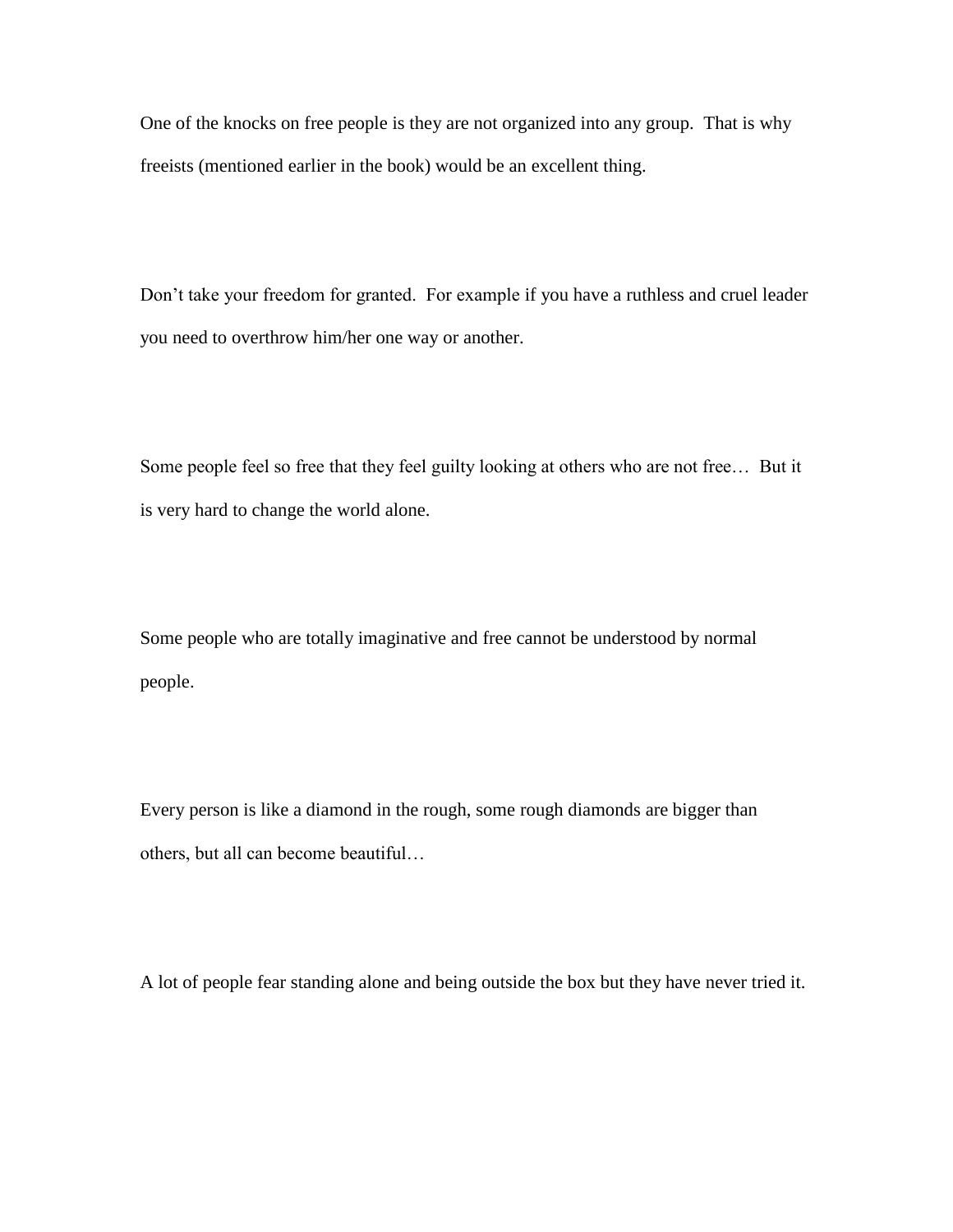Many people are convinced they are free even if no one else agrees…

Some people are so afraid of mistakes that they are paralyzed and unable to do anything.

If everyone was free in their minds, society would be a much more interesting place. Too many people exhaust themselves at work and can't enjoy quality free time…It should be when you have exhausted yourself during your free time, then you go to work…

Some say what is needed is people who are free to try and convert others to believing in freedom.

People used to see ghosts and now they see UFOs; it's a world of hallucination. It's a world of illusion just like they say… What you think you see is not what other's see… And magicians won't tell you how they do their tricks…

Some would play the fiddle while society went down… Let's face it all civilizations last for only a limited time… There are so many things or people that could bring ruin to us all…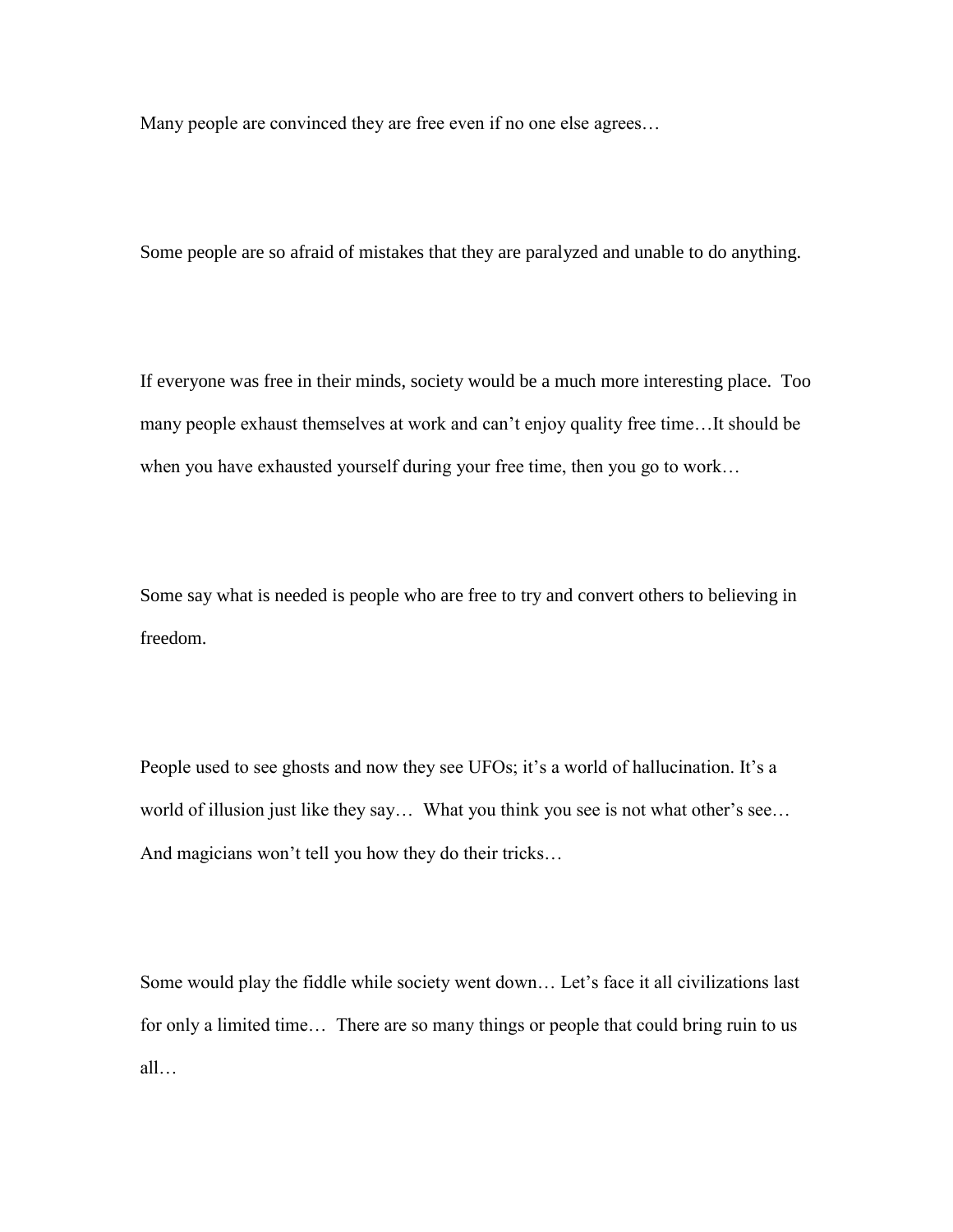We went from a civilization that was basically based on slavery (the past) to one that is based more and more on freedom and dreams and wishes. Kind of like going from a terrible type of world to a great type…

There are many levels of freedom… No matter how high you go there will always be higher levels to go to.

What is the difference between a clever poor man and a foolish rich man? Perhaps the poor man realizes that possessions are not the ticket to freedom… But society says the foolish rich man is right; the more he has the better he is….

What if you could put yourself in another person's shoes? (e.g. through Mind Reading Technology.) Would this change your outlook or would you still be the same person….? Maybe some day in the far future, they will be able to swap minds…

Maybe one day they will print money and give everyone in the country a million dollars. And inflation would be kept at zero. Would that make people more free?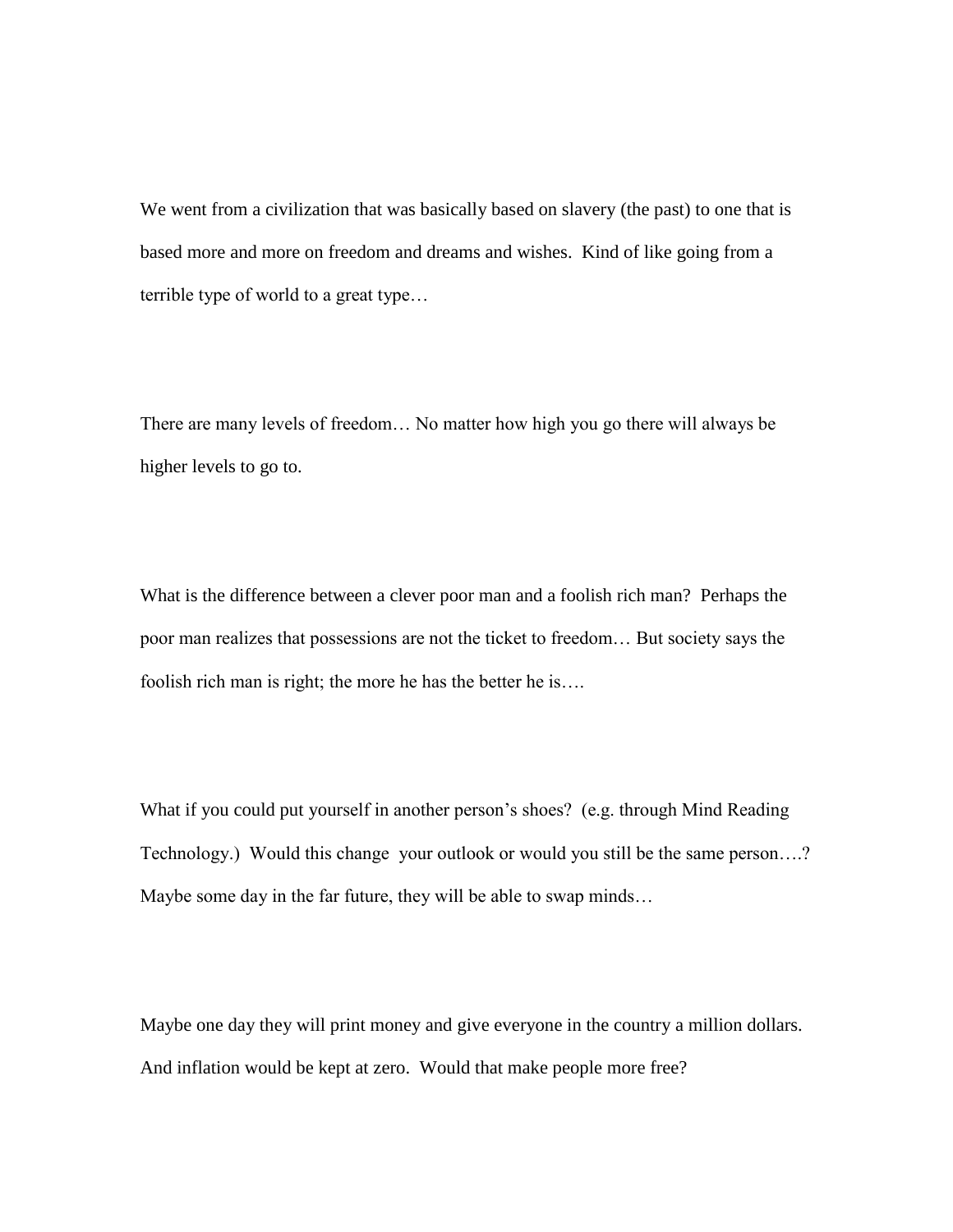Would you know how much freedom is right for you? Most people think they do. But this is debatable…

Sometimes a really free person will not tell others about being free since if these others wanted to be free they would have become so…

Some of the most shy people are also the most free. They keep their own counsel.

It is good to pursue liberty as much as possible… But don't burn all your bridges as our plans for free living often don't work out…

Don't expect to find totally free people in ordinary places: they will be in very large cities or in places way off the beaten track…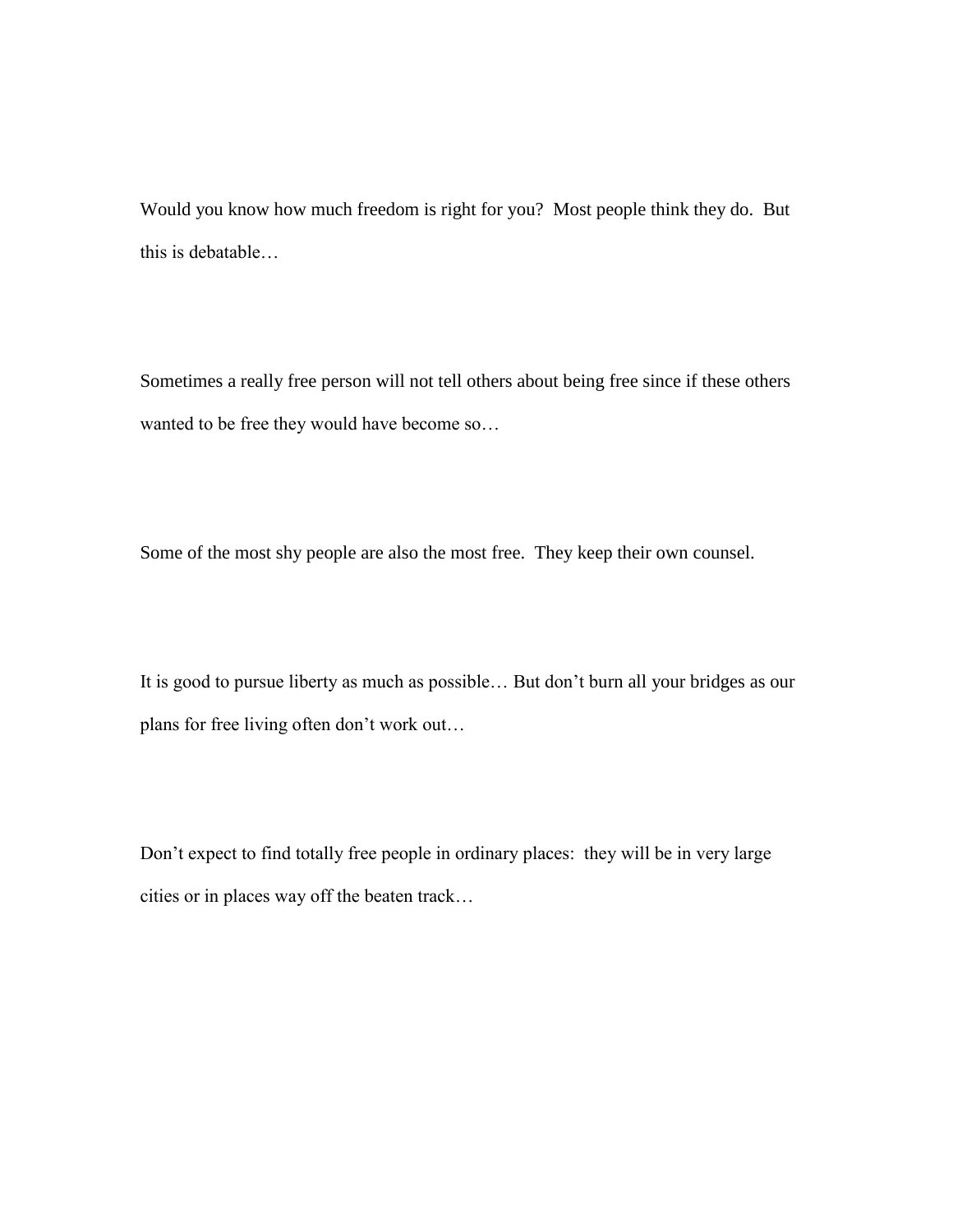The freest people are probably scientists since they are free to create new technology and hence a new world for all of us. Of course science is becoming very dangerous and some scientists need to be watched as was mentioned earlier in this book…

Some homeless people refuse shelter as they only care about being free…

We need bad people to create adversity: something for us to struggle with to try and find liberty.

If you had the liberty to use MRT (mind reading technology) and read everyone's minds, you'd likely believe the human race is completely mad.

Your level of freedom depends on how hard you try to be free and also your imagination…

Some people mimic freedom by taking all sorts of illegal and legal drugs… The drugs can be euphoric but so too liberty…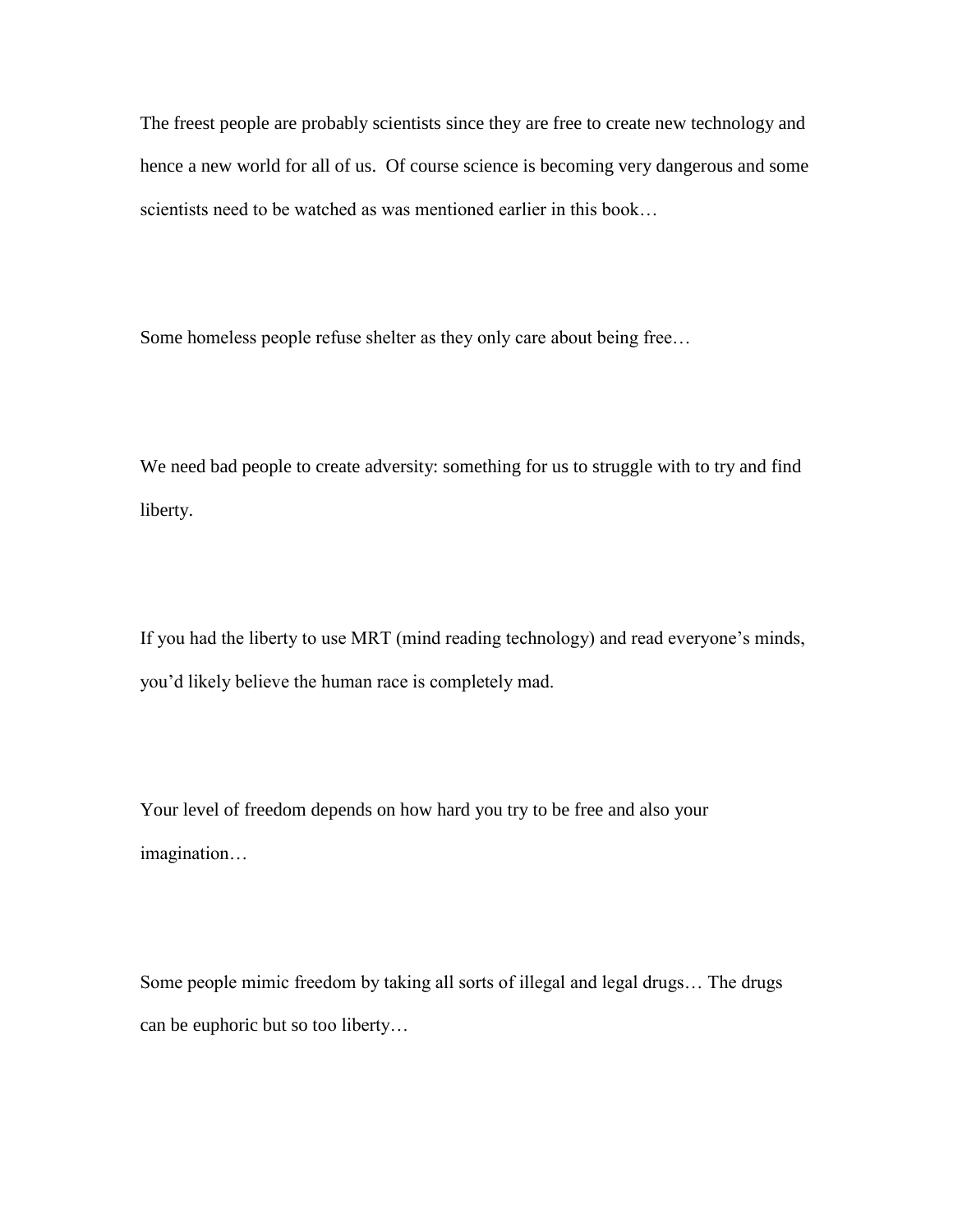Some say to be totally free would be god-like. Who knows maybe scientists are already working on it…

Some rich people insist they are free and they probably are; at any rate few of them give their money away…

Human freedoms can change overnight; one moment you feel free the next moment you are not. Trying to be free is like a game of basketball that continuously goes back and forth and what matters is how many points you get and how many you allow…

If you are free you should seek political office and help your country to be more liberated… Especially in developing nations… Why not give it a shot?

Some people would be free but they are so shy… If you really want to though, you can force yourself to overcome your inhibitions.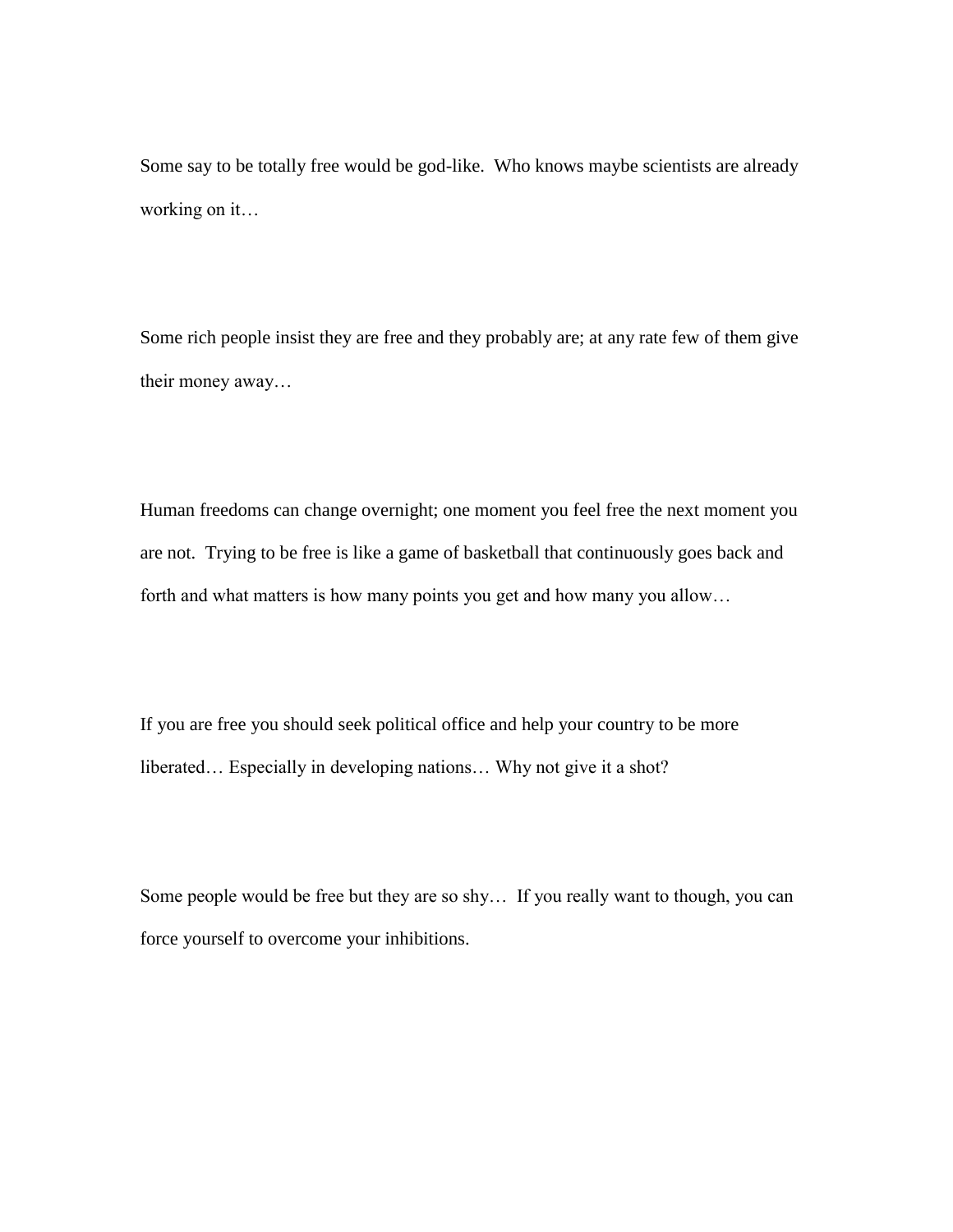In the future many people will regard the real world as cruel and be cruel themselves… tough love they call it. But there is little doubt that the future will be kinder than the past. At least there will be less violence… Or so it would seem…

Some people are easily satisfied and will say their country verges on perfection…. Others will moan and groan about their country's shortcomings... But it takes all kinds to make a world of liberty…

Some people say liberty is to have nothing to do... But there is a lot of good work to be done in this world…

Often times the truth is the opposite of what some people say… If they say yes it is probably no and so on… It's a topsy-turvy world…

Too often love becomes possessive… Love should be an emancipating experience not the other way around…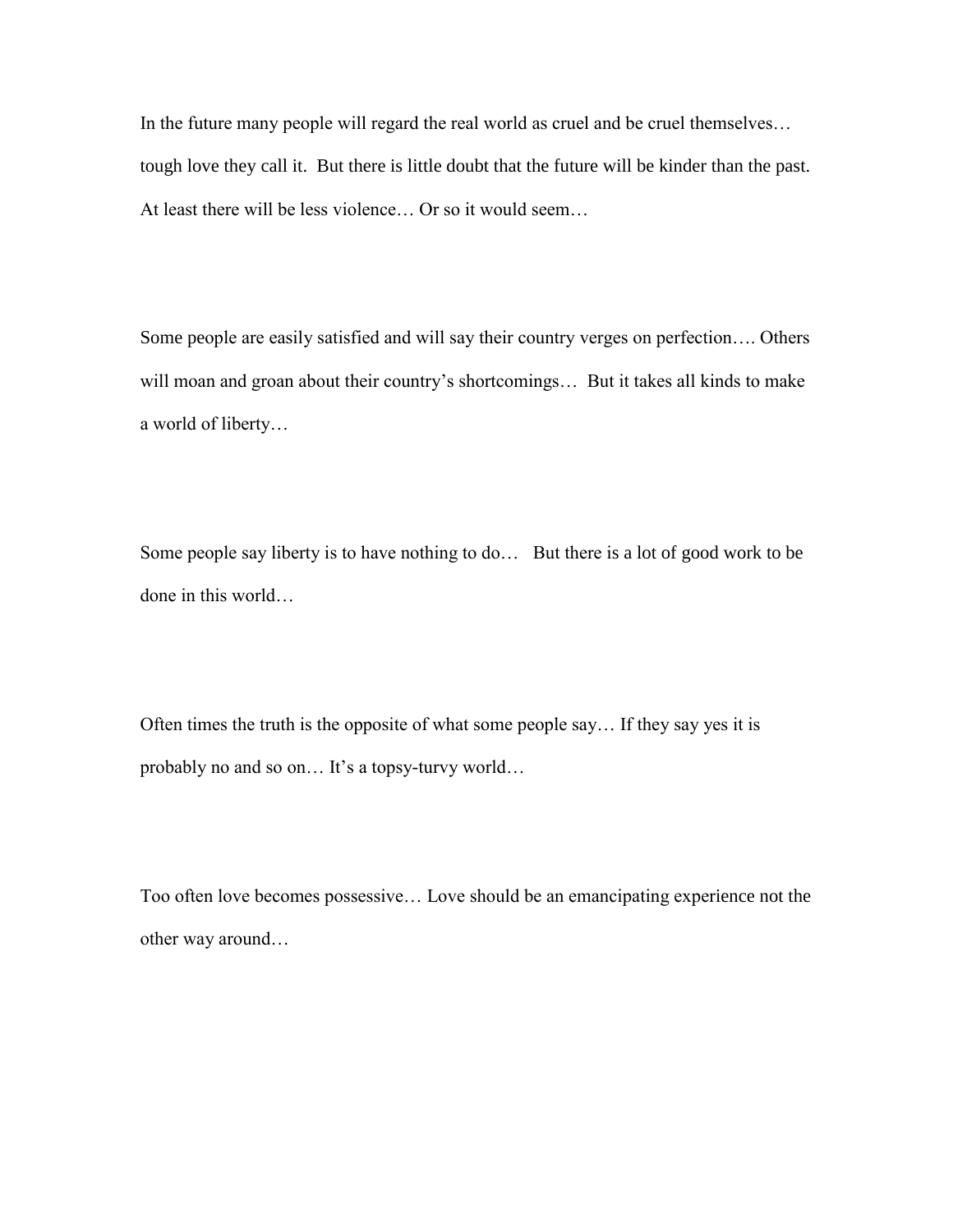Conversation with someone who lacks imagination is not much fun… Many people get sick of parties and conversations and so settle down… They blame the world for being boring when actually it is they themselves that are boring….

Life is like a giant masquerade in which many people's mask indicates freedom… but in fact such people are often not free at all…

Some people say they are searching for meaning as well as freedom… But of course meaning will prove elusive, but freedom is real and can be assessed…It is relatively easy to strive for freedom… Others say happiness is where it's at, but this is also elusive… Better to just be as free as you can be and see what happens…

Most people's idea of love is to be entertained by their lover... so you need to have travel stories and other stories of experience to tell to keep your lover entertained…

Money can buy almost everything including many types of freedom, but there are some great freedoms that no amount of money can buy…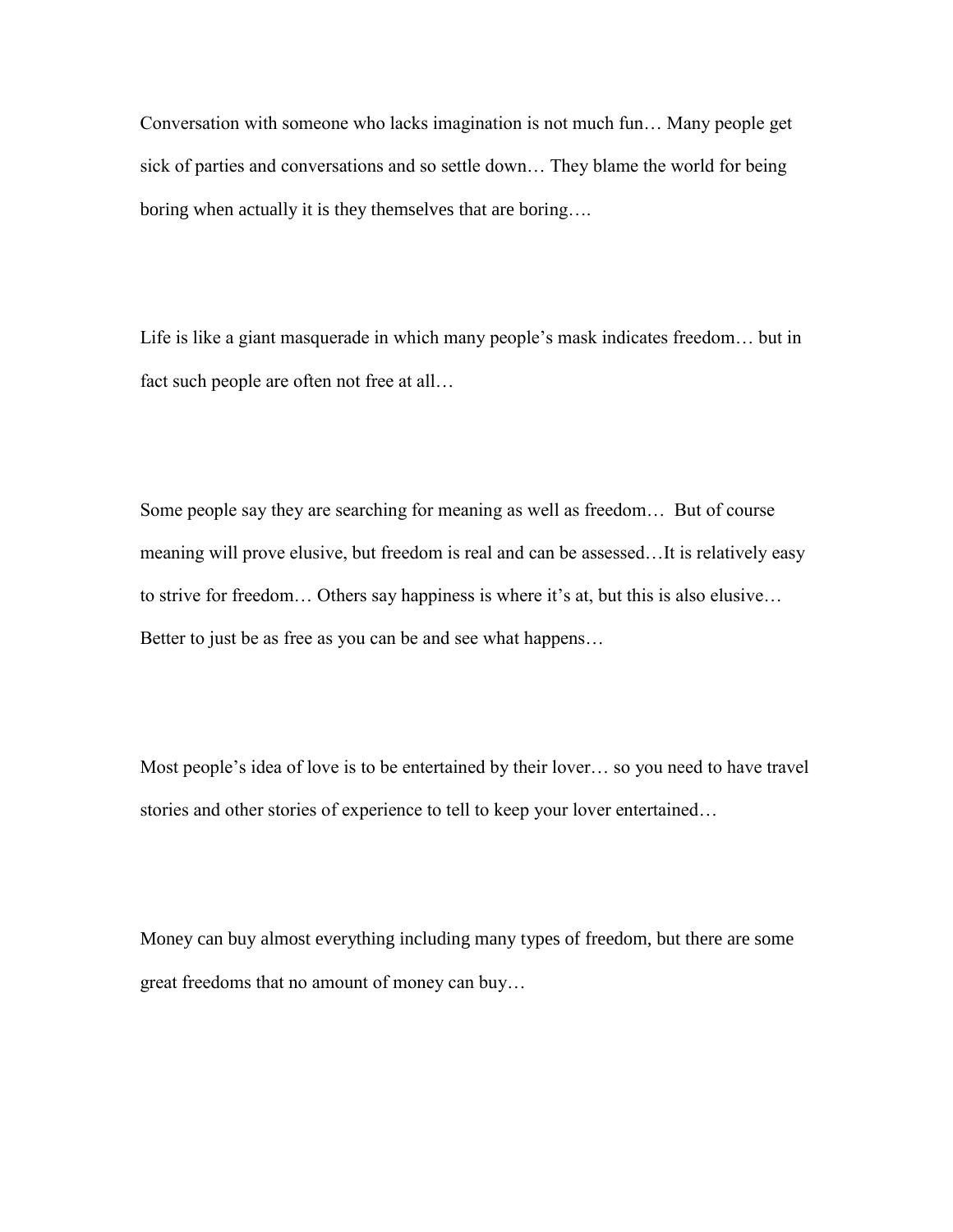The important thing is to try… Some people seek freedom but cannot find it, but they have a lot of fun on the way…

For some people freedom comes easily, for others it is an impossible dream… Some people are too greedy for freedom… Knowing as they do, that all freedom is good…

Some say to be free is to be spontaneous, but freedom is more complicated than that…

Freedom can be a virtue; many of the freeist type people are virtuous at heart… freedom is good…

Some people think freedom is something you seize and take… but in fact it takes two to tango…

It is difficult to know if you are free or not… But in hindsight it is easy to see the truth about your freedom..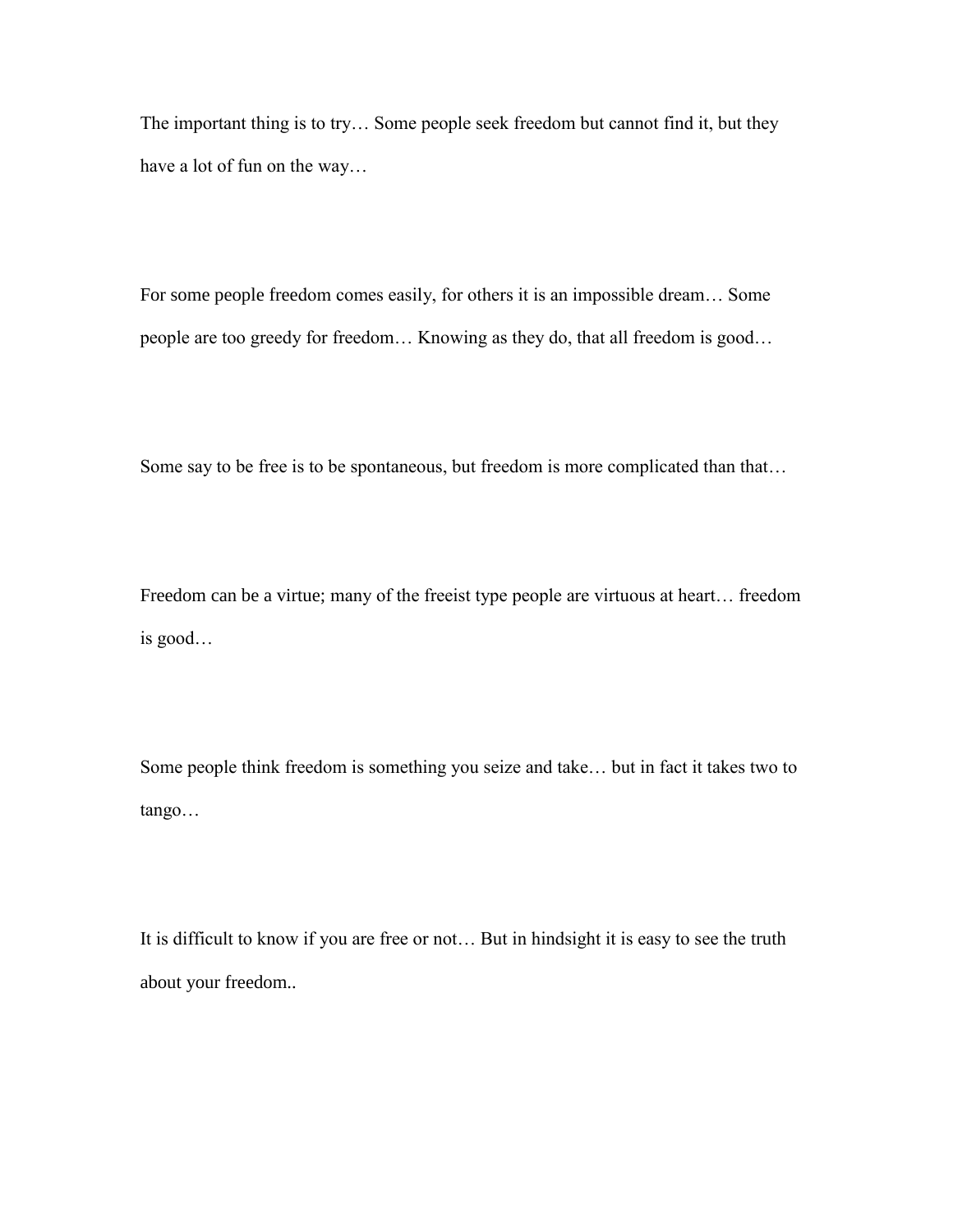Rousseau said everyone is born free but everywhere people are in chains… Indeed some people are masochists, who will trade their freedoms for a song… Others put little stock in freedom…

The future is likely to be even more competitive than today… Everyone loves to be competitive… Some people today would even say they live to compete… Even compete for freedom with the Joneses…

Some people dislike the human race on the whole, but some of these people are great thinkers…

In old age the people who made the most mistakes will likely be the happiest…

If the world was to suddenly end for you, for example a car accident, would you really be happy with your life...?

Bizarre things are generally underrated, but if you really get to meet a strange person you will often be rewarded with good times…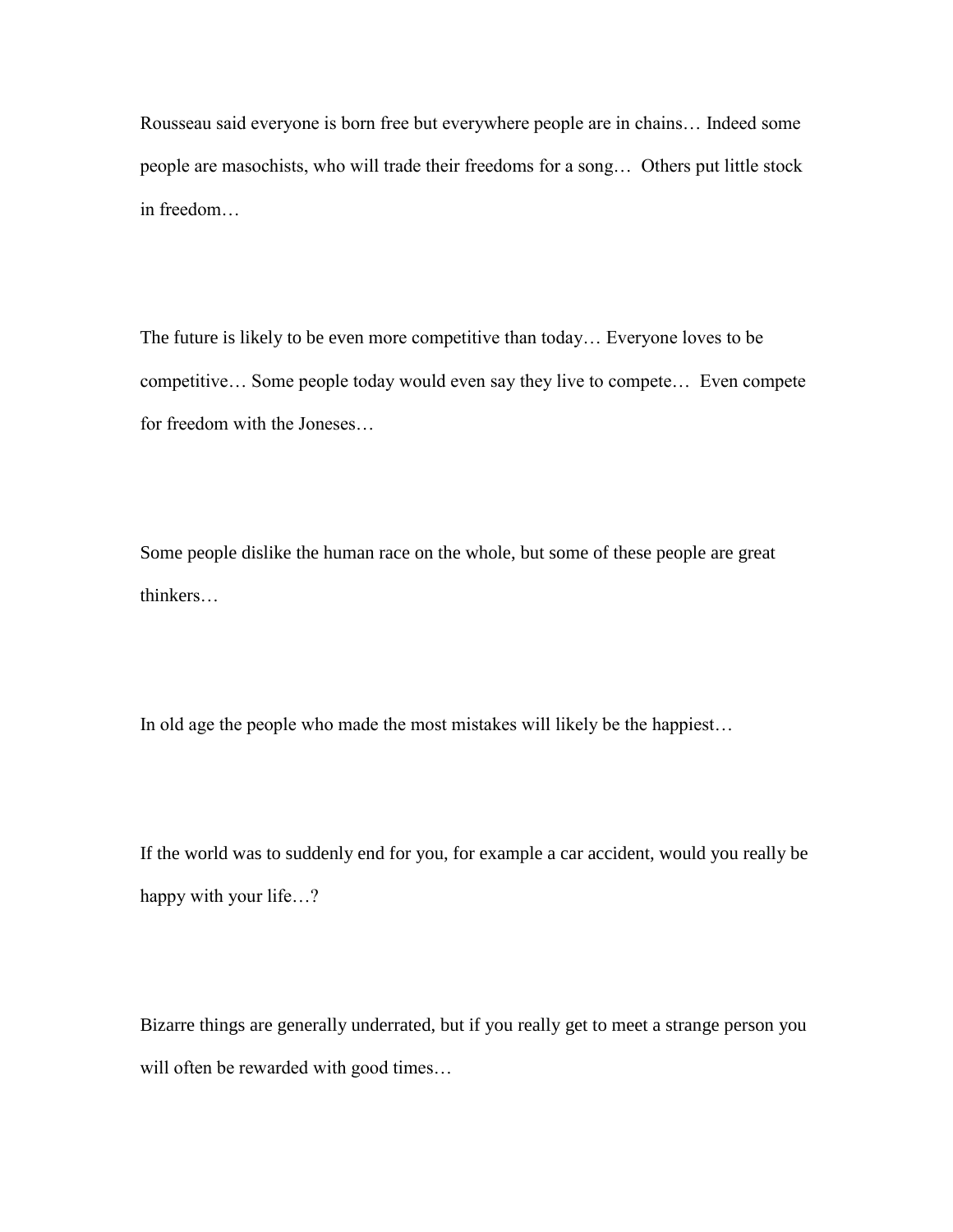Some would say telling the truth indicates a lot of finesse; but many people are great liars…Of course it is nice if you don't have to lie, but most people demand to hear what they want to hear…

Some areas of this world are very dangerous, but since there are few tourists in such places you can have a lot of fun meeting the locals…

If you don't understand something it is best to get to the bottom of it and find out the truth… The more truth you find, the greater you will be.

Racism, sexism and other kinds of discrimination are disappearing… It kind of looks like a future of peace and stability… But there will be new problems in the future that we can only guess about, e.g. some people will be too free and upset the status quo…

Some people are so imaginative and free that they can have fun anywhere…. For instance looking at the clouds for hours, seeing many shapes…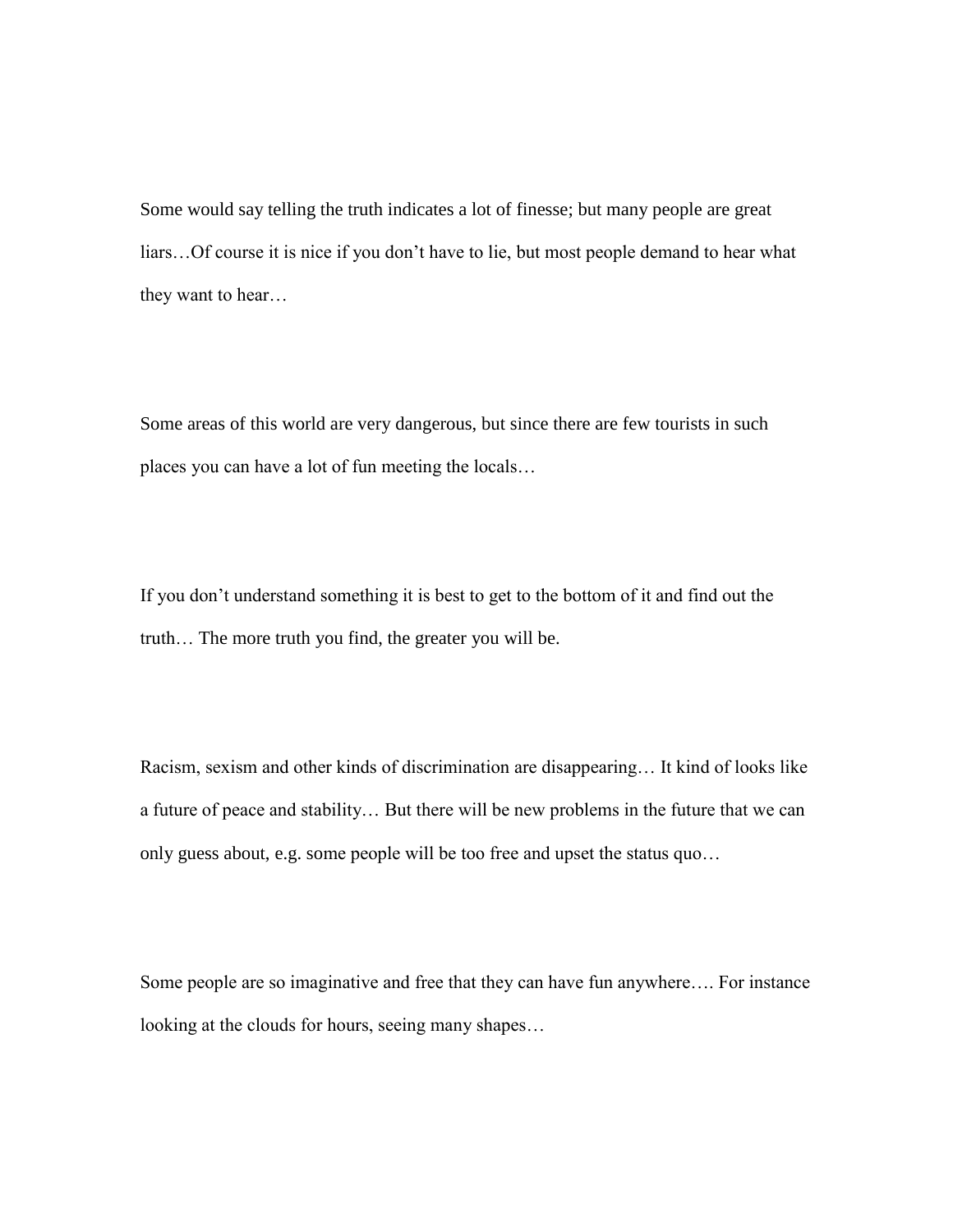Some people say that for them freedom is like poison…But of course like everything in this earth all things have their good side and bad…. You have to take the bad with the good…

Many people are like beautiful flowers… They are beautiful and that's it… They say "Isn't beauty enough for people?"

Just who are the best people? Everyone disagrees… And they will never agree…

All of us make mistakes sometimes, but these mistakes are no reason for giving up… You can learn a lot from your mistakes… In fact some things can only be learned through making mistakes…

Many people are like vampires: They take all the stories and experiences of a person in and then dump them into misery…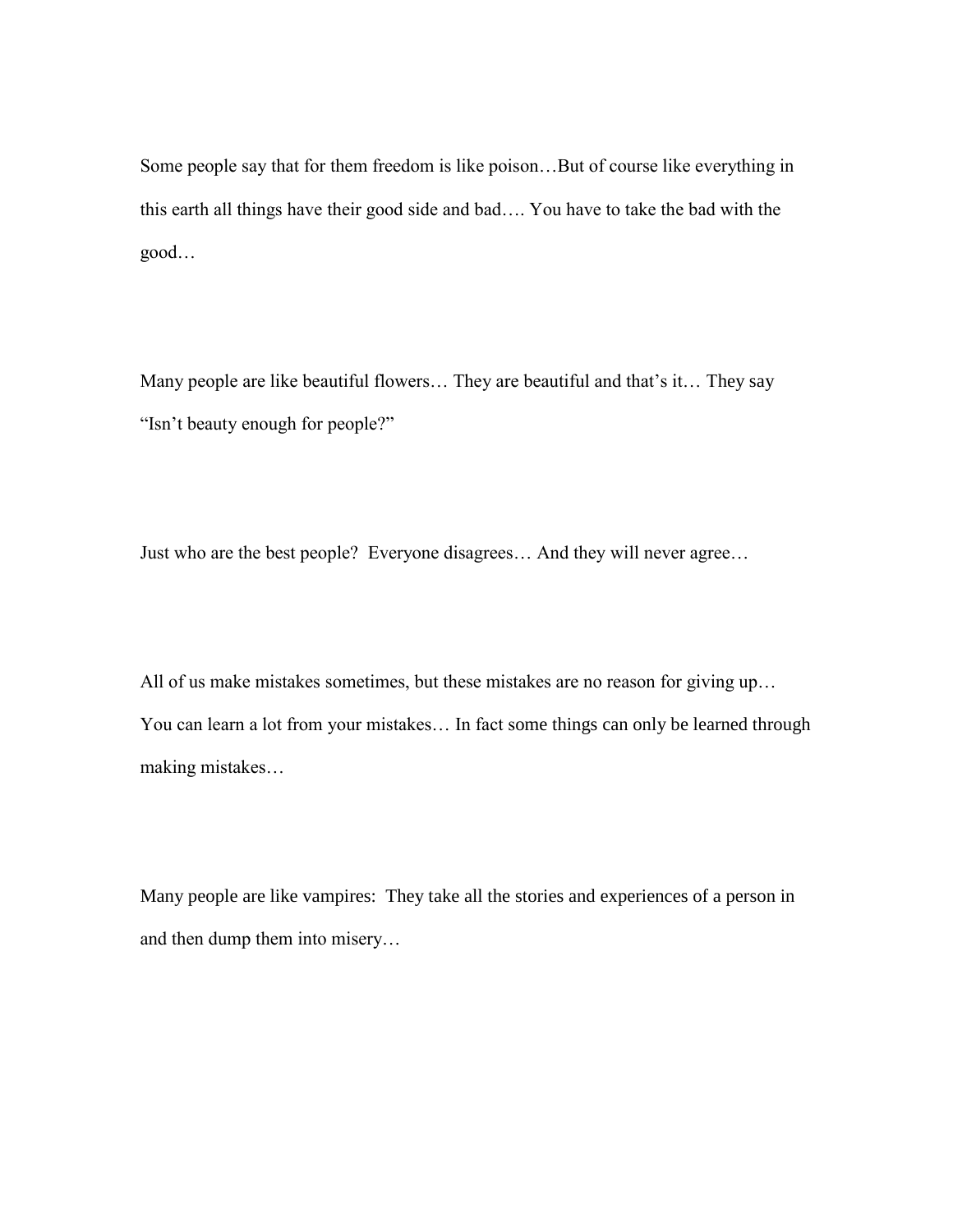Some people just enjoy their own greed… They claim they have a life sublime by being greedy for more of everything….

Some say the world is as good as we can make it…. But many people fear the future as it is a big unknown….

Some say we are pursuing some lofty goal, others say we are just a race of dreamers…

Some say we live in an ass-kissing world… As mentioned previously people will be ranked by the powers that be, likely using MRT (mind reading technology) in an annual review… Some people won't give a damn about ranking but most people will go along with society as is usually the case in most countries...

Some say curiousity=freedom. But really in a world where more and more people watch each other it gets to be nasty to know everything about everyone…

People who love freedom the most are the ones who do not have it…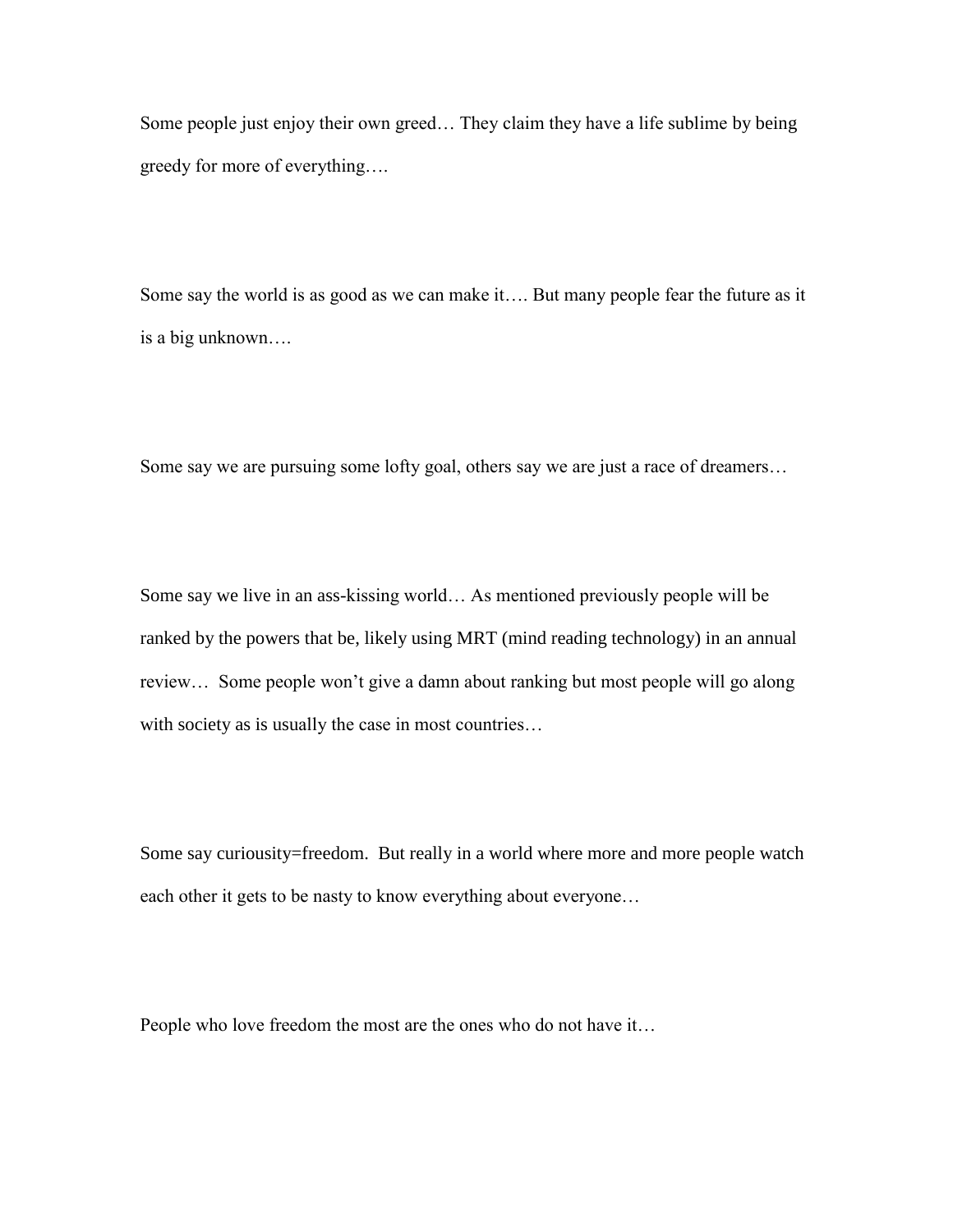Some people throw their youth away as if they would always be young, by the time they realize their mistake they are too old to do anything…

There comes a time in most people's life where they have outgrown everything and there is little pleasure… Some say if they could have eternal youth it would be a different story, but who knows?

If MRT (mind reading technology) is allowed, people might be entertained by "thought debates" in which people would have no shame… and reveal their innermost thoughts…

Many people in the future will have their one-night-stands, it is something that some people will never tire of…

It is likely that women in the future will feel they have something to prove and will end up richer than men…

You can't tell someone they are not free; they won't listen, and will say they are free…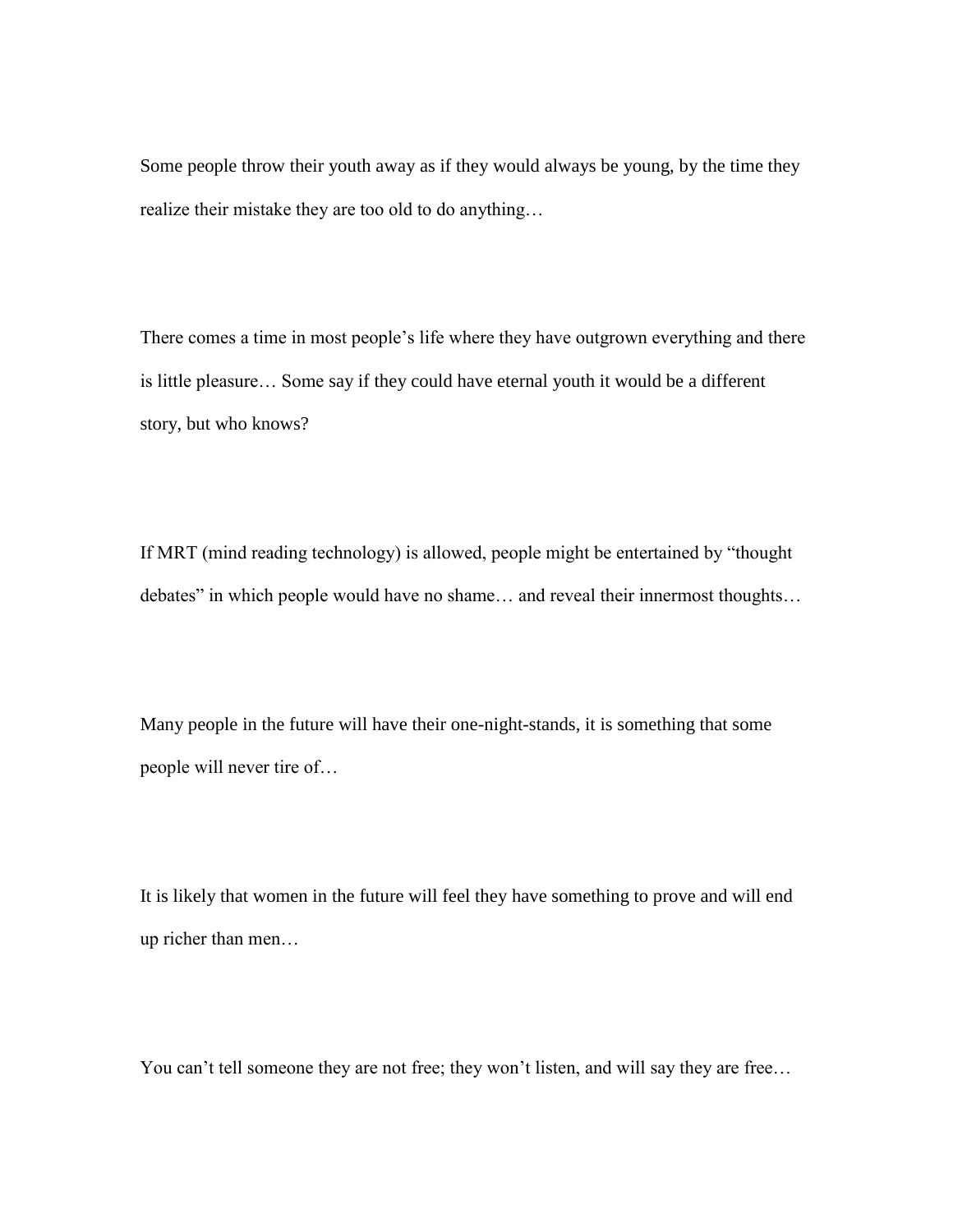There are many kinds of freedom… But politics is a very dangerous subject for a free person…

Sometimes people feel free doing nothing at all… They say that life is like riding a wild bull for most people and they themselves prefer peace and quiet....

Perhaps most of the world's best people are never heard from… They do a good job in their career but typically value their family above all… And maybe it could be said that most free people don't believe having power is really freedom….

Everyone though who seeks power is to some degree against others being more free than they are… They want to be the cock of the rock…

Perhaps the future currency should be "frees" which are based on who is rich and free… Everyone wants a part of wealth and freedom…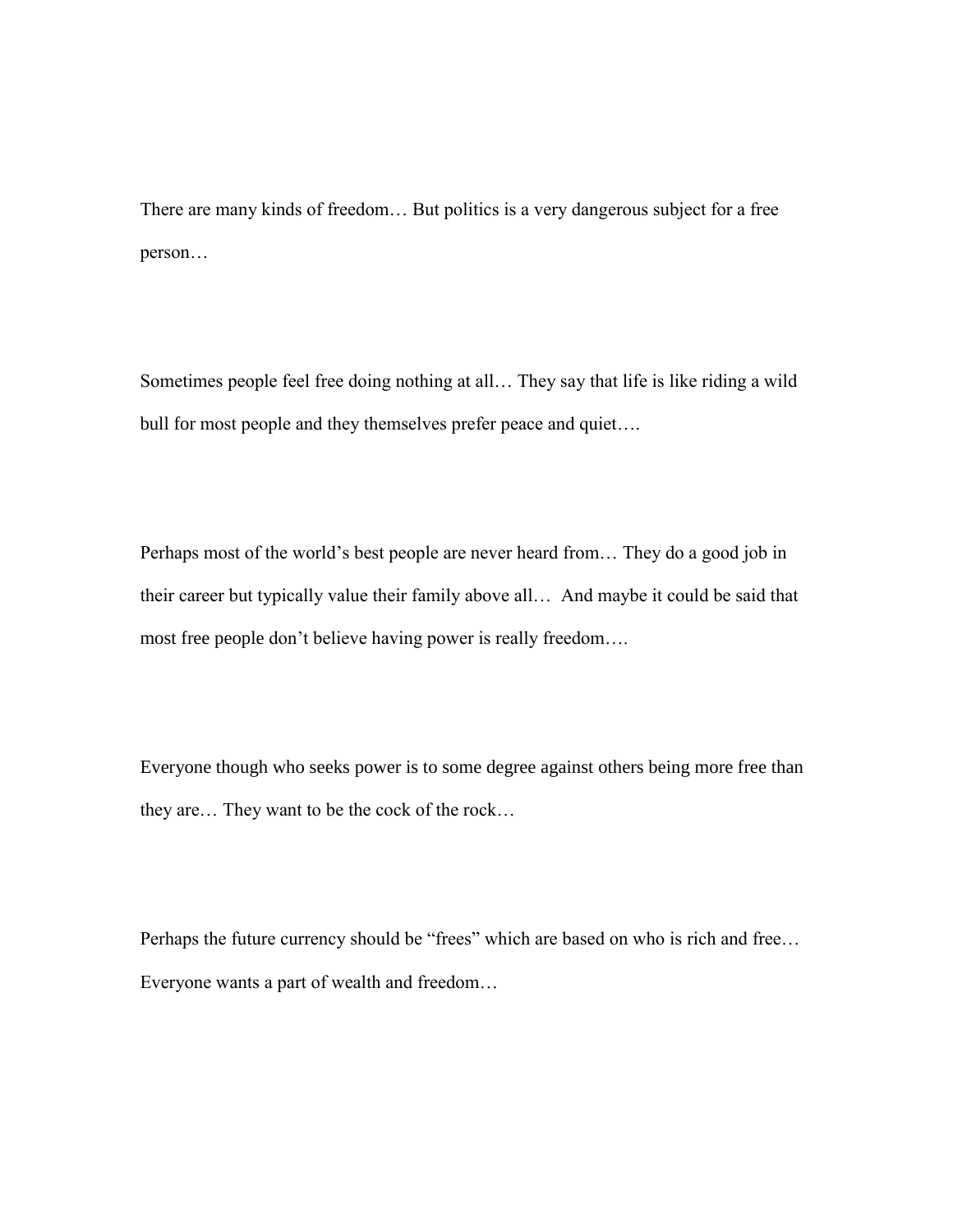Those who do not know themselves, know nothing about life… But many people would rather do anything than sit by themselves and think…. They like to keep busy in silly pursuits… Always busy…

People often say one thing and do another… They are often not honest with themselves or with anyone else either… I suppose they believe the right to lie is God given…

I don't know anyone who is healthy that is hopeless… There is always hope…

Some who say they are free meet others who say they are free but sometimes quite clearly neither of them are. It takes two to tango, as they say…

No one knows about love… It is different for everyone and differs at different ages and differs also in different places… You just got to put your best foot forward and hope for the best in many cases… Love can be like a roulette wheel of potential freedom… You have to go to spin the wheel…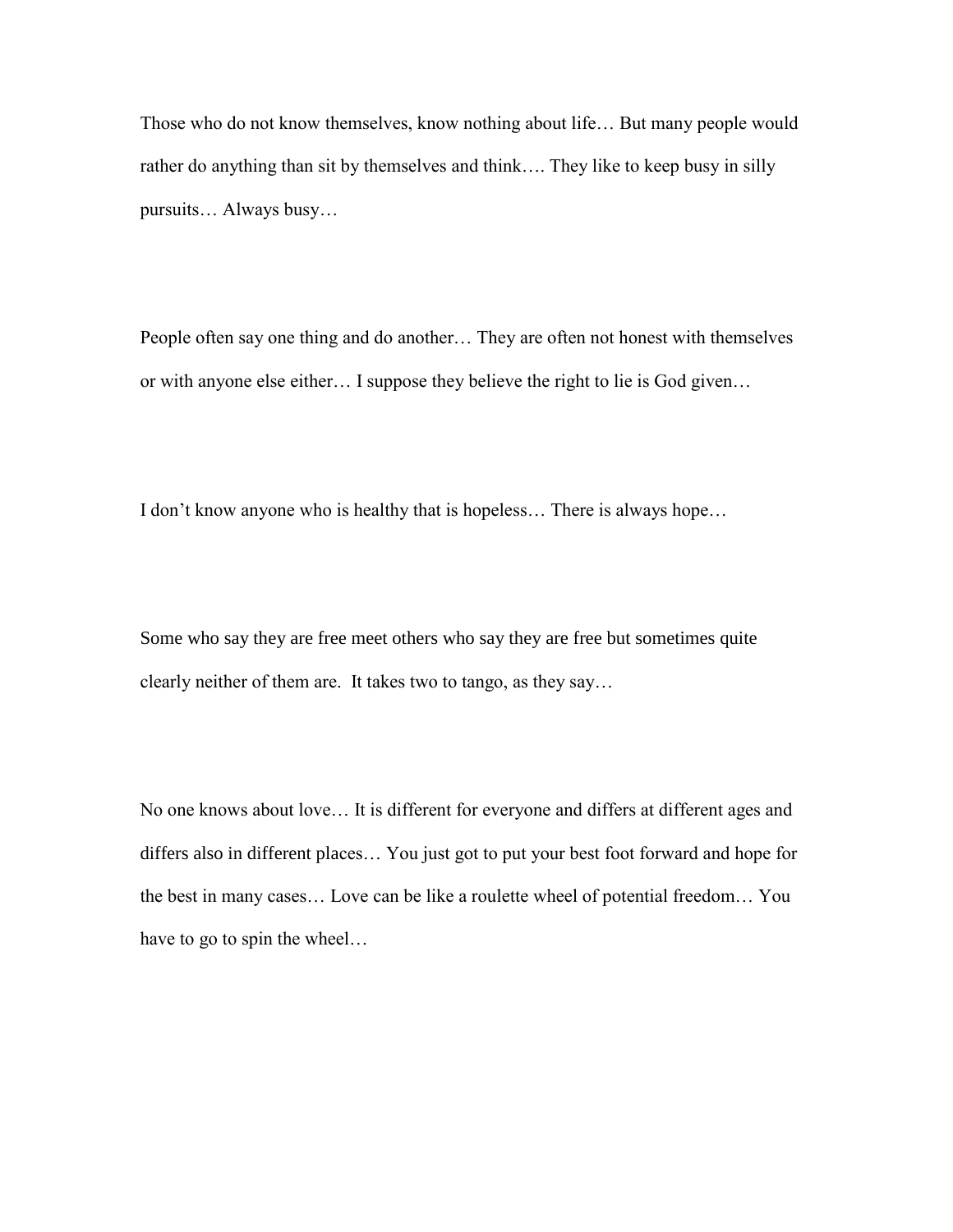Everyone knows that freedom is valuable. Maybe in the future people will be judged as to how free they are (MRT etc.)…And people will be desperate to become freer and hence improve their status.

Actually one day everyone will be free and then people will cease to talk about it: it will be a given.

Of course freedom spreads like a virus for some world leaders… But it is difficult to stop in some places…

You say no one knows the future; but some secret agents know more than they should…

Some people try to be free but are disappointing failures, but if you keep trying you will likely be free in the end…

For free people, old age is as fun as youth.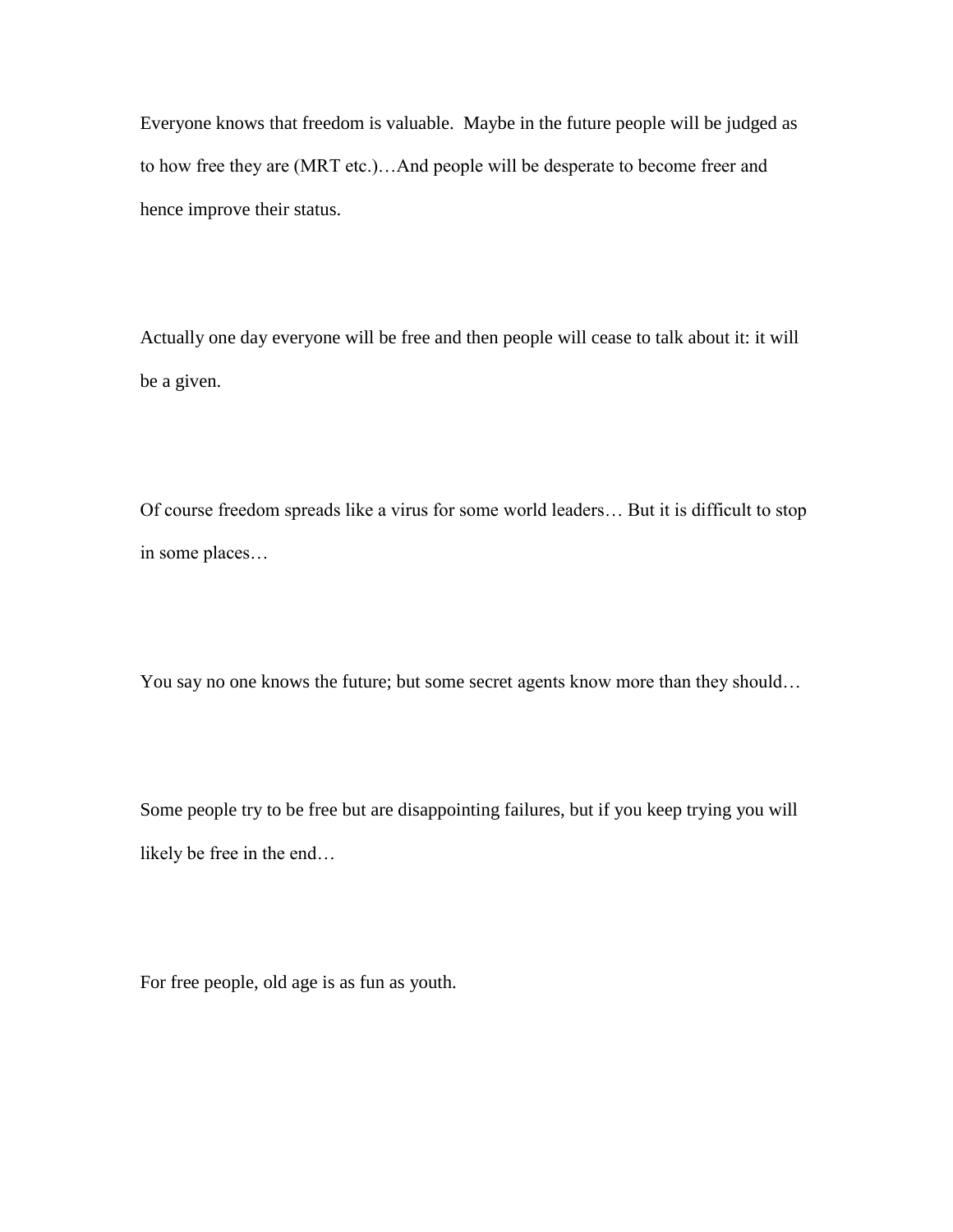Some say no one knows what they are doing. But the important thing is what do they THINK is good and free. Some people are like hidden codes; it is difficult to say what kind of person they are… And some are masters of deception…

Sooner or later everyone on this earth will be free. But what will they focus on then? Perhaps they will think creativity is the thing to strive for… And if they become creative maybe the next step is to try and be a superman.

Of course some passionate people love living more than most… But a lot of people have no confidence which has been with them since school when the teacher told them they were no good with their "grading tyranny."

Some people are good at bluffing… It is a very useful skill to get people to fall in love with you for instance... And convince people to hire you and so on....

Absolutely there is no one who is perfect…. But to try to improve yourself everyday requires a lot of thought and a lot of action…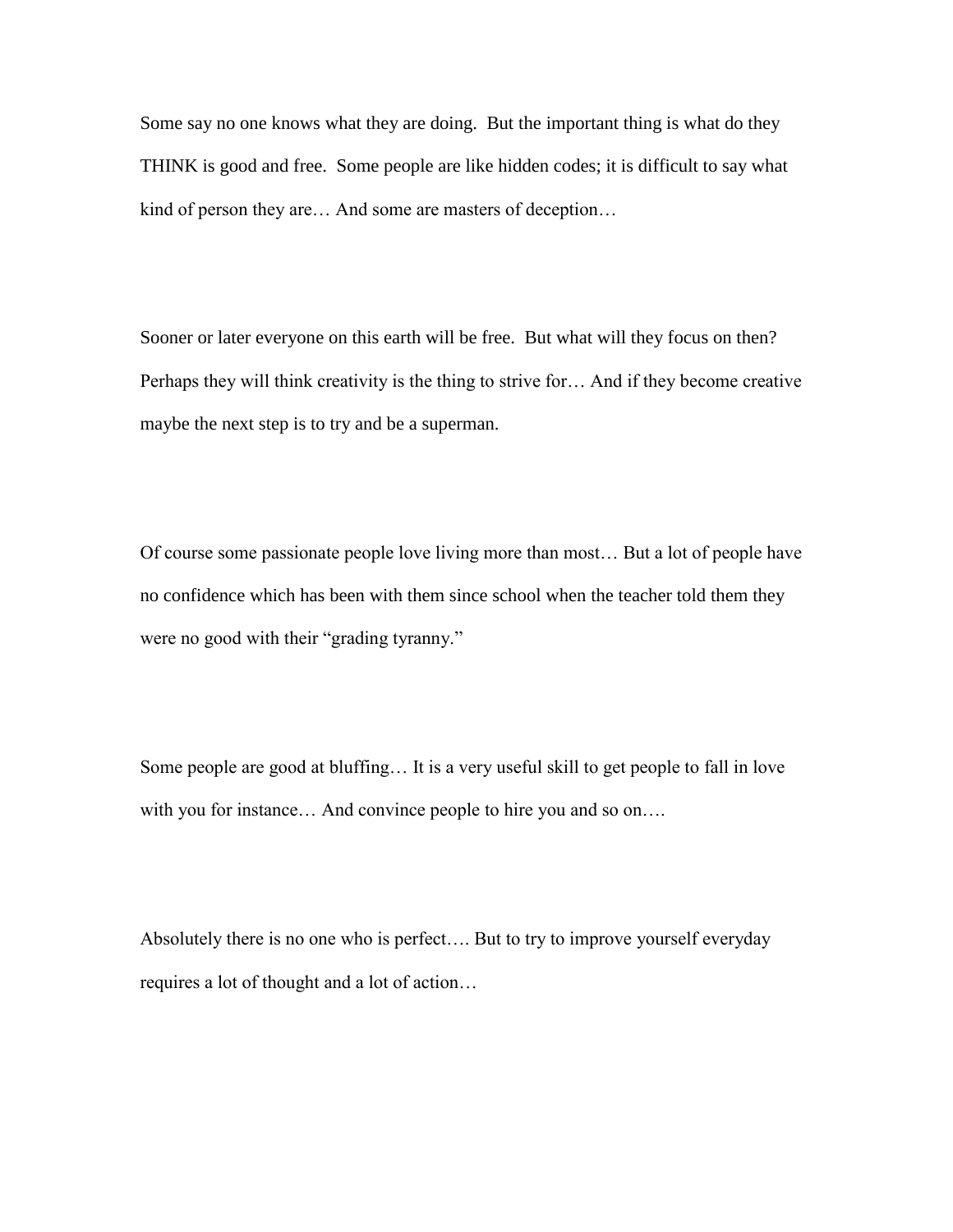For some people nothing is true and freedom is bogus and they become uncontrollably insane… You have to be careful you don't pass the point of no return. Once you are gone you are like a baseball hit out of the park… No return…

How many people can truly know about freedom… It is undoubtedly a small number… Sometimes it may seem like an esoteric cult….

Happiness goes to the ones who are lucky some would say… But it is more likely that happiness comes only from freedom…

You will say that some people sell their freedom for money or fame… But fame and money can be good if you don't lose your liberty…

Of course some people who want emancipation come to the conclusion that it is nowhere to be found… In such cases move to another country and hope for the best…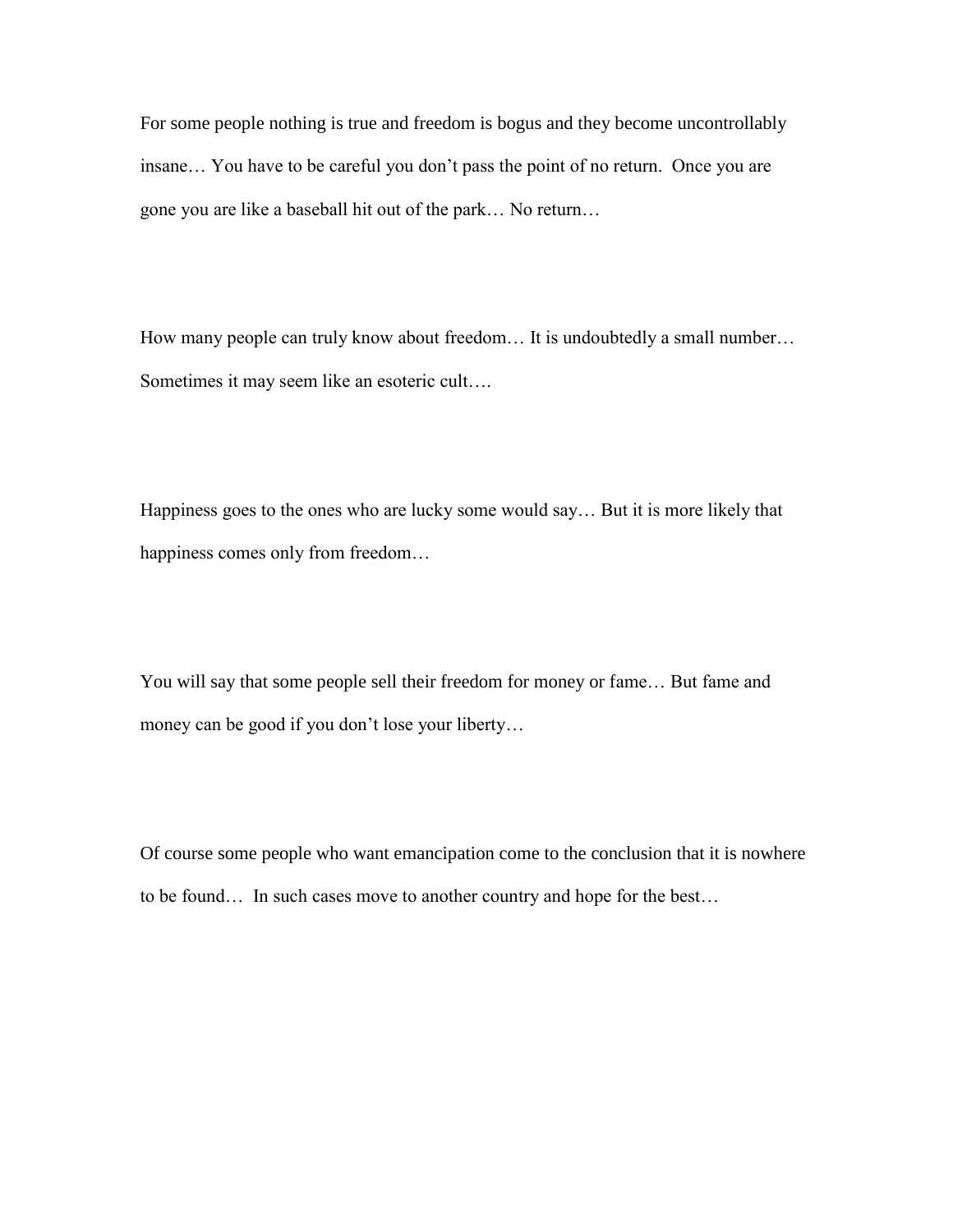But those who are free are good mates… since they will want you to be free like them… Such people really have something to say… This type of person you should seek as best you can…

But it is always good to have friends who are wiser than you… But if you want such friends you need interesting experiences and tales to tell….

Some people say that a difficult life is best as it provides more adversity and challenges to you… If everything comes to you on a silver plate then you will be unprepared for the real world…

Some people go to the grave laughing their heads off… It is a good way to be, but hard to mimic in practice…

Most people are like apples; they are easily bruised, but if you can forget the bruises they are still a good apple; other people are bad apples however…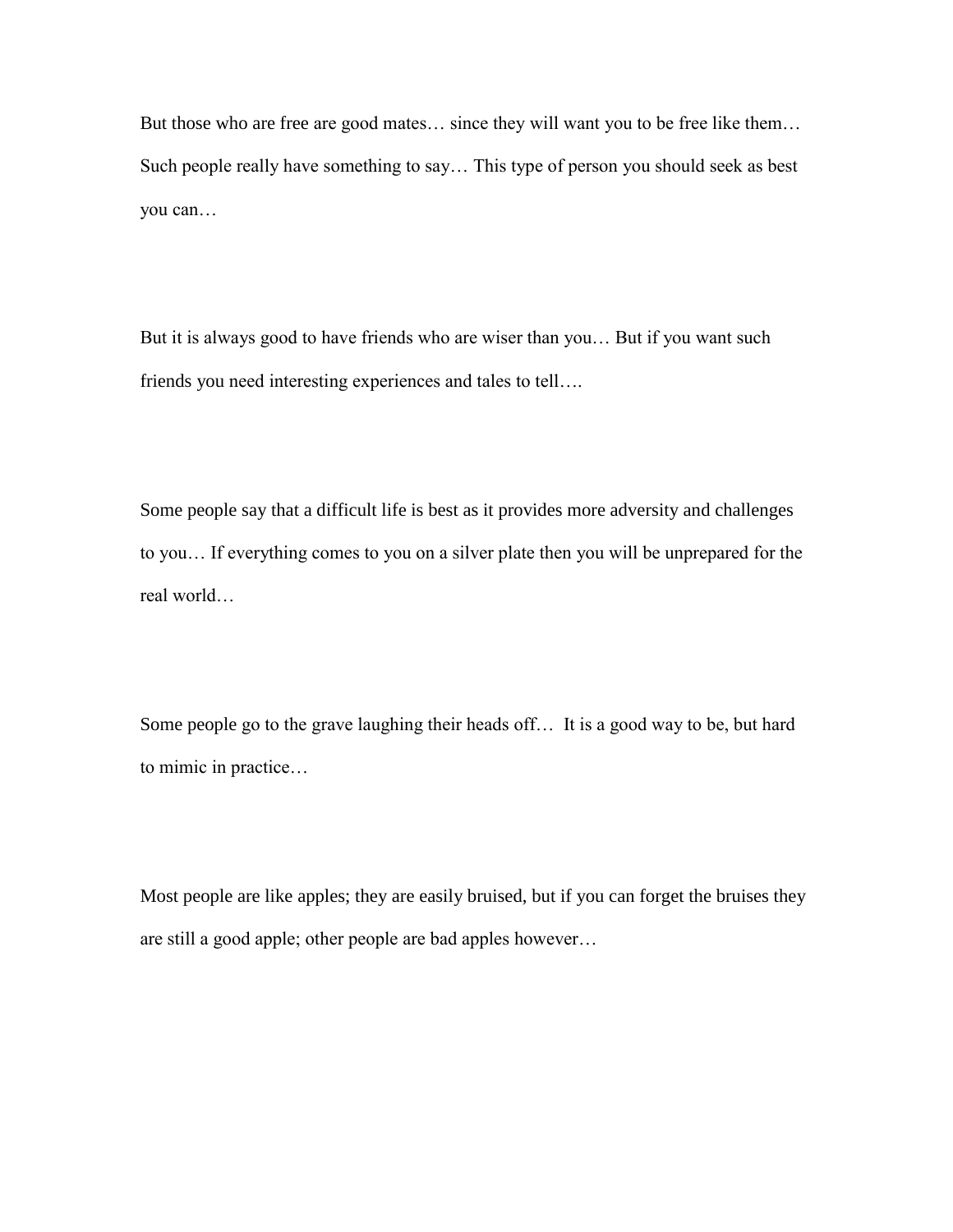No one knows how good the future will be… For example if everyone was the equivalent of a modern day millionaire due to automation, there will be so many happy parties and fun…

Freedom is not something they generally talk about in schools… Usually they just talk about an independence or national day and leave it at that. But they don't teach people how to be free…

But freedom like anything else requires hard work and discipline… You have to struggle for freedom…

Although most people say they like freedom, most are afraid of it.

If you are wise you will change yourself depending on who you talk to, which is how most wise people deal with people…

If you want to be free you have to pay the price. Sometimes, in some situations, it seems the price is too high so go somewhere else…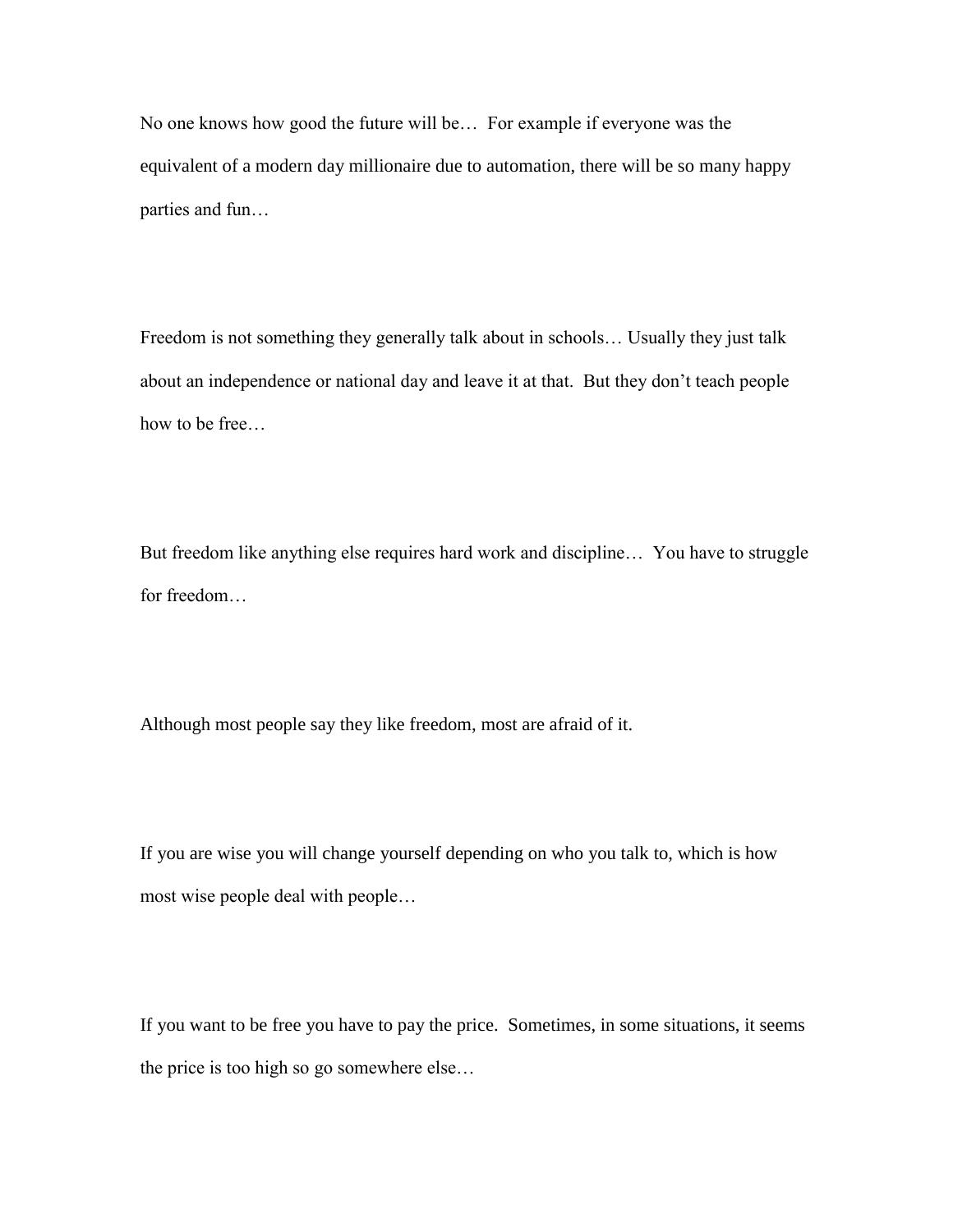Although it is important to be free you have to try and work within your country's system... In some countries there is no way to be free, but this is not true in general... In the vast majority of countries you can find freedom especially if you are a foreigner…. Since people will be curious about you…

But to many people, most people who demand freedom seem like mad people who want to be free for no good reason… Just being insane… At least that is what some people think…

It is not enough to say you believe in freedom, but rather you need to show clever free people how free you are….

No matter what always act free… So many things in life conspire to make us not free… Your knowledge may be illusion but you must always be free….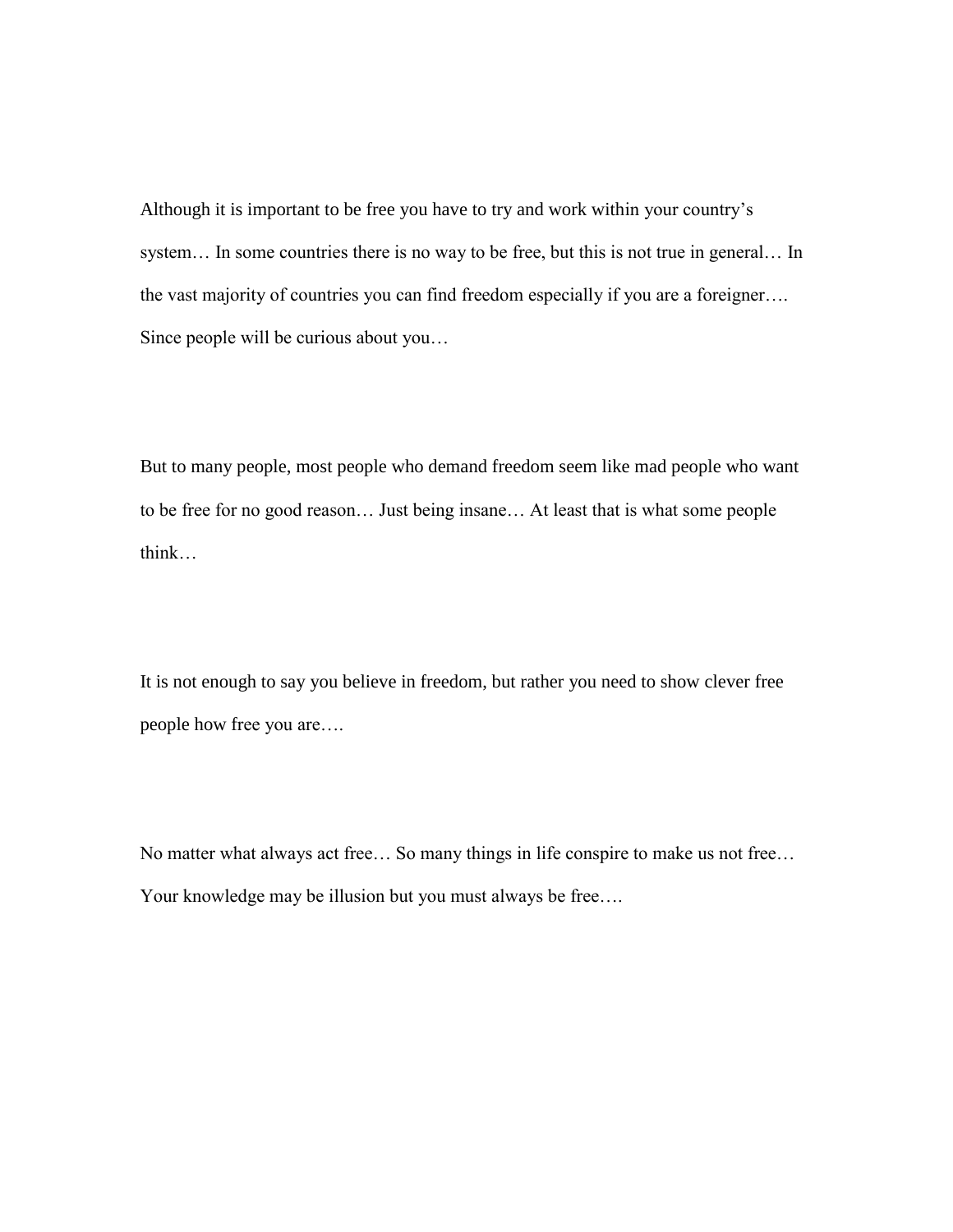If you believe you can change the world start with easy ways like helping the poor and then graduating to help eliminate poverty world wide…. It is easy to you yourself make thousands of people free… If not more…

No matter what always look for free people who need help…

And help them if you can…

No one knows about the maximum freedom… But there do seem to be limits… But in the future, for some people, there will be no limits and people will feel free to do anything they want….